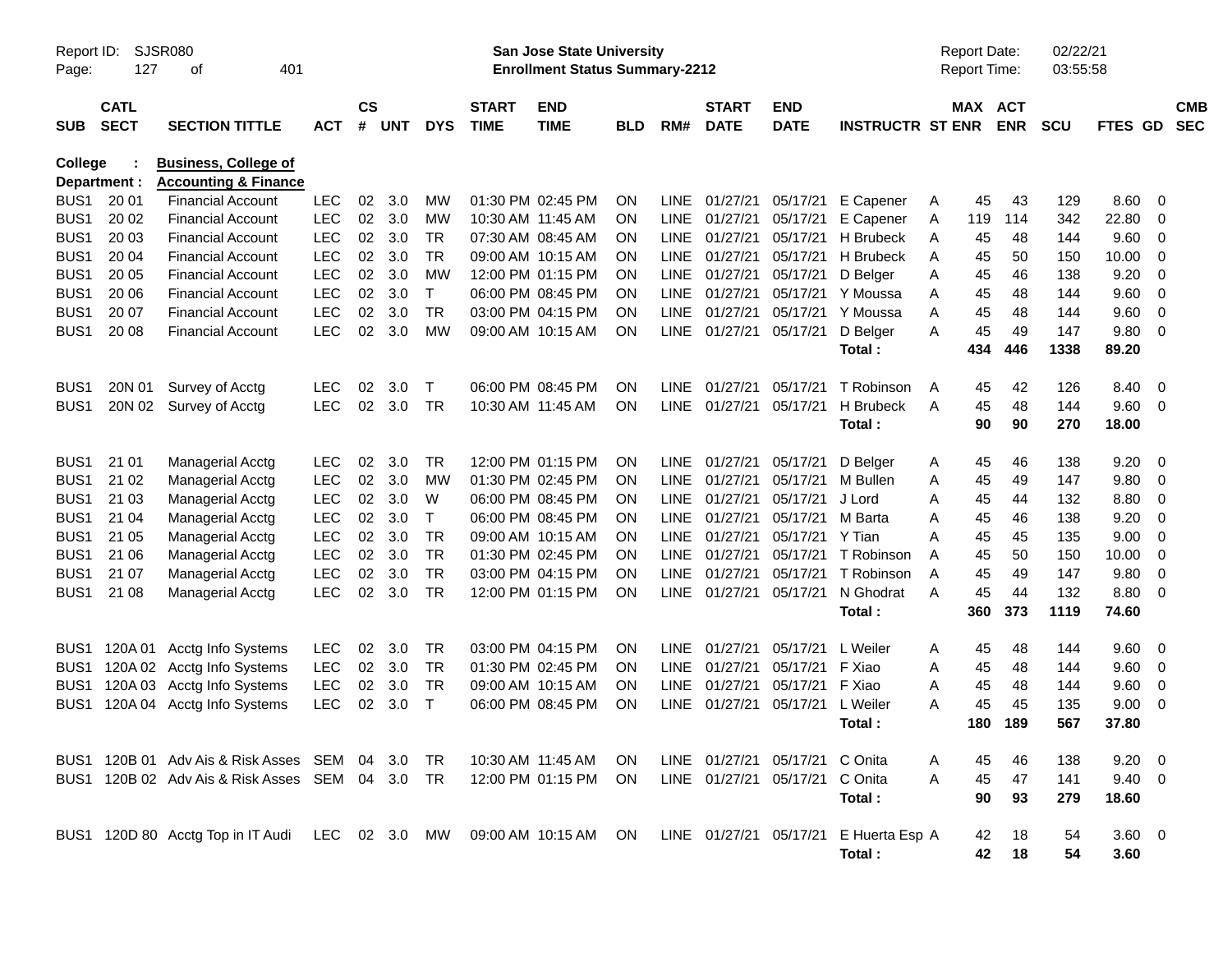| Page: | Report ID: SJSR080<br>128<br>401<br>оf |                                                                                                                                                         |                                                                    |                            |                                 |                                    |                             | San Jose State University<br><b>Enrollment Status Summary-2212</b>                                    |                            |                                                                  |                                                          |                                                          |                                                                                       | <b>Report Date:</b><br><b>Report Time:</b>                 |                                   | 02/22/21<br>03:55:58                   |                                                                                           |                          |                          |
|-------|----------------------------------------|---------------------------------------------------------------------------------------------------------------------------------------------------------|--------------------------------------------------------------------|----------------------------|---------------------------------|------------------------------------|-----------------------------|-------------------------------------------------------------------------------------------------------|----------------------------|------------------------------------------------------------------|----------------------------------------------------------|----------------------------------------------------------|---------------------------------------------------------------------------------------|------------------------------------------------------------|-----------------------------------|----------------------------------------|-------------------------------------------------------------------------------------------|--------------------------|--------------------------|
| SUB   | <b>CATL</b><br><b>SECT</b>             | <b>SECTION TITTLE</b>                                                                                                                                   | <b>ACT</b>                                                         | $\mathsf{cs}$<br>#         | <b>UNT</b>                      | <b>DYS</b>                         | <b>START</b><br><b>TIME</b> | <b>END</b><br><b>TIME</b>                                                                             | <b>BLD</b>                 | RM#                                                              | <b>START</b><br><b>DATE</b>                              | <b>END</b><br><b>DATE</b>                                | <b>INSTRUCTR ST ENR</b>                                                               |                                                            | MAX ACT<br><b>ENR</b>             | <b>SCU</b>                             | FTES GD                                                                                   |                          | <b>CMB</b><br><b>SEC</b> |
| BUS1  |                                        | 120G 80 Systms Develop in AI LEC 02 3.0                                                                                                                 |                                                                    |                            |                                 | МW                                 |                             | 10:30 AM 11:45 AM                                                                                     | ON                         |                                                                  | LINE 01/27/21                                            | 05/17/21                                                 | E Huerta Esp A<br>Total :                                                             | 45<br>45                                                   | 45<br>45                          | 135<br>135                             | $9.00 \t 0$<br>9.00                                                                       |                          |                          |
|       |                                        | BUS1 121A 01 Inter Acctg I<br>BUS1 121A 02 Inter Acctg I                                                                                                | <b>LEC</b><br><b>LEC</b>                                           | 02                         | 3.0<br>02 3.0                   | MW<br>MW                           |                             | 10:30 AM 11:45 AM<br>12:00 PM 01:15 PM                                                                | ΟN<br><b>ON</b>            | LINE                                                             | 01/27/21<br>LINE 01/27/21                                | 05/17/21<br>05/17/21                                     | D Lazerson<br>D Lazerson A<br>Total:                                                  | 45<br>A<br>45<br>90                                        | 48<br>46<br>94                    | 144<br>138<br>282                      | $9.60 \quad 0$<br>$9.20 \ 0$<br>18.80                                                     |                          |                          |
|       |                                        | BUS1 121B 01 Inter Acctg II<br>BUS1 121B 02 Inter Acctg II<br>BUS1 121B 03 Inter Acctg II<br>BUS1 121B 04 Inter Acctg II<br>BUS1 121B 05 Inter Acctg II | <b>LEC</b><br><b>LEC</b><br><b>LEC</b><br><b>LEC</b><br><b>LEC</b> | 02<br>02<br>02<br>02<br>02 | 3.0<br>3.0<br>3.0<br>3.0<br>3.0 | MW<br>MW<br>MW<br>MW<br>м          |                             | 10:30 AM 11:45 AM<br>10:30 AM 11:45 AM<br>09:00 AM 10:30 AM<br>12:00 PM 01:15 PM<br>06:00 PM 08:45 PM | ON<br>ON<br>ON<br>ON<br>ON | LINE<br><b>LINE</b><br><b>LINE</b><br><b>LINE</b><br><b>LINE</b> | 01/27/21<br>01/27/21<br>01/27/21<br>01/27/21<br>01/27/21 | 05/17/21<br>05/17/21<br>05/17/21<br>05/17/21<br>05/17/21 | <b>B</b> Anderson<br>D He<br>D He<br><b>B</b> Anderson<br><b>B</b> Anderson<br>Total: | 45<br>A<br>Α<br>45<br>Α<br>45<br>45<br>A<br>45<br>A<br>225 | 45<br>48<br>47<br>43<br>38<br>221 | 135<br>144<br>141<br>129<br>114<br>663 | $9.00 \quad 0$<br>$9.60 \quad 0$<br>$9.40 \quad 0$<br>$8.60 \quad 0$<br>$7.60$ 0<br>44.20 |                          |                          |
|       |                                        | BUS1 122A 01 Mgmt Actg Cntrl Sys<br>BUS1 122A 02 Mgmt Actg Cntrl Sys<br>BUS1 122A 03 Mgmt Actg Cntrl Sys<br>BUS1 122A 04 Mgmt Actg Cntrl Sys            | <b>LEC</b><br><b>LEC</b><br>LEC<br><b>LEC</b>                      | 03<br>03<br>03             | 3.0<br>3.0<br>3.0<br>03 3.0     | МW<br>МW<br><b>TR</b><br><b>TR</b> |                             | 12:00 PM 01:15 PM<br>03:00 PM 04:15 PM<br>12:00 PM 01:15 PM<br>10:30 AM 11:45 AM                      | ON<br>ON<br>ON<br>ON       | LINE<br><b>LINE</b><br><b>LINE</b>                               | 01/27/21<br>01/27/21<br>01/27/21<br>LINE 01/27/21        | 05/17/21<br>05/17/21<br>05/17/21<br>05/17/21             | M Bullen<br>M Bullen<br>Y Tian<br>Y Tian<br>Total:                                    | Α<br>45<br>45<br>Α<br>Α<br>45<br>45<br>А<br>180            | 50<br>49<br>39<br>35<br>173       | 150<br>147<br>117<br>105<br>519        | $10.00 \t 0$<br>9.80 0<br>$7.80\ 0$<br>$7.00 \t 0$<br>34.60                               |                          |                          |
|       |                                        | BUS1 123A 01 Tax Factor Bus Inv<br>BUS1 123A 02 Tax Factor Bus Inv                                                                                      | <b>LEC</b><br><b>LEC</b>                                           | 02                         | 3.0<br>02 3.0                   | <b>TR</b><br><b>TR</b>             |                             | 03:00 PM 04:15 PM<br>04:30 PM 05:45 PM                                                                | ON<br>ON                   | LINE                                                             | 01/27/21                                                 | 05/17/21<br>LINE 01/27/21 05/17/21                       | J Busch<br>J Busch<br>Total:                                                          | Α<br>45<br>45<br>Α<br>90                                   | 45<br>47<br>92                    | 135<br>141<br>276                      | $9.00 \quad 0$<br>$9.40 \quad 0$<br>18.40                                                 |                          |                          |
|       |                                        | BUS1 123C 01 Tax Indv Pass Ent<br>BUS1 123C 02 Tax Indv Pass Ent                                                                                        | SEM<br>SEM                                                         | 04                         | 3.0<br>04 3.0                   | МW<br>MW                           |                             | 09:00 AM 10:15 AM<br>12:00 PM 01:15 PM                                                                | ON<br><b>ON</b>            | <b>LINE</b>                                                      | 01/27/21                                                 | 05/17/21<br>LINE 01/27/21 05/17/21 C Chen                | C Chen<br>Total:                                                                      | A<br>45<br>45<br>A<br>90                                   | 44<br>48<br>92                    | 132<br>144<br>276                      | 8.85<br>$9.60 \quad 0$<br>18.45                                                           | $\overline{\phantom{1}}$ |                          |
|       |                                        | BUS1 125A 80 WritingforAcctg                                                                                                                            | <b>LEC</b>                                                         |                            | 03 3.0 TBA                      |                                    |                             |                                                                                                       | <b>ON</b>                  |                                                                  |                                                          |                                                          | LINE 01/27/21 05/17/21 C Lycurgus<br>Total:                                           | A<br>20<br>20                                              | 11<br>11                          | 33<br>33                               | $2.20 \t 0$<br>2.20                                                                       |                          |                          |
|       |                                        | BUS1 126 01 Adv Acctg                                                                                                                                   |                                                                    |                            |                                 |                                    |                             |                                                                                                       |                            |                                                                  |                                                          |                                                          | LEC 02 3.0 MW 09:00 AM 10:15 AM ON LINE 01/27/21 05/17/21 E Capener A<br>Total:       | 45                                                         | 45 42<br>42                       | 126<br>126                             | 8.40 0<br>8.40                                                                            |                          |                          |
|       |                                        | BUS1 127B 01 Adv Honors Practicum LEC 02 3.0 M 06:00 PM 08:45 PM ON LINE 01/27/21 05/17/21 B Parineh                                                    |                                                                    |                            |                                 |                                    |                             |                                                                                                       |                            |                                                                  |                                                          |                                                          | Total:                                                                                | A<br>45<br>45                                              | 28<br>28                          | 84<br>84                               | $5.60$ 0<br>5.60                                                                          |                          |                          |
|       |                                        | BUS1 129A 01 Financial Auditing                                                                                                                         | LEC 02 3.0 M                                                       |                            |                                 |                                    |                             |                                                                                                       |                            |                                                                  |                                                          |                                                          | Total:                                                                                | A                                                          | 119 107<br>119 107                | 321<br>321                             | 21.40 0<br>21.40                                                                          |                          |                          |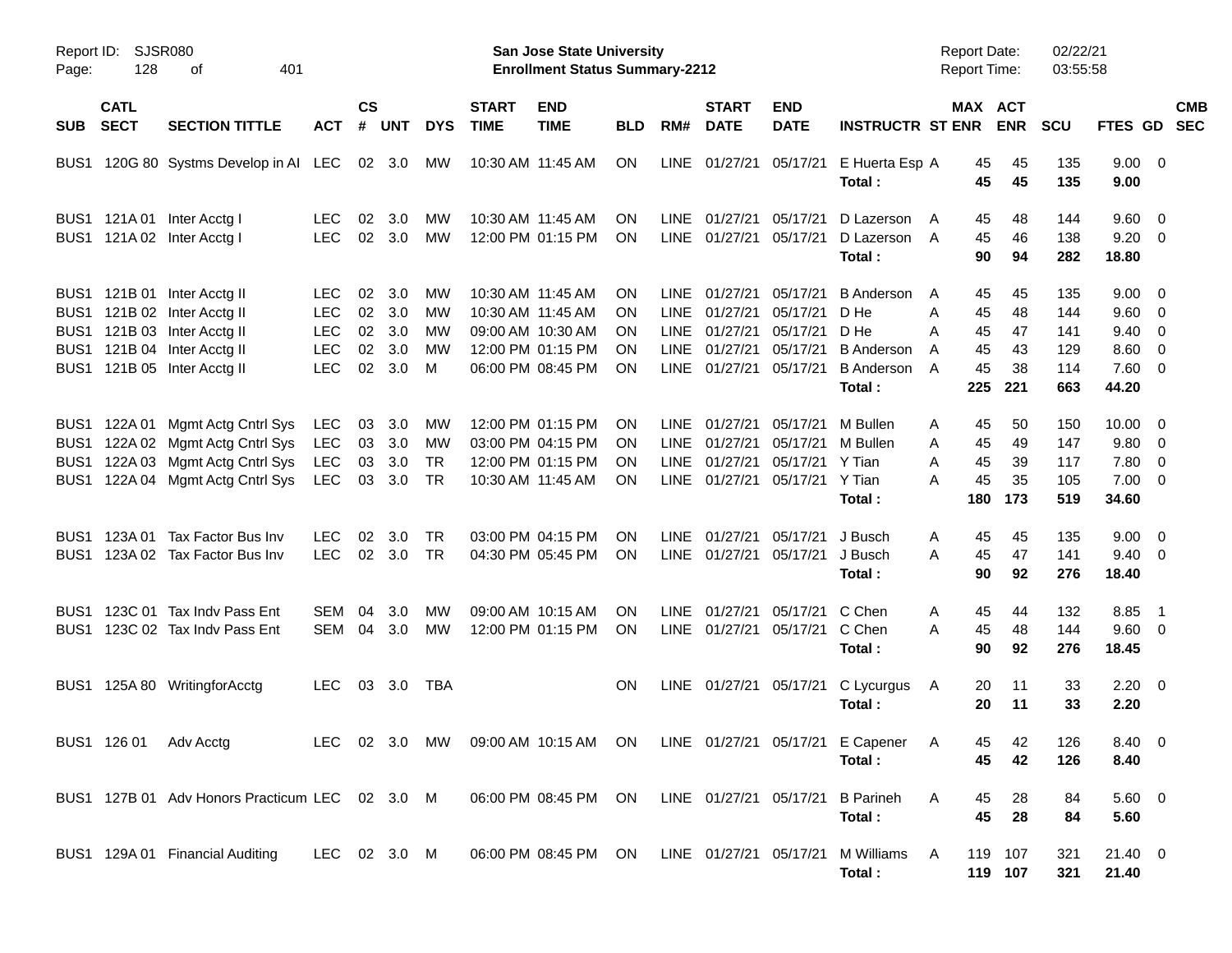| Report ID:<br>Page: | <b>SJSR080</b><br>129      |                                                                                            |            |                    |        |               | <b>San Jose State University</b><br><b>Enrollment Status Summary-2212</b> |                                                      |            |             |                             |                           |                                                                        | <b>Report Date:</b><br><b>Report Time:</b> |         | 02/22/21<br>03:55:58 |            |                |                         |                          |
|---------------------|----------------------------|--------------------------------------------------------------------------------------------|------------|--------------------|--------|---------------|---------------------------------------------------------------------------|------------------------------------------------------|------------|-------------|-----------------------------|---------------------------|------------------------------------------------------------------------|--------------------------------------------|---------|----------------------|------------|----------------|-------------------------|--------------------------|
| <b>SUB</b>          | <b>CATL</b><br><b>SECT</b> | <b>SECTION TITTLE</b>                                                                      | <b>ACT</b> | $\mathsf{cs}$<br># | UNT    | <b>DYS</b>    | <b>START</b><br><b>TIME</b>                                               | <b>END</b><br><b>TIME</b>                            | <b>BLD</b> | RM#         | <b>START</b><br><b>DATE</b> | <b>END</b><br><b>DATE</b> | <b>INSTRUCTR ST ENR</b>                                                |                                            | MAX ACT | <b>ENR</b>           | <b>SCU</b> | FTES GD        |                         | <b>CMB</b><br><b>SEC</b> |
| BUS1                | 170 01                     | Fund of Finance                                                                            | <b>LEC</b> | 02                 | 3.0    | МW            |                                                                           | 07:30 AM 08:45 AM                                    | <b>ON</b>  | LINE        | 01/27/21                    | 05/17/21                  | <b>B</b> Parineh                                                       | A                                          | 45      | 46                   | 138        | 9.20           | - 0                     |                          |
| BUS1                | 170 02                     | Fund of Finance                                                                            | <b>LEC</b> | 02                 | 3.0    | МW            |                                                                           | 09:00 AM 10:15 AM                                    | <b>ON</b>  | LINE.       | 01/27/21                    | 05/17/21                  | <b>B</b> Parineh                                                       | A                                          | 119     | 119                  | 357        | 23.85          | - 1                     |                          |
| BUS1                | 170 03                     | Fund of Finance                                                                            | <b>LEC</b> | 02                 | 3.0    | МW            |                                                                           | 10:30 AM 11:45 AM                                    | <b>ON</b>  | LINE        | 01/27/21                    | 05/17/21                  | L Roden                                                                | A                                          | 45      | 45                   | 135        | 9.00           | 0                       |                          |
| BUS1                | 170 04                     | Fund of Finance                                                                            | <b>LEC</b> | 02                 | 3.0    | МW            |                                                                           | 01:30 PM 02:45 PM                                    | <b>ON</b>  | LINE        | 01/27/21                    | 05/17/21                  | L Roden                                                                | A                                          | 45      | 45                   | 135        | 9.00           | 0                       |                          |
|                     | BUS1 170 05                | <b>Fund of Finance</b>                                                                     | <b>LEC</b> | 02                 | 3.0    | МW            |                                                                           | 03:00 PM 04:15 PM                                    | <b>ON</b>  | LINE        | 01/27/21                    | 05/17/21                  | G Sapp                                                                 | A                                          | 45      | 45                   | 135        | 9.00           | 0                       |                          |
| BUS1                | 170 06                     | Fund of Finance                                                                            | <b>LEC</b> | 02                 | 3.0    | М             |                                                                           | 06:00 PM 08:45 PM                                    | <b>ON</b>  | LINE        | 01/27/21                    | 05/17/21                  | D Abbott                                                               | A                                          | 45      | 51                   | 153        | 10.20          | 0                       |                          |
|                     | BUS1 170 07                | Fund of Finance                                                                            | <b>LEC</b> | 02                 | 3.0    | TR            |                                                                           | 07:30 AM 08:45 AM                                    | <b>ON</b>  | LINE        | 01/27/21                    | 05/17/21                  | M Greenough A                                                          |                                            | 45      | 44                   | 132        | 8.80           | 0                       |                          |
|                     | BUS1 170 08                | <b>Fund of Finance</b>                                                                     | <b>LEC</b> | 02                 | 3.0    | <b>TR</b>     |                                                                           | 10:30 AM 11:45 AM                                    | <b>ON</b>  | LINE        | 01/27/21                    | 05/17/21                  | <b>B</b> Campsey                                                       | A                                          | 45      | 46                   | 138        | 9.20           | 0                       |                          |
|                     | BUS1 170 09                | Fund of Finance                                                                            | <b>LEC</b> | 02                 | 3.0    | <b>TR</b>     |                                                                           | 12:00 PM 01:15 PM                                    | <b>ON</b>  | LINE        | 01/27/21                    | 05/17/21                  | S Tahsin                                                               | A                                          | 45      | 46                   | 138        | 9.20           | 0                       |                          |
|                     | BUS1 170 10                | <b>Fund of Finance</b>                                                                     | <b>LEC</b> | 02                 | 3.0    | <b>TR</b>     |                                                                           | 09:00 AM 10:15 AM                                    | <b>ON</b>  | LINE        | 01/27/21                    | 05/17/21                  | S Tahsin                                                               | A                                          | 45      | 47                   | 141        | 9.40           | 0                       |                          |
|                     | BUS1 170 11                | <b>Fund of Finance</b>                                                                     | <b>LEC</b> | 02                 | 3.0    | <b>TR</b>     |                                                                           | 01:30 PM 02:45 PM                                    | <b>ON</b>  | <b>LINE</b> | 01/27/21                    | 05/17/21                  | <b>B</b> Campsey                                                       | A                                          | 45      | 45                   | 135        | 9.00           | 0                       |                          |
|                     | BUS1 170 12                | Fund of Finance                                                                            | <b>LEC</b> | 02                 | 3.0    | $\mathsf{T}$  |                                                                           | 06:00 PM 08:45 PM                                    | <b>ON</b>  | LINE        | 01/27/21                    | 05/17/21                  | D Abbott                                                               | A                                          | 45      | 48                   | 144        | 9.60           | 0                       |                          |
|                     | BUS1 170 13                | Fund of Finance                                                                            | <b>LEC</b> | 02                 | 3.0    | W             |                                                                           | 06:00 PM 08:45 PM                                    | <b>ON</b>  | LINE        | 01/27/21                    | 05/17/21                  | G Sapp                                                                 | Α                                          | 45      | 42                   | 126        | 8.40           | 0                       |                          |
|                     | BUS1 170 14                | <b>Fund of Finance</b>                                                                     | <b>LEC</b> | 02                 | 3.0    | <b>TR</b>     |                                                                           | 04:30 PM 05:45 PM                                    | <b>ON</b>  | LINE        | 01/27/21                    | 05/17/21                  | E Sequeira                                                             | A                                          | 45      | 48                   | 144        | 9.60           | 0                       |                          |
|                     | BUS1 170 15                | <b>Fund of Finance</b>                                                                     | <b>LEC</b> | 02                 | 3.0    | <b>TR</b>     |                                                                           | 03:00 PM 04:15 PM                                    | <b>ON</b>  | LINE        | 01/27/21                    | 05/17/21                  | E Sequeira                                                             | Α                                          | 45      | 49                   | 147        | 9.80           | 0                       |                          |
|                     | BUS1 170 16                | Fund of Finance                                                                            | <b>LEC</b> | 02                 | 3.0    | МW            |                                                                           | 12:00 PM 01:15 PM                                    | ON         |             | LINE 01/27/21               | 05/17/21                  | M Faulkner                                                             | A                                          | 45      | 47                   | 141        | 9.40           | - 0                     |                          |
|                     |                            |                                                                                            |            |                    |        |               |                                                                           |                                                      |            |             |                             |                           | Total:                                                                 |                                            | 794     | 813                  | 2439       | 162.65         |                         |                          |
| BUS1                | 171A 01                    | <b>Financial Instit</b>                                                                    | LEC        | 02                 | 3.0    | TR            |                                                                           | 09:00 AM 10:15 AM                                    | <b>ON</b>  |             | LINE 01/27/21               | 05/17/21                  | S Ivanov                                                               | A                                          | 45      | 47                   | 141        | 9.40           | $\overline{\mathbf{0}}$ |                          |
| BUS1                |                            | 171A 02 Financial Instit                                                                   | <b>LEC</b> | 02                 | 3.0    | <b>TR</b>     |                                                                           | 10:30 AM 11:45 AM                                    | <b>ON</b>  | LINE        | 01/27/21                    | 05/17/21                  | S Ivanov                                                               | A                                          | 45      | 46                   | 138        | 9.20           | - 0                     |                          |
|                     |                            | BUS1 171A 03 Financial Instit                                                              | <b>LEC</b> | 02                 | 3.0    | MW            |                                                                           | 06:00 PM 07:15 PM                                    | ON         |             | LINE 01/27/21               | 05/17/21                  | X Xu                                                                   | A                                          | 45      | 52                   | 156        | 10.40          | 0                       |                          |
|                     |                            |                                                                                            |            |                    |        |               |                                                                           |                                                      |            |             |                             |                           | Total :                                                                |                                            | 135     | 145                  | 435        | 29.00          |                         |                          |
| BUS <sub>1</sub>    |                            | 171B 01 Commercial Banking                                                                 | <b>LEC</b> |                    | 02 3.0 | МW            |                                                                           | 01:30 PM 02:45 PM                                    | <b>ON</b>  |             | LINE 01/27/21               | 05/17/21                  | T Rajkovic                                                             | A                                          | 45      | 47                   | 141        | $9.40 \quad 0$ |                         |                          |
|                     |                            |                                                                                            |            |                    |        |               |                                                                           |                                                      |            |             |                             |                           | Total:                                                                 |                                            | 45      | 47                   | 141        | 9.40           |                         |                          |
| BUS1                | 172A 01                    | <b>Investmt Analysis</b>                                                                   | <b>LEC</b> | 02                 | 3.0    | TR            |                                                                           | 09:00 AM 10:15 AM                                    | <b>ON</b>  |             | LINE 01/27/21               | 05/17/21                  | A MeshcheryaA                                                          |                                            | 45      | 25                   | 75         | 5.00           | $\overline{\mathbf{0}}$ |                          |
| BUS1                | 172A 02                    | Investmt Analysis                                                                          | <b>LEC</b> | 02                 | 3.0    | <b>TR</b>     |                                                                           | 01:30 PM 02:45 PM                                    | <b>ON</b>  | LINE        | 01/27/21                    | 05/17/21                  | J Cho                                                                  | A                                          | 45      | 30                   | 90         | 6.00           | 0                       |                          |
| BUS1                | 172A 03                    | <b>Investmt Analysis</b>                                                                   | <b>LEC</b> | 02                 | 3.0    | TR            |                                                                           | 12:00 PM 01:15 PM                                    | ON         |             | LINE 01/27/21               | 05/17/21                  | J Cho                                                                  | A                                          | 45      | 43                   | 129        | 8.60           | - 0                     |                          |
|                     |                            |                                                                                            |            |                    |        |               |                                                                           |                                                      |            |             |                             |                           | Total :                                                                |                                            | 135     | 98                   | 294        | 19.60          |                         |                          |
|                     |                            | BUS1 172C 01 Futures and Options LEC 02 3.0 TR 03:00 PM 04:15 PM ON LINE 01/27/21 05/17/21 |            |                    |        |               |                                                                           |                                                      |            |             |                             |                           | J Cho                                                                  | A                                          | 45      | 52                   | 156        | $10.40 \t 0$   |                         |                          |
|                     |                            |                                                                                            |            |                    |        |               |                                                                           |                                                      |            |             |                             |                           | Total:                                                                 |                                            | 45      | 52                   | 156        | 10.40          |                         |                          |
|                     |                            | BUS1 172D 01 Student Fund                                                                  |            |                    |        | LEC 03 3.0 TR |                                                                           | 01:30 PM 02:45 PM ON LINE 01/27/21 05/17/21 S Ivanov |            |             |                             |                           |                                                                        | A                                          | 24      | 24                   | 72         | 4.80 0         |                         |                          |
|                     |                            |                                                                                            |            |                    |        |               |                                                                           |                                                      |            |             |                             |                           | Total:                                                                 |                                            | 24      | 24                   | 72         | 4.80           |                         |                          |
|                     |                            | BUS1 173A 01 Fin Mgt Theory Pol                                                            |            |                    |        |               |                                                                           |                                                      |            |             |                             |                           | LEC 02 3.0 MW 09:00 AM 10:15 AM ON LINE 01/27/21 05/17/21 T Rajkovic A |                                            | 45      | 47                   | 141        | $9.40 \quad 0$ |                         |                          |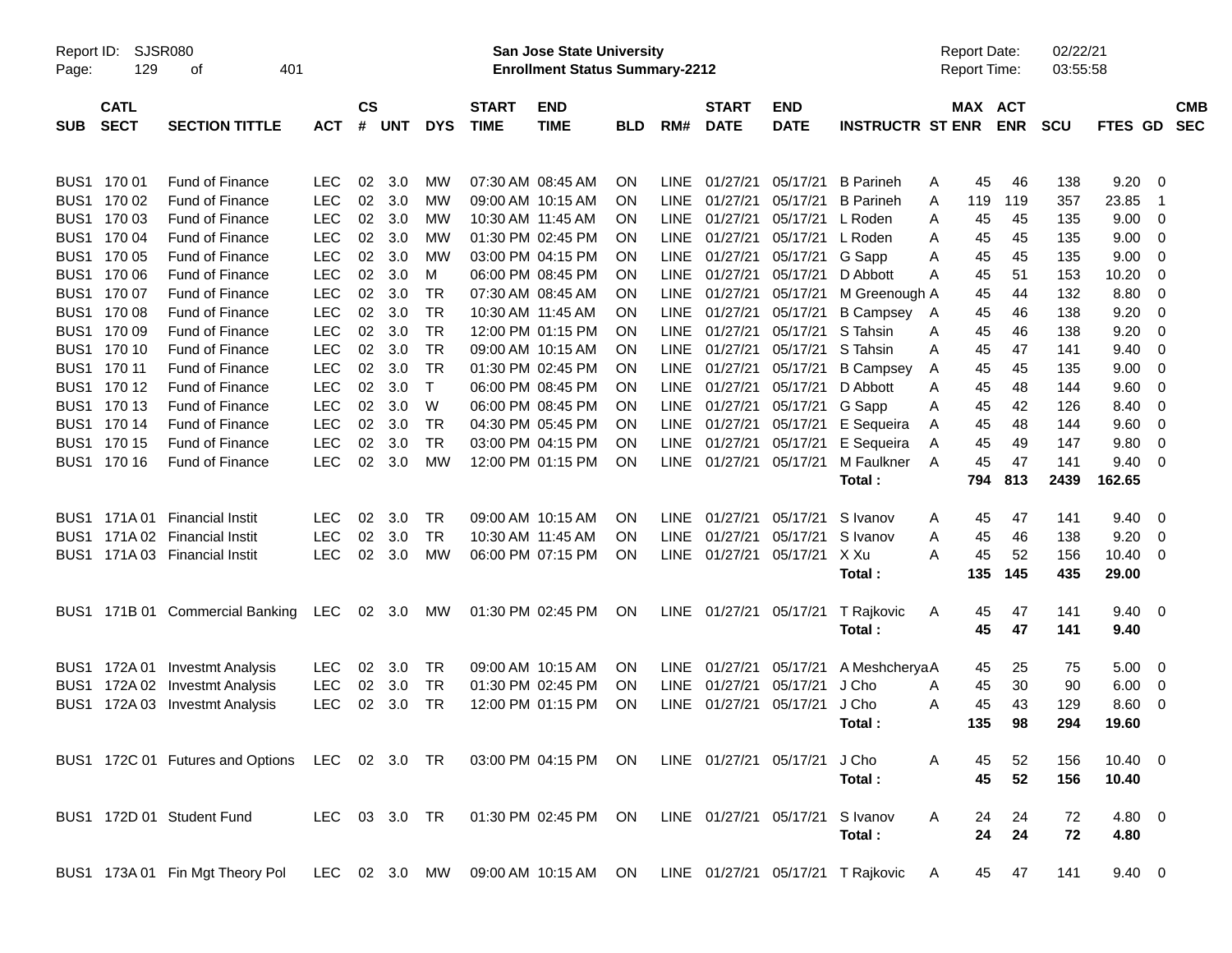| Report ID:<br>Page:                  | 130                        | <b>SJSR080</b><br>401<br>οf                              |                          |                    |            |                 |                             | <b>San Jose State University</b><br><b>Enrollment Status Summary-2212</b> |            |     |                                |                                                  |                                                       |        | <b>Report Date:</b><br><b>Report Time:</b> |                            | 02/22/21<br>03:55:58            |                                    |                                 |                          |
|--------------------------------------|----------------------------|----------------------------------------------------------|--------------------------|--------------------|------------|-----------------|-----------------------------|---------------------------------------------------------------------------|------------|-----|--------------------------------|--------------------------------------------------|-------------------------------------------------------|--------|--------------------------------------------|----------------------------|---------------------------------|------------------------------------|---------------------------------|--------------------------|
| <b>SUB</b>                           | <b>CATL</b><br><b>SECT</b> | <b>SECTION TITTLE</b>                                    | <b>ACT</b>               | $\mathsf{cs}$<br># | <b>UNT</b> | <b>DYS</b>      | <b>START</b><br><b>TIME</b> | <b>END</b><br><b>TIME</b>                                                 | <b>BLD</b> | RM# | <b>START</b><br><b>DATE</b>    | <b>END</b><br><b>DATE</b>                        | <b>INSTRUCTR ST ENR</b>                               |        | <b>MAX ACT</b>                             | <b>ENR</b>                 | <b>SCU</b>                      | FTES GD                            |                                 | <b>CMB</b><br><b>SEC</b> |
| BUS <sub>1</sub><br>BUS <sub>1</sub> |                            | 173A 02 Fin Mgt Theory Pol<br>173A 03 Fin Mgt Theory Pol | <b>LEC</b><br><b>LEC</b> | 02<br>02           | 3.0<br>3.0 | MW<br>MW        | 10:30 AM 11:45 AM           | 01:30 PM 02:45 PM                                                         | ON<br>ON   |     | LINE 01/27/21<br>LINE 01/27/21 | 05/17/21<br>05/17/21                             | T Rajkovic<br>M Faulkner<br>Total:                    | A<br>A | 45<br>45<br>135                            | 47<br>48<br>142            | 141<br>144<br>426               | 9.40<br>9.60<br>28.40              | - 0<br>- 0                      |                          |
| BUS <sub>1</sub>                     |                            | 173B 02 Prob in Fin Mgmt                                 | <b>LEC</b>               | 02                 | 3.0        | MW              |                             | 04:30 PM 05:45 PM                                                         | ON         |     | LINE 01/27/21                  | 05/17/21                                         | X Xu<br>Total:                                        | A      | 45<br>45                                   | 48<br>48                   | 144<br>144                      | 9.60 0<br>9.60                     |                                 |                          |
| BUS <sub>1</sub>                     |                            | 173C 01 Entrepreneurial Fina                             | LEC                      |                    | 02 3.0     | MW              |                             | 09:00 AM 10:15 AM                                                         | ON         |     | LINE 01/27/21                  | 05/17/21                                         | L Roden<br>Total:                                     | A      | 45<br>45                                   | 47<br>47                   | 141<br>141                      | $9.40 \quad 0$<br>9.40             |                                 |                          |
| BUS <sub>1</sub><br>BUS <sub>1</sub> | 17701<br>17702             | Inter Bus Fin<br>Inter Bus Fin                           | <b>LEC</b><br><b>LEC</b> | 02<br>02           | 3.0<br>3.0 | TR<br><b>TR</b> |                             | 10:30 AM 11:45 AM<br>12:00 PM 01:15 PM                                    | ON<br>ON   |     | LINE 01/27/21<br>LINE 01/27/21 | 05/17/21<br>05/17/21                             | A MeshcheryaA<br>A MeshcheryaA<br>Total:              |        | 45<br>45<br>90                             | 48<br>50<br>98             | 144<br>150<br>294               | 9.60<br>10.00<br>19.60             | $\overline{\phantom{0}}$<br>- 0 |                          |
| BUS <sub>1</sub>                     | 180A 01                    | Indiv Study Acctg                                        | <b>SUP</b>               | 36                 | 1.0        | <b>TBA</b>      |                             |                                                                           | ON         |     | LINE 01/27/21                  | 05/17/21                                         | E Grace<br>Total:                                     | A      | 10<br>10                                   | 10<br>10                   | 10<br>10                        | $0.67$ 0<br>0.67                   |                                 |                          |
| BUS <sub>1</sub>                     |                            | 180C 01 Indiv Study Finan                                | <b>SUP</b>               | 36                 | 1.0        | <b>TBA</b>      |                             |                                                                           | ON         |     | LINE 01/27/21                  | 05/17/21                                         | E Grace<br>Total:                                     | A      | 10<br>10                                   | -1<br>$\blacktriangleleft$ | 1<br>$\mathbf 1$                | $0.07 \quad 0$<br>0.07             |                                 |                          |
|                                      | Department :               | <b>Accounting &amp; Finance</b>                          |                          |                    |            |                 |                             |                                                                           |            |     |                                | <b>Lower Division:</b><br><b>Upper Division:</b> | <b>Department Total:</b><br><b>Graduate Division:</b> |        | 3658<br>884<br>2774<br>0                   | 909<br>2730<br>0           | 3639 10895<br>2727<br>8168<br>0 | 726.43<br>181.80<br>544.63<br>0.00 |                                 |                          |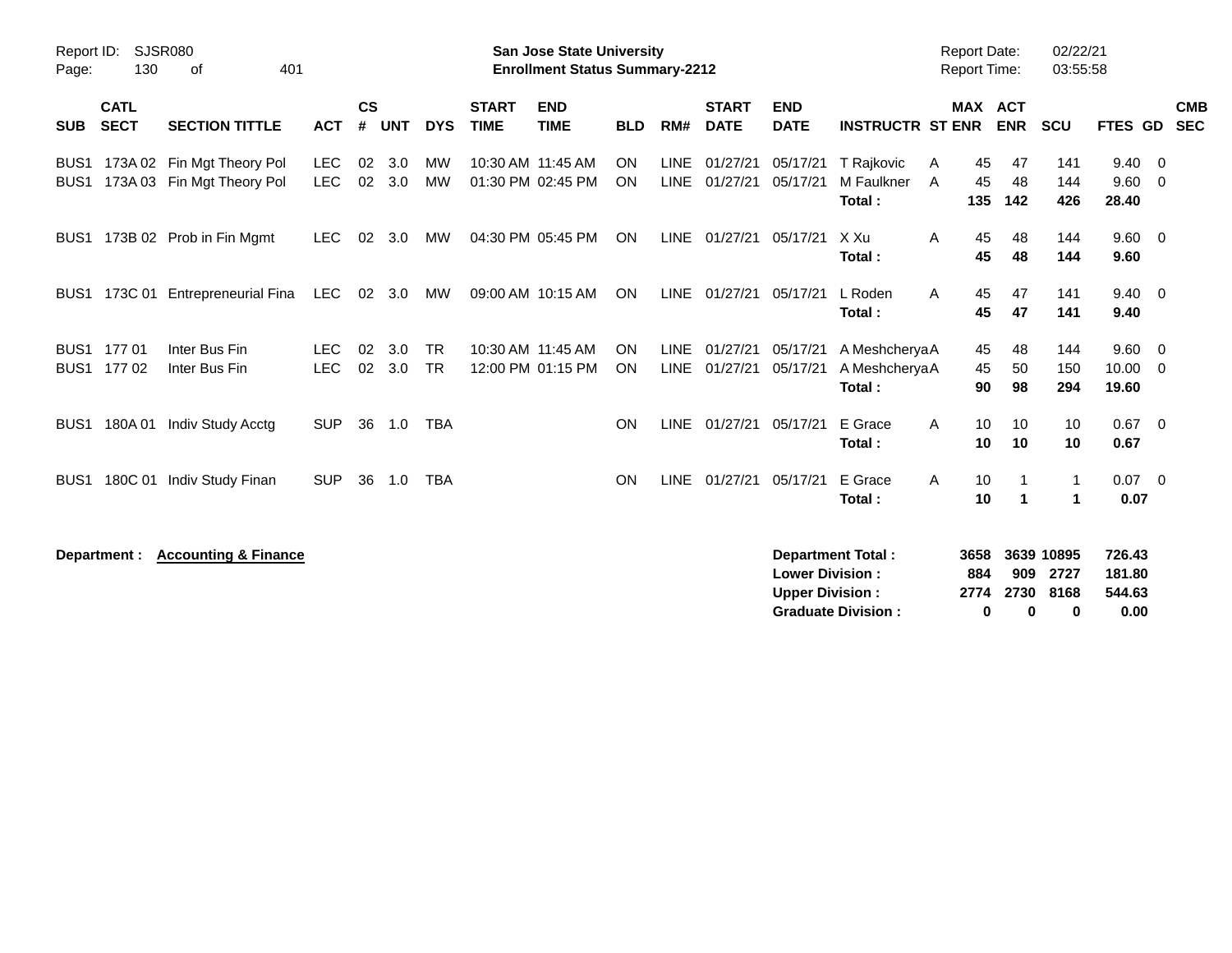| Report ID:<br>Page: | 131                        | SJSR080<br>401<br>оf                                             |                |                    |                |              |                             | <b>San Jose State University</b><br><b>Enrollment Status Summary-2212</b> |            |             |                             |                                |                                  | <b>Report Date:</b><br>Report Time: |                       | 02/22/21<br>03:55:58 |                   |                           |
|---------------------|----------------------------|------------------------------------------------------------------|----------------|--------------------|----------------|--------------|-----------------------------|---------------------------------------------------------------------------|------------|-------------|-----------------------------|--------------------------------|----------------------------------|-------------------------------------|-----------------------|----------------------|-------------------|---------------------------|
| <b>SUB</b>          | <b>CATL</b><br><b>SECT</b> | <b>SECTION TITTLE</b>                                            | <b>ACT</b>     | $\mathsf{cs}$<br># | <b>UNT</b>     | <b>DYS</b>   | <b>START</b><br><b>TIME</b> | <b>END</b><br><b>TIME</b>                                                 | <b>BLD</b> | RM#         | <b>START</b><br><b>DATE</b> | <b>END</b><br><b>DATE</b>      | <b>INSTRUCTR ST ENR</b>          |                                     | MAX ACT<br><b>ENR</b> | <b>SCU</b>           |                   | <b>CMB</b><br>FTES GD SEC |
| College             | Department :               | <b>Business, College of</b><br><b>Business Graduate Programs</b> |                |                    |                |              |                             |                                                                           |            |             |                             |                                |                                  |                                     |                       |                      |                   |                           |
| <b>BUS</b>          | 202 01                     | Managing Glob Econ LEC                                           |                | 02                 | 3.0            | м            |                             | 06:00 PM 10:00 PM                                                         | <b>ON</b>  | LINE        | 03/15/21                    | 05/17/21                       | M Rajan                          | 31<br>Α                             | 31                    | 93                   | 7.75 31           |                           |
| <b>BUS</b>          | 202 02                     | Managing Glob Econ LEC                                           |                | 02                 | 3.0            | M            |                             | 06:00 PM 10:00 PM                                                         | <b>ON</b>  |             | LINE 03/15/21               | 05/17/21                       |                                  | 32<br>A                             | 26                    | 78                   | 6.50 26           |                           |
| <b>BUS</b>          | 202 03                     | Managing Glob Econ LEC                                           |                |                    | 02 3.0         | $\top$       |                             | 06:00 PM 10:00 PM                                                         | <b>ON</b>  |             | LINE 03/15/21               | 05/17/21                       | M Rajan                          | 31<br>A                             | 39                    | 117                  | 9.75 39           |                           |
|                     |                            |                                                                  |                |                    |                |              |                             |                                                                           |            |             |                             |                                | Total:                           | 94                                  | 96                    | 288                  | 24.00             |                           |
| <b>BUS</b>          |                            | 220K 80 Practicum                                                | LEC.           |                    | 02 3.0         | TBA          |                             |                                                                           | <b>ON</b>  |             | LINE 01/27/21 03/11/21      |                                | C Lycurgus                       | A<br>30                             | 18                    | 54                   | 4.50 18           |                           |
|                     |                            |                                                                  |                |                    |                |              |                             |                                                                           |            |             |                             |                                | Total:                           | 30                                  | 18                    | 54                   | 4.50              |                           |
| <b>BUS</b>          |                            | 220M 81 Accounting Ethics                                        | LEC.           | 01                 | 3.0            | TBA          |                             |                                                                           | ON         |             | LINE 01/27/21 03/11/21      |                                | D Belger                         | A<br>30                             | 30                    | 90                   | 7.50 30           |                           |
|                     |                            |                                                                  |                |                    |                |              |                             |                                                                           |            |             |                             |                                | Total:                           | 30                                  | 30                    | 90                   | 7.50              |                           |
| <b>BUS</b>          |                            | 220U 01 IT Audit & Int Contr                                     | LEC.           |                    | $02 \quad 3.0$ | МW           |                             | 01:30 PM 05:30 PM                                                         | ON         |             | LINE 03/15/21 04/26/21      |                                | E Huerta Esp A                   | 30                                  | 31                    | 93                   | 7.75 31           |                           |
|                     |                            |                                                                  |                |                    |                |              |                             |                                                                           |            |             |                             |                                | Total:                           | 30                                  | 31                    | 93                   | 7.75              |                           |
| <b>BUS</b>          |                            | 220V 01 Spec Topics in Accnt LEC 02 3.0 TR                       |                |                    |                |              |                             | 01:30 PM 04:30 PM                                                         | ON         |             | LINE 03/16/21               | 04/27/21                       | J Lord                           | 30<br>A                             | 29                    | 87                   | 7.25 29           |                           |
|                     |                            |                                                                  |                |                    |                |              |                             |                                                                           |            |             |                             |                                | Total:                           | 30                                  | 29                    | 87                   | 7.25              |                           |
| <b>BUS</b>          |                            | 220Z 01 Account Analytics                                        | LEC.           |                    | 02 3.0 F       |              |                             | 09:30 AM 01:30 PM                                                         | <b>ON</b>  |             | LINE 03/12/21               | 05/17/21                       | C Onita                          | A<br>30                             | 29                    | 87                   | 7.25 29           |                           |
|                     |                            |                                                                  |                |                    |                |              |                             |                                                                           |            |             |                             |                                | Total:                           | 30                                  | 29                    | 87                   | 7.25              |                           |
| <b>BUS</b>          | 230 01                     | <b>Marketing Mgmt</b>                                            | <b>LEC</b>     | 02                 | 3.0            | M            |                             | 06:00 PM 10:00 PM                                                         | <b>ON</b>  |             | LINE 01/25/21               | 03/13/21                       | V Agarwal                        | 33<br>A                             | 38                    | 114                  | 9.50 38           |                           |
| <b>BUS</b>          | 230 02                     | <b>Marketing Mgmt</b>                                            | <b>LEC</b>     | 02                 | 3.0            | $\top$       |                             | 06:00 PM 10:00 PM                                                         | <b>ON</b>  | <b>LINE</b> | 01/26/21                    | 03/13/21                       | <b>B</b> Makani                  | 32<br>A                             | 30                    | 90                   | 7.50 30           |                           |
| <b>BUS</b>          | 230 03                     | <b>Marketing Mgmt</b>                                            | <b>LEC</b>     | 02                 | 3.0            | M            |                             | 06:00 PM 10:00 PM                                                         | ON         |             | LINE 01/25/21               | 03/13/21                       | M Merz<br>Total:                 | 32<br>А<br>97                       | 33<br>101             | 99<br>303            | 8.25 33<br>25.25  |                           |
|                     |                            |                                                                  |                |                    |                |              |                             |                                                                           |            |             |                             |                                |                                  |                                     |                       |                      |                   |                           |
| <b>BUS</b>          | 233 04                     | Bus to Bus Mktg                                                  | LEC.           |                    | 02 3.0         | -R           |                             | 06:00 PM 10:00 PM                                                         | ON         |             | LINE 03/15/21               | 05/17/21                       | <b>B</b> Boveda<br>Total:        | 40<br>A<br>40                       | 51<br>51              | 153<br>153           | 12.75 51<br>12.75 |                           |
|                     |                            |                                                                  |                |                    |                |              |                             |                                                                           |            |             |                             |                                |                                  |                                     |                       |                      |                   |                           |
| <b>BUS</b>          | 250 01                     | Law & Ethics                                                     | LEC.           |                    | $02 \quad 3.0$ | $\top$       |                             | 06:00 PM 10:00 PM                                                         | <b>ON</b>  |             |                             | LINE 01/26/21 03/13/21 S Malos |                                  | 30<br>A                             | 36                    | 108                  | 9.00 36           |                           |
|                     |                            | BUS 250 02 Law & Ethics                                          |                |                    |                |              |                             | LEC 02 3.0 W  06:00 PM 10:00 PM  ON  LINE  01/27/21  03/13/21  SMalos     |            |             |                             |                                |                                  | A                                   | 30 <sub>o</sub><br>29 | 87                   | 7.25 29           |                           |
|                     |                            | BUS 250 03 Law & Ethics                                          |                |                    |                | LEC 02 3.0 T |                             | 06:00 PM 10:00 PM ON LINE 01/26/21 03/13/21 A Padwal                      |            |             |                             |                                | Total:                           | 40<br>A<br>100                      | 34<br>99              | 102<br>297           | 8.50 34<br>24.75  |                           |
|                     |                            | BUS 265 01 Silicon Valley Exp                                    | LEC 02 2.0 TBA |                    |                |              |                             |                                                                           | ON.        |             |                             |                                | LINE 01/25/21 05/17/21 V Agarwal | A<br>43                             | 44                    | 88                   | 7.33 44           |                           |
|                     |                            |                                                                  |                |                    |                |              |                             |                                                                           |            |             |                             |                                | Total:                           | 43                                  | 44                    | 88                   | 7.33              |                           |
|                     |                            | BUS 276 04 New Venture Finance LEC 02 3.0 W                      |                |                    |                |              |                             | 06:00 PM 10:00 PM ON LINE 03/15/21 05/17/21 L Roden                       |            |             |                             |                                |                                  | A                                   | 40 18                 | 54                   | 4.50 18           |                           |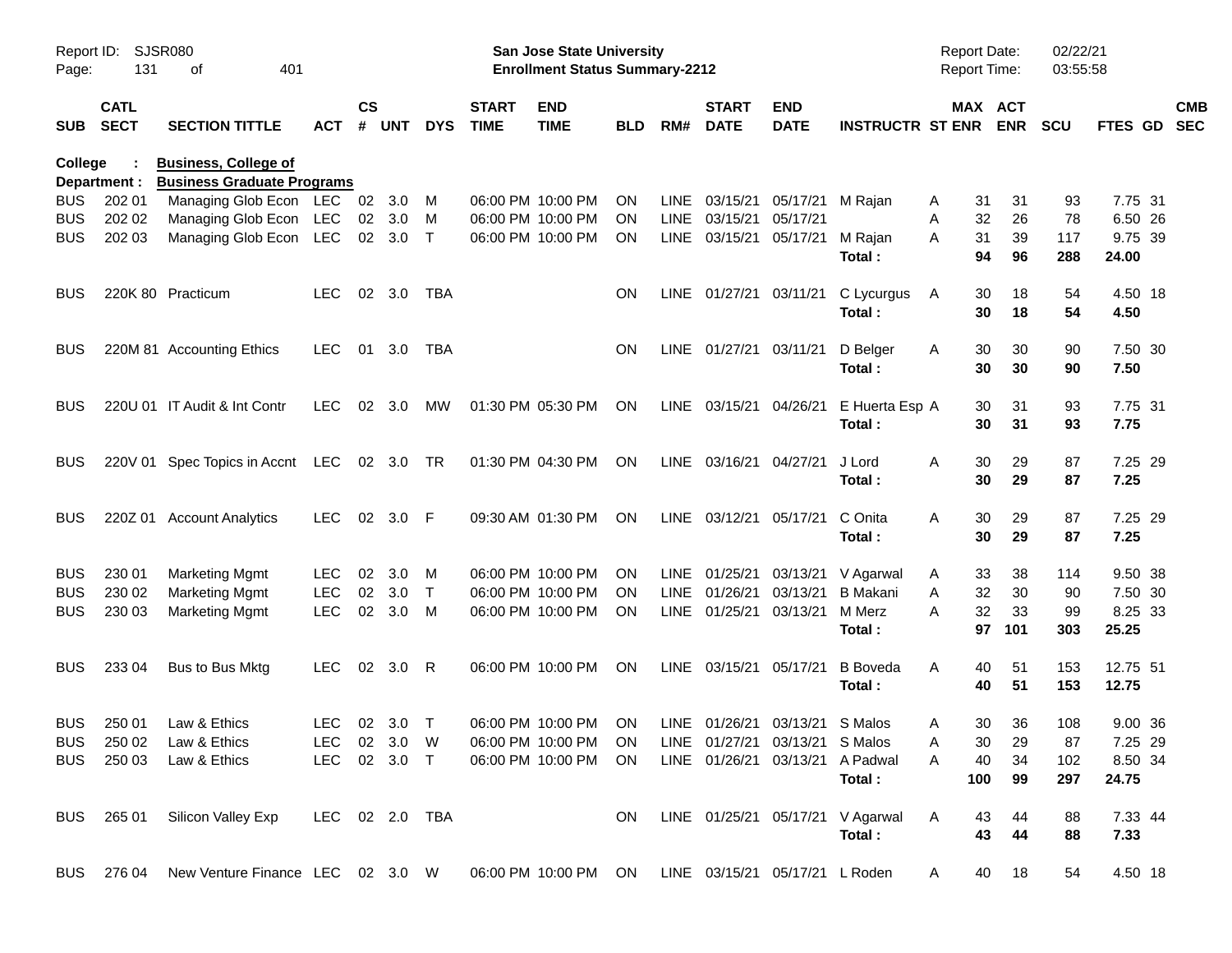| Page:                    | Report ID:<br><b>SJSR080</b><br>132<br>401<br>of |                                                                    |                          |                |                  |                 |                             | <b>San Jose State University</b><br><b>Enrollment Status Summary-2212</b> |                        |                            |                             |                                                  |                                                       |        | <b>Report Date:</b><br><b>Report Time:</b> |                            | 02/22/21<br>03:55:58          |                                  |                          |  |
|--------------------------|--------------------------------------------------|--------------------------------------------------------------------|--------------------------|----------------|------------------|-----------------|-----------------------------|---------------------------------------------------------------------------|------------------------|----------------------------|-----------------------------|--------------------------------------------------|-------------------------------------------------------|--------|--------------------------------------------|----------------------------|-------------------------------|----------------------------------|--------------------------|--|
| SUB                      | <b>CATL</b><br><b>SECT</b>                       | <b>SECTION TITTLE</b>                                              | <b>ACT</b>               | <b>CS</b><br># | <b>UNT</b>       | <b>DYS</b>      | <b>START</b><br><b>TIME</b> | <b>END</b><br><b>TIME</b>                                                 | <b>BLD</b>             | RM#                        | <b>START</b><br><b>DATE</b> | <b>END</b><br><b>DATE</b>                        | <b>INSTRUCTR ST ENR</b>                               |        |                                            | MAX ACT<br><b>ENR</b>      | <b>SCU</b>                    | <b>FTES GD</b>                   | <b>CMB</b><br><b>SEC</b> |  |
|                          |                                                  |                                                                    |                          |                |                  |                 |                             |                                                                           |                        |                            |                             |                                                  | Total:                                                |        | 40                                         | 18                         | 54                            | 4.50                             |                          |  |
| <b>BUS</b>               | 283 04                                           | Entrepreneurship                                                   | <b>LEC</b>               |                | 02 3.0           | W               |                             | 06:00 PM 10:00 PM                                                         | ON                     |                            | LINE 01/27/21               | 03/13/21                                         | X Quan<br>Total:                                      | A      | 40<br>40                                   | 18<br>18                   | 54<br>54                      | 4.50 18<br>4.50                  |                          |  |
| <b>BUS</b>               | 286 04                                           | Proj Mgmt                                                          | <b>LEC</b>               | 02             | 3.0              | $\mathsf{R}$    |                             | 06:00 PM 08:45 PM                                                         | ON                     |                            | LINE 01/28/21               | 03/13/21                                         | X Qi<br>Total:                                        | A      | 40<br>40                                   | 43<br>43                   | 129<br>129                    | 10.75 43<br>10.75                |                          |  |
| <b>BUS</b><br><b>BUS</b> | 290 01<br>290 02                                 | <b>Strategic Thinking</b><br><b>Strategic Thinking</b>             | <b>LEC</b><br><b>LEC</b> | 02             | 3.0<br>02 3.0    | M<br>$\top$     |                             | 06:00 PM 10:00 PM<br>06:00 PM 10:00 PM                                    | <b>ON</b><br><b>ON</b> | <b>LINE</b>                | 01/25/21<br>LINE 01/25/21   | 05/17/21<br>05/17/21                             | S Khavul<br>G Radine<br>Total:                        | A<br>A | 23<br>22<br>45                             | 19<br>25<br>44             | 57<br>75<br>132               | 4.75 19<br>6.25 25<br>11.00      |                          |  |
| <b>BUS</b>               | 297A 01                                          | Spec Topics Bus Adm LEC                                            |                          |                | 02  1.0  TBA     |                 |                             |                                                                           | ON                     |                            | LINE 01/27/21               | 05/17/21                                         | D Czerwinski A<br>Total:                              |        | 3<br>3                                     | -1<br>$\overline{1}$       | 3<br>3                        | $0.08$ 1<br>0.08                 |                          |  |
| <b>BUS</b><br><b>BUS</b> |                                                  | 297D 01 Spec Topics Bus Adm LEC<br>297D 02 Spec Topics Bus Adm LEC |                          |                | 02 3.0<br>02 3.0 | W<br><b>TBA</b> |                             | 06:00 PM 10:00 PM                                                         | ON<br>ON               | <b>LINE</b><br><b>LINE</b> | 03/17/21<br>01/27/21        | 05/17/21<br>05/17/21                             | T Shi<br>E Grace<br>Total:                            | Α<br>A | 40<br>2<br>42                              | 21<br>$\overline{2}$<br>23 | 63<br>6<br>69                 | 5.25 21<br>$0.50$ 2<br>5.75      |                          |  |
| <b>BUS</b>               |                                                  | 298C 01 CMBA Internship                                            | <b>SUP</b>               | 48             | 3.0              | <b>TBA</b>      |                             |                                                                           |                        |                            | 01/27/21                    | 05/17/21                                         | D Czerwinski A<br>Total:                              |        | 5<br>5                                     | -1<br>$\mathbf{1}$         | 3<br>3                        | 0.25<br>0.25                     | $\overline{\phantom{0}}$ |  |
| BUS                      | 298I01                                           | Applied Bus Intern                                                 | <b>SUP</b>               | 48             | 1.0              | TBA             |                             |                                                                           |                        |                            | 01/27/21                    | 05/17/21                                         | Total:                                                | Α      | 5<br>5                                     | 0<br>$\bf{0}$              | 0<br>$\bf{0}$                 | $0.00 \quad 0$<br>0.00           |                          |  |
|                          | Department :                                     | <b>Business Graduate Programs</b>                                  |                          |                |                  |                 |                             |                                                                           |                        |                            |                             | <b>Lower Division:</b><br><b>Upper Division:</b> | <b>Department Total:</b><br><b>Graduate Division:</b> |        | 744<br>0<br>0<br>744                       | 676<br>0<br>0<br>676       | 1984<br>0<br>$\bf{0}$<br>1984 | 165.17<br>0.00<br>0.00<br>165.17 |                          |  |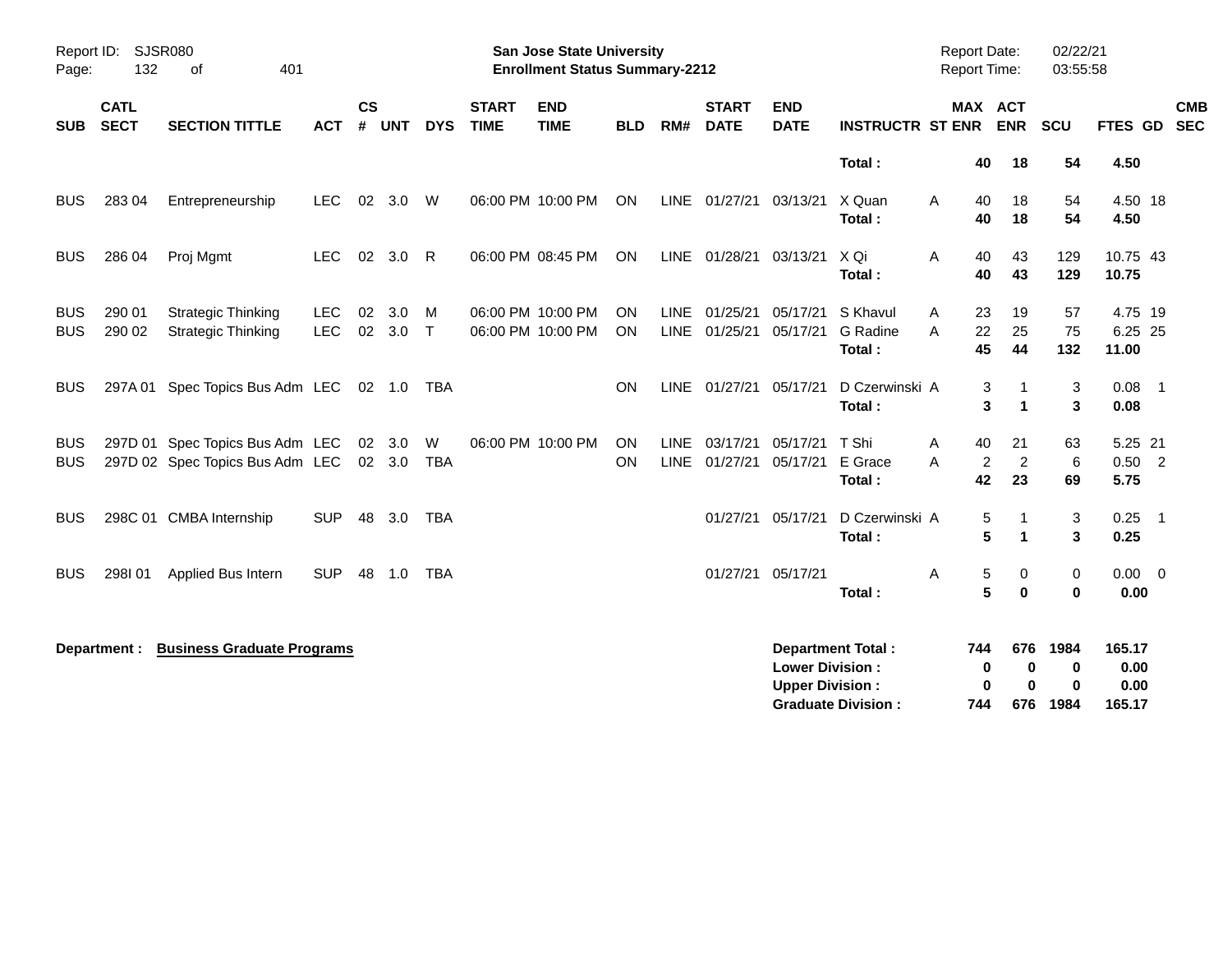| Report ID:<br>Page: | <b>SJSR080</b><br>133      |                                                                             |                |                |     |            | <b>San Jose State University</b><br><b>Enrollment Status Summary-2212</b> |                           |            |             |                             |                               |                         | <b>Report Date:</b><br>Report Time: | 02/22/21<br>03:55:58     |            |                |                          |
|---------------------|----------------------------|-----------------------------------------------------------------------------|----------------|----------------|-----|------------|---------------------------------------------------------------------------|---------------------------|------------|-------------|-----------------------------|-------------------------------|-------------------------|-------------------------------------|--------------------------|------------|----------------|--------------------------|
| <b>SUB</b>          | <b>CATL</b><br><b>SECT</b> | <b>SECTION TITTLE</b>                                                       | <b>ACT</b>     | <b>CS</b><br># | UNT | <b>DYS</b> | <b>START</b><br><b>TIME</b>                                               | <b>END</b><br><b>TIME</b> | <b>BLD</b> | RM#         | <b>START</b><br><b>DATE</b> | <b>END</b><br><b>DATE</b>     | <b>INSTRUCTR ST ENR</b> | MAX                                 | <b>ACT</b><br><b>ENR</b> | <b>SCU</b> | <b>FTES GD</b> | <b>CMB</b><br><b>SEC</b> |
| <b>College</b>      |                            | <b>Business, College of</b>                                                 |                |                |     |            |                                                                           |                           |            |             |                             |                               |                         |                                     |                          |            |                |                          |
|                     | Department :<br>BUS5 16 01 | <b>School of Global Innovation &amp; Leadership</b><br>Intro Lrdshp & Innov | LEC 02 3.0 TR  |                |     |            |                                                                           | 09:00 AM 10:15 AM         | ON         | LINE        | 01/27/21                    | 05/17/21                      | <b>B</b> Makani         | Α                                   | 45<br>40                 | 120        | 8.00           | 0                        |
|                     |                            |                                                                             |                |                |     |            |                                                                           |                           |            |             |                             |                               | Total:                  |                                     | 45<br>40                 | 120        | 8.00           |                          |
| BUS <sub>5</sub>    | 140 01                     | Fund of Oper Mgmt                                                           | LEC            | 02             | 3.0 | <b>MW</b>  | 10:30 AM 11:45 AM                                                         |                           | ON         | <b>LINE</b> | 01/27/21                    | 05/17/21                      | Y Wu                    | A                                   | 45<br>45                 | 135        | 9.00           | 0                        |
| BUS <sub>5</sub>    | 140 02                     | Fund of Oper Mgmt                                                           | <b>LEC</b>     | 02             | 3.0 | <b>MW</b>  |                                                                           | 12:00 PM 01:15 PM         | ON         | <b>LINE</b> | 01/27/21                    | 05/17/21                      | J Tan                   | Α                                   | 45<br>43                 | 129        | 8.60           | 0                        |
| BUS <sub>5</sub>    | 140 03                     | Fund of Oper Mgmt                                                           | <b>LEC</b>     | 02             | 3.0 | <b>MW</b>  |                                                                           | 01:30 PM 02:45 PM         | 0N         | <b>LINE</b> | 01/27/21                    | 05/17/21                      | J Tan                   | Α                                   | 44<br>45                 | 132        | 8.80           | 0                        |
| BUS <sub>5</sub>    | 140 04                     | Fund of Oper Mgmt                                                           | <b>LEC</b>     | 02             | 3.0 | M          |                                                                           | 06:00 PM 08:45 PM         | 0N         | <b>LINE</b> | 01/27/21                    | 05/17/21                      | J Sung                  | Α                                   | 43<br>45                 | 129        | 8.60           | 0                        |
| BUS <sub>5</sub>    | 140 05                     | Fund of Oper Mgmt                                                           | <b>LEC</b>     | 02             | 3.0 | W          |                                                                           | 06:00 PM 08:45 PM         | 0N         | <b>LINE</b> | 01/27/21                    | 05/17/21                      | D Moon                  | Α                                   | 42<br>45                 | 126        | 8.40           | 0                        |
| BUS <sub>5</sub>    | 140 06                     | Fund of Oper Mgmt                                                           | <b>LEC</b>     | 02             | 3.0 | TR         | 10:30 AM 11:45 AM                                                         |                           | ΟN         | <b>LINE</b> | 01/27/21                    | 05/17/21                      | <b>B</b> Makani         | Α                                   | 45<br>45                 | 135        | 9.00           | 0                        |
| BUS <sub>5</sub>    | 140 07                     | Fund of Oper Mgmt                                                           | <b>LEC</b>     | 02             | 3.0 | W          |                                                                           | 03:00 PM 05:45 PM         | 0N         | <b>LINE</b> | 01/27/21                    | 05/17/21                      | S Ramakrishn A          |                                     | 45<br>45                 | 135        | 9.00           | 0                        |
| BUS <sub>5</sub>    | 140 08                     | Fund of Oper Mgmt                                                           | <b>LEC</b>     | 02             | 3.0 | R          |                                                                           | 03:00 PM 05:45 PM         | 0N         | <b>LINE</b> | 01/27/21                    | 05/17/21                      | R Salstrom              | A                                   | 45<br>46                 | 138        | 9.20           | 0                        |
| BUS <sub>5</sub>    | 140 09                     | Fund of Oper Mgmt                                                           | <b>LEC</b>     | 02             | 3.0 | R          |                                                                           | 06:00 PM 08:45 PM         | ΟN         | <b>LINE</b> | 01/27/21                    | 05/17/21                      | R Salstrom              | Α                                   | 45<br>43                 | 129        | 8.60           | 0                        |
| BUS <sub>5</sub>    | 140 10                     | Fund of Oper Mgmt                                                           | <b>LEC</b>     | 02             | 3.0 | Т          |                                                                           | 06:00 PM 08:45 PM         | ΟN         | <b>LINE</b> | 01/27/21                    | 05/17/21                      | S Artim                 | Α                                   | 42<br>45                 | 126        | 8.40           | 0                        |
| BUS <sub>5</sub>    | 140 11                     | Fund of Oper Mgmt                                                           | <b>LEC</b>     | 02             | 3.0 | <b>MW</b>  |                                                                           | 07:30 AM 08:45 AM         | ON         | <b>LINE</b> | 01/27/21                    | 05/17/21                      | C Lim                   | Α                                   | 42<br>45                 | 126        | 8.40           | 0                        |
| BUS <sub>5</sub>    | 140 12                     | Fund of Oper Mgmt                                                           | <b>LEC</b>     | 02             | 3.0 | <b>TBA</b> |                                                                           |                           | ON         | <b>LINE</b> | 01/27/21                    | 05/17/21                      | A Loomba                | Α                                   | 44<br>45                 | 132        | 8.80           | 0                        |
| BUS <sub>5</sub>    | 140 13                     | Fund of Oper Mgmt                                                           | <b>LEC</b>     | 02             | 3.0 | <b>TBA</b> |                                                                           |                           | ON         | <b>LINE</b> | 01/27/21                    | 05/17/21                      | A Loomba                | Α                                   | 44<br>45                 | 132        | 8.80           | 0                        |
| BUS <sub>5</sub>    | 140 14                     | Fund of Oper Mgmt                                                           | <b>LEC</b>     | 02             | 3.0 | <b>TBA</b> |                                                                           |                           | ON         | <b>LINE</b> | 01/27/21                    | 05/17/21                      | S Zhou                  | A                                   | 44<br>45                 | 132        | 8.80           | 0                        |
| BUS <sub>5</sub>    | 140 15                     | Fund of Oper Mgmt                                                           | <b>LEC</b>     | 02             | 3.0 | <b>TBA</b> |                                                                           |                           | ON         | <b>LINE</b> | 01/27/21                    | 05/17/21                      | S Zhou                  | Α                                   | 45<br>45                 | 135        | 9.00           | 0                        |
| BUS <sub>5</sub>    | 140 16                     | Fund of Oper Mgmt                                                           | <b>LEC</b>     | 02             | 3.0 | <b>TBA</b> |                                                                           |                           | ON         | <b>LINE</b> | 01/27/21                    | 05/17/21                      | M Ashley                | Α                                   | 43<br>45                 | 129        | 8.60           | 0                        |
| BUS <sub>5</sub>    | 140 17                     | Fund of Oper Mgmt                                                           | <b>LEC</b>     | 02             | 3.0 | <b>TBA</b> |                                                                           |                           | ON         | <b>LINE</b> | 01/27/21                    | 05/17/21                      | M Ashley                | Α                                   | 45<br>45                 | 135        | 9.00           | 0                        |
| BUS <sub>5</sub>    | 140 18                     | Fund of Oper Mgmt                                                           | <b>LEC</b>     | 02             | 3.0 | <b>TBA</b> |                                                                           |                           | ON         | <b>LINE</b> | 01/27/21                    | 05/17/21                      | A Loomba                | Α                                   | 42<br>45                 | 126        | 8.40           | 0                        |
| BUS <sub>5</sub>    | 140 19                     | Fund of Oper Mgmt                                                           | <b>LEC</b>     | 02             | 3.0 | <b>TBA</b> |                                                                           |                           | ON         | <b>LINE</b> | 01/27/21                    | 05/17/21                      | J Sung                  | Α                                   | 44<br>45                 | 132        | 8.80           | 0                        |
| BUS <sub>5</sub>    | 140 20                     | Fund of Oper Mgmt                                                           | <b>LEC</b>     | 02             | 3.0 | <b>TBA</b> |                                                                           |                           | ON         | <b>LINE</b> | 01/27/21                    | 05/17/21                      | Y Wu                    | Α                                   | 45<br>45                 | 135        | 9.00           | 0                        |
|                     | BUS5 140 21                | Fund of Oper Mgmt                                                           | <b>LEC</b>     | 02             | 3.0 | TBA        |                                                                           |                           | ON         | LINE        | 01/27/21                    | 05/17/21                      | M Ashley                | Α                                   | 45<br>45                 | 135        | 9.00           | 0                        |
|                     |                            |                                                                             |                |                |     |            |                                                                           |                           |            |             |                             |                               | Total:                  |                                     | 945<br>921               | 2763       | 184.20         |                          |
| BUS <sub>5</sub>    | 141 01                     | Proc & Supply Mgmt                                                          | LEC            | 02             | 3.0 | МW         | 09:00 AM 10:15 AM                                                         |                           | 0N         | <b>LINE</b> | 01/27/21                    | 05/17/21                      | C Lim                   | A                                   | 40<br>45                 | 120        | 8.00           | 0                        |
|                     | BUS5 141 02                | Proc & Supply Mgmt                                                          | LEC            | 02             | 3.0 | <b>MW</b>  | 10:30 AM 11:45 AM                                                         |                           | ON         | LINE        | 01/27/21                    | 05/17/21                      | C Lim                   | A                                   | 45<br>41                 | 123        | 8.20           | 0                        |
|                     |                            |                                                                             |                |                |     |            |                                                                           |                           |            |             |                             |                               | Total:                  |                                     | 90<br>81                 | 243        | 16.20          |                          |
|                     | BUS5 142 01                | <b>Total Quality Mgmt</b>                                                   | LEC 02 3.0     |                |     | МW         | 10:30 AM 11:45 AM                                                         |                           | ON         |             |                             | LINE 01/27/21 05/17/21 T Shi  |                         | A                                   | 45<br>36                 | 108        | 7.20           | 0                        |
|                     | BUS5 142 02                | <b>Total Quality Mgmt</b>                                                   | LEC 02 3.0     |                |     | MW         |                                                                           | 12:00 PM 01:15 PM         | ON         |             |                             | LINE 01/27/21 05/17/21 T Shi  |                         | Α                                   | 45<br>36                 | 108        | 7.20           | 0                        |
|                     |                            |                                                                             |                |                |     |            |                                                                           |                           |            |             |                             |                               | Total:                  |                                     | 72<br>90                 | 216        | 14.40          |                          |
|                     | BUS5 144 01                | Supply Chain Mgmt                                                           | LEC 02 3.0     |                |     | M          |                                                                           | 06:00 PM 08:45 PM         | ON         |             |                             | LINE 01/27/21 05/17/21 M Zhou |                         | A                                   | 45<br>21                 | 63         | 4.20           | 0                        |
|                     | BUS5 144 02                | Supply Chain Mgmt                                                           | LEC 02 3.0 TBA |                |     |            |                                                                           |                           | <b>ON</b>  |             |                             | LINE 01/27/21 05/17/21 M Zhou |                         | Α                                   | 41<br>45                 | 123        | 8.20           | 0                        |
|                     |                            |                                                                             |                |                |     |            |                                                                           |                           |            |             |                             |                               | Total:                  |                                     | 62<br>90                 | 186        | 12.40          |                          |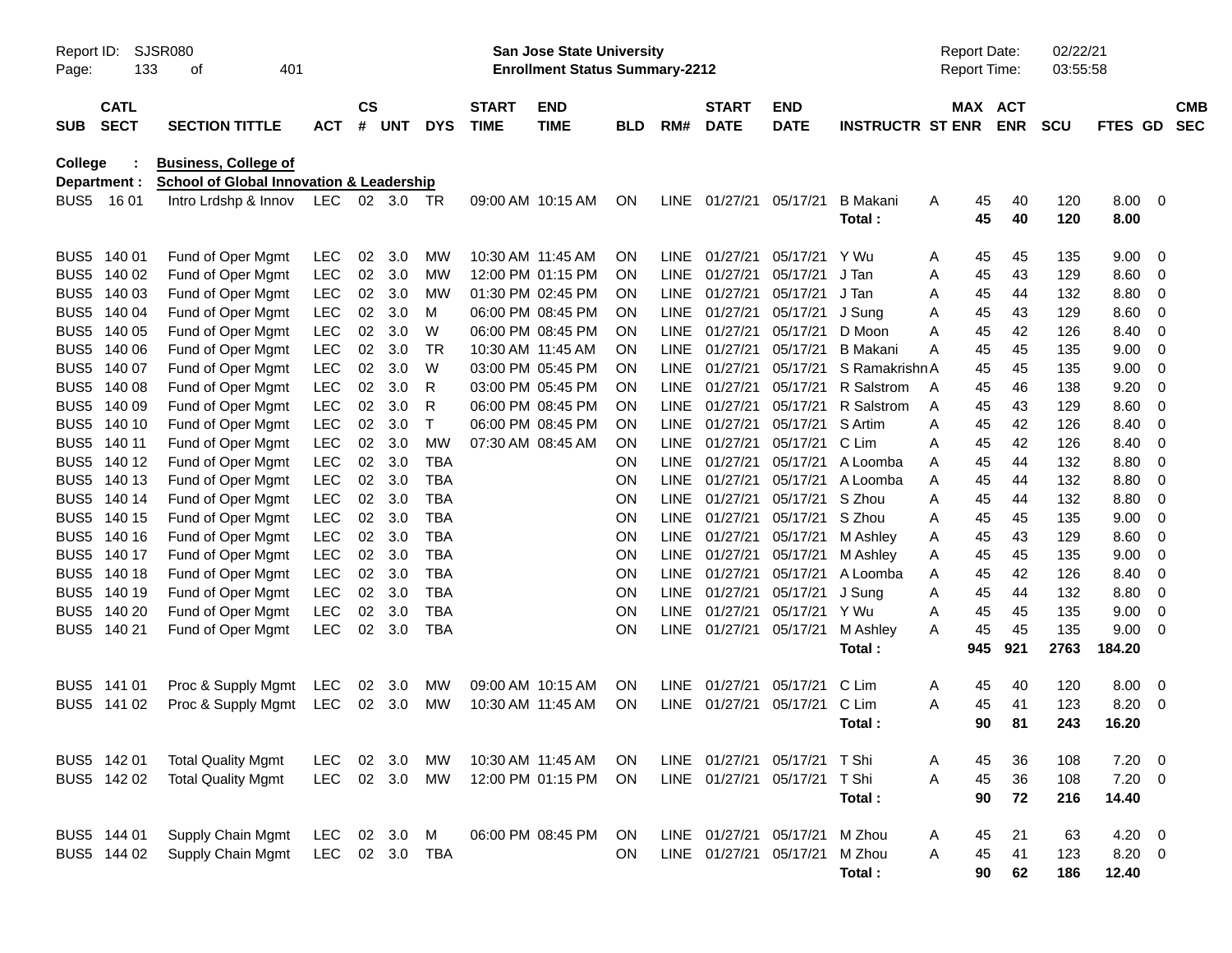| Page:                            | Report ID: SJSR080<br>134  |                                                                               |                                        |                    |                   |                                        | <b>San Jose State University</b><br><b>Enrollment Status Summary-2212</b> |                                              |                              |                     |                                       |                                                                                                   | <b>Report Date:</b><br><b>Report Time:</b>     |                                      | 02/22/21<br>03:55:58  |                         |                                                         |                          |                          |
|----------------------------------|----------------------------|-------------------------------------------------------------------------------|----------------------------------------|--------------------|-------------------|----------------------------------------|---------------------------------------------------------------------------|----------------------------------------------|------------------------------|---------------------|---------------------------------------|---------------------------------------------------------------------------------------------------|------------------------------------------------|--------------------------------------|-----------------------|-------------------------|---------------------------------------------------------|--------------------------|--------------------------|
| <b>SUB</b>                       | <b>CATL</b><br><b>SECT</b> | <b>SECTION TITTLE</b>                                                         | АСТ                                    | $\mathsf{cs}$<br># | <b>UNT</b>        | <b>DYS</b>                             | <b>START</b><br><b>TIME</b>                                               | <b>END</b><br><b>TIME</b>                    | <b>BLD</b>                   | RM#                 | <b>START</b><br><b>DATE</b>           | <b>END</b><br><b>DATE</b>                                                                         | <b>INSTRUCTR ST ENR</b>                        |                                      | MAX ACT<br><b>ENR</b> | <b>SCU</b>              | FTES GD                                                 |                          | <b>CMB</b><br><b>SEC</b> |
|                                  | BUS5 145 01                | Global Operations St LEC                                                      |                                        |                    | 02 3.0 T          |                                        |                                                                           | 06:00 PM 08:45 PM                            | ON                           |                     | LINE 01/27/21                         | 05/17/21                                                                                          | G Naroola<br>Total:                            | A<br>45<br>45                        | 46<br>46              | 138<br>138              | $9.20 \ 0$<br>9.20                                      |                          |                          |
| BUS <sub>5</sub>                 | 146 01<br>BUS5 146 02      | Fund Project Mgmt<br><b>Fund Project Mgmt</b>                                 | <b>LEC</b><br><b>LEC</b>               | 03                 | 3.0<br>03 3.0     | МW<br><b>TBA</b>                       |                                                                           | 12:00 PM 01:15 PM                            | ΟN<br>ON                     | <b>LINE</b>         | 01/27/21<br>LINE 01/27/21             | 05/17/21<br>05/17/21                                                                              | C Lim<br>X Qi<br>Total:                        | Α<br>45<br>45<br>Α<br>90             | 45<br>47<br>92        | 135<br>141<br>276       | 9.00<br>$9.40 \quad 0$<br>18.40                         | $\overline{\phantom{0}}$ |                          |
|                                  | BUS5 147 01                | Servic Oper Mgmt                                                              | LEC                                    | 02                 | 3.0               | МW                                     |                                                                           | 12:00 PM 01:15 PM                            | <b>ON</b>                    |                     |                                       | LINE 01/27/21 05/17/21                                                                            | S Zhou<br>Total:                               | 45<br>A<br>45                        | 39<br>39              | 117<br>117              | $7.80\quad 0$<br>7.80                                   |                          |                          |
|                                  | BUS5 162 01                | Intl & Compar Mgmt                                                            | LEC.                                   |                    | 02 3.0 TR         |                                        |                                                                           | 01:30 PM 02:45 PM                            | ON                           |                     |                                       | LINE 01/27/21 05/17/21                                                                            | T Shirley<br>Total:                            | 45<br>A<br>45                        | 44<br>44              | 132<br>132              | $8.80\quad 0$<br>8.80                                   |                          |                          |
|                                  |                            | BUS5 162A 01 IB Strategy                                                      | SEM 05                                 |                    | 3.0               | МW                                     |                                                                           | 03:00 PM 04:15 PM                            | ON                           |                     |                                       | LINE 01/27/21 05/17/21                                                                            | N Lupton<br>Total:                             | A<br>45<br>45                        | 45<br>45              | 135<br>135              | $9.00 \quad 0$<br>9.00                                  |                          |                          |
|                                  |                            | BUS5 164A 01 Country Bus & Mgmt LEC 01 3.0 T                                  |                                        |                    |                   |                                        |                                                                           | 03:00 PM 05:45 PM                            | ON                           |                     | LINE 01/27/21 05/17/21                |                                                                                                   | C Reade<br>Total:                              | A<br>40<br>40                        | 39<br>39              | 117<br>117              | $7.80 \quad 0$<br>7.80                                  |                          |                          |
|                                  |                            | BUS5 165A 01 Global Leadership                                                | <b>LEC</b>                             | 02                 | 3.0               | TR                                     |                                                                           | 04:30 PM 05:45 PM                            | ON                           |                     |                                       | LINE 01/27/21 05/17/21                                                                            | T Shirley<br>Total:                            | A<br>45<br>45                        | 43<br>43              | 129<br>129              | $8.60 \quad 0$<br>8.60                                  |                          |                          |
|                                  |                            | BUS5 169B 01 Honors Seminar                                                   | <b>LEC</b>                             | 02                 | 3.0 M             |                                        |                                                                           | 04:30 PM 07:15 PM                            | ON                           |                     | LINE 01/27/21 05/17/21                |                                                                                                   | A Basu<br>Total:                               | A<br>45<br>45                        | 15<br>15              | 45<br>45                | $3.00 \ 0$<br>3.00                                      |                          |                          |
| BUS5<br>BUS <sub>5</sub><br>BUS5 |                            | 180D 01 Individ Studies<br>180D 02 Individ Studies<br>180D 03 Individ Studies | <b>SUP</b><br><b>SUP</b><br><b>SUP</b> | 36<br>36<br>36     | 3.0<br>2.0<br>1.0 | <b>TBA</b><br><b>TBA</b><br><b>TBA</b> |                                                                           |                                              | ΟN<br><b>ON</b><br><b>ON</b> | LINE<br><b>LINE</b> | 01/27/21<br>01/27/21<br>LINE 01/27/21 | 05/17/21<br>05/17/21<br>05/17/21 T Park                                                           | T Park<br>T Park<br>Total:                     | 30<br>Α<br>30<br>Α<br>Α<br>30<br>90  | 0<br>0<br>0<br>0      | 0<br>0<br>0<br>0        | $0.00 \quad 0$<br>$0.00 \quad 0$<br>$0.00 \t 0$<br>0.00 |                          |                          |
|                                  | BUS5 181 02<br>BUS5 181 03 | BUS5 181 01 Intro Entrepreneur<br>Intro Entrepreneur<br>Intro Entrepreneur    | LEC 03 3.0 TR<br><b>LEC</b><br>LEC     |                    | 03 3.0 MW         | 03 3.0 TBA                             |                                                                           | 01:30 PM 02:45 PM ON<br>09:00 AM 10:15 AM ON | ON.                          |                     |                                       | LINE 01/27/21 05/17/21 X Quan<br>LINE 01/27/21 05/17/21 S Pruthi<br>LINE 01/27/21 05/17/21 X Quan | Total:                                         | 45<br>A<br>45<br>A<br>45<br>A<br>135 | 39<br>28<br>41<br>108 | 117<br>84<br>123<br>324 | $7.80\ 0$<br>$5.60 \t 0$<br>8.20 0<br>21.60             |                          |                          |
|                                  | BUS5 182 01<br>BUS5 182 02 | Bus Plan for New Ven LEC 02 3.0 M<br>Bus Plan for New Ven LEC 02 3.0 W        |                                        |                    |                   |                                        |                                                                           | 03:00 PM 05:45 PM<br>03:00 PM 05:45 PM       | ON.<br>ON.                   |                     |                                       | LINE 01/27/21 05/17/21 A Basu                                                                     | LINE 01/27/21 05/17/21 S Paravastu A<br>Total: | 45<br>A<br>45<br>90                  | 45<br>42<br>87        | 135<br>126<br>261       | $9.00 \t 0$<br>8.40 0<br>17.40                          |                          |                          |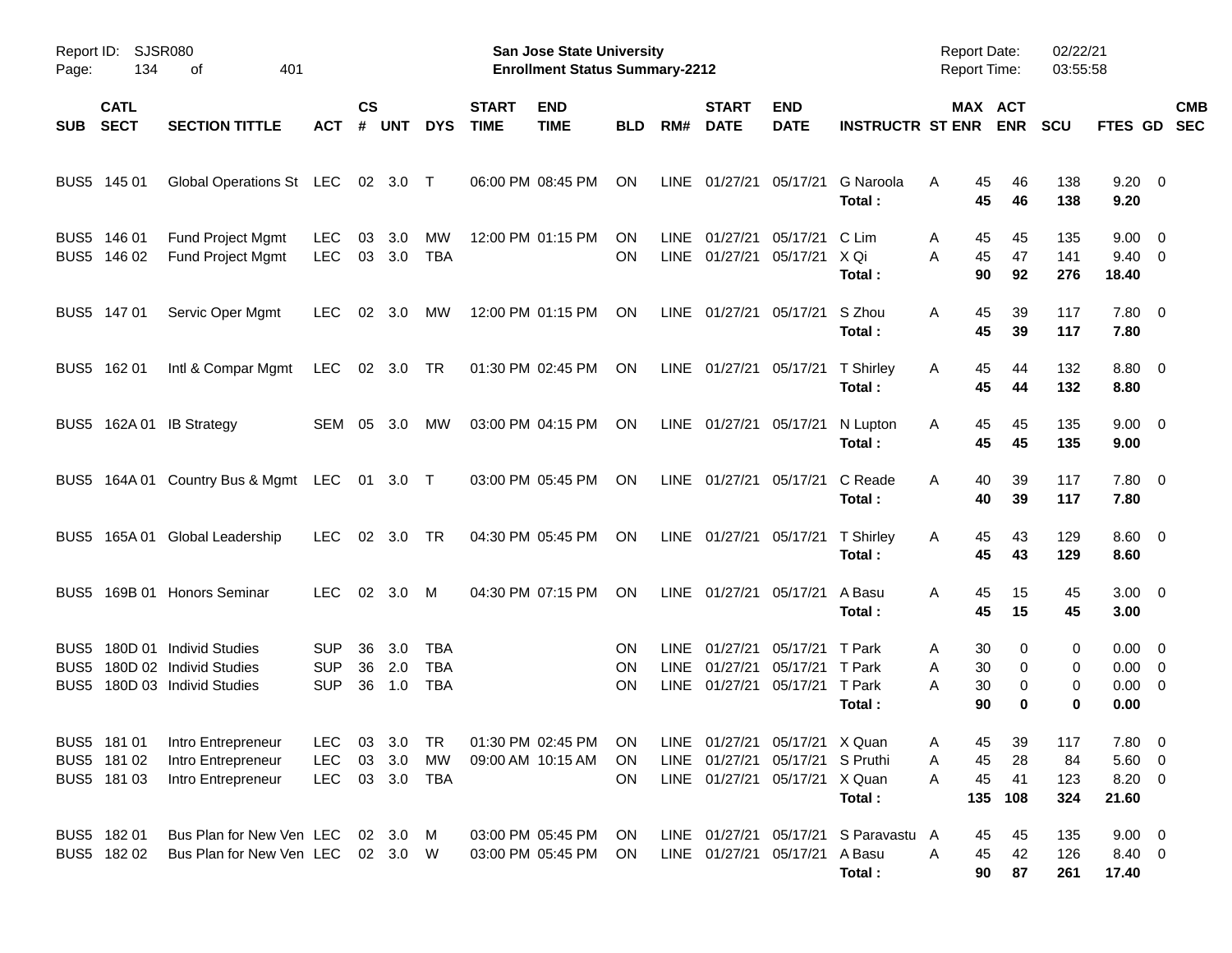| Page:            | <b>SJSR080</b><br>Report ID:<br>135<br>401<br>οf |                             |            |                    |            |            |                             | <b>San Jose State University</b><br><b>Enrollment Status Summary-2212</b> |            |             |                             |                           |                         |   | <b>Report Date:</b><br>Report Time: |            | 02/22/21<br>03:55:58 |             |                                |
|------------------|--------------------------------------------------|-----------------------------|------------|--------------------|------------|------------|-----------------------------|---------------------------------------------------------------------------|------------|-------------|-----------------------------|---------------------------|-------------------------|---|-------------------------------------|------------|----------------------|-------------|--------------------------------|
| <b>SUB</b>       | <b>CATL</b><br><b>SECT</b>                       | <b>SECTION TITTLE</b>       | <b>ACT</b> | $\mathsf{cs}$<br># | <b>UNT</b> | <b>DYS</b> | <b>START</b><br><b>TIME</b> | <b>END</b><br><b>TIME</b>                                                 | <b>BLD</b> | RM#         | <b>START</b><br><b>DATE</b> | <b>END</b><br><b>DATE</b> | <b>INSTRUCTR ST ENR</b> |   | MAX ACT                             | <b>ENR</b> | <b>SCU</b>           | <b>FTES</b> | <b>CMB</b><br><b>SEC</b><br>GD |
|                  |                                                  |                             |            |                    |            |            |                             |                                                                           |            |             |                             |                           |                         |   |                                     |            |                      |             |                                |
| BUS <sub>5</sub> | 18301                                            | Global Entrepreneurs LEC    |            | 02                 | 3.0        | MW         |                             | 10:30 AM 11:45 AM                                                         | ON         | <b>LINE</b> | 01/27/21                    | 05/17/21                  | S Pruthi                | A | 45                                  | 42         | 126                  | 8.40        | $\overline{0}$                 |
| BUS <sub>5</sub> | 18302                                            | <b>Global Entrepreneurs</b> | LEC        | 02                 | 3.0        | MW         |                             | 12:00 PM 01:15 PM                                                         | ON         | <b>LINE</b> | 01/27/21                    | 05/17/21                  | S Pruthi                | A | 45                                  | 38         | 114                  | 7.60        | $\overline{0}$                 |
|                  |                                                  |                             |            |                    |            |            |                             |                                                                           |            |             |                             |                           | Total:                  |   | 90                                  | 80         | 240                  | 16.00       |                                |
| BUS <sub>5</sub> | 18501                                            | <b>Family Business</b>      | <b>LEC</b> | 02                 | 3.0        | <b>TR</b>  |                             | 03:00 PM 04:15 PM                                                         | ON         | LINE        | 01/27/21                    | 05/17/21                  | R Pollard               | A | 45                                  | 36         | 108                  | 7.20        | $\overline{0}$                 |
|                  |                                                  |                             |            |                    |            |            |                             |                                                                           |            |             |                             |                           | Total:                  |   | 45                                  | 36         | 108                  | 7.20        |                                |
| BUS <sub>5</sub> | 18701                                            | <b>Global Dimensn Bus</b>   | <b>LEC</b> | 02                 | 3.0        | MW         |                             | 09:00 AM 10:15 AM                                                         | ON         | LINE        | 01/27/21                    | 05/17/21                  | I Yang                  | A | 45                                  | 44         | 132                  | 8.80        | $\overline{0}$                 |
| BUS <sub>5</sub> | 18702                                            | <b>Global Dimensn Bus</b>   | <b>LEC</b> | 02                 | 3.0        | MW         |                             | 01:30 PM 02:45 PM                                                         | ON         | <b>LINE</b> | 01/27/21                    | 05/17/21                  | A Musgrave              | A | 110                                 | 74         | 222                  | 14.80       | 0                              |
| BUS <sub>5</sub> | 18703                                            | <b>Global Dimensn Bus</b>   | <b>LEC</b> | 02                 | 3.0        | <b>TBA</b> |                             |                                                                           | ON         | <b>LINE</b> | 01/27/21                    | 05/17/21                  | Y No                    | Α | 45                                  | 37         | 111                  | 7.40        | 0                              |
| BUS <sub>5</sub> | 18704                                            | <b>Global Dimensn Bus</b>   | <b>LEC</b> | 02                 | 3.0        | <b>MW</b>  |                             | 12:00 PM 01:15 PM                                                         | ON         | <b>LINE</b> | 01/27/21                    | 05/17/21                  | I Yang                  | A | 45                                  | 44         | 132                  | 8.80        | $\Omega$                       |
| BUS <sub>5</sub> | 18705                                            | <b>Global Dimensn Bus</b>   | <b>LEC</b> | 02                 | 3.0        | TR         |                             | 07:30 AM 08:45 AM                                                         | ON         | <b>LINE</b> | 01/27/21                    | 05/17/21                  | S Francis               | A | 45                                  | 40         | 120                  | 8.00        | 0                              |
| BUS <sub>5</sub> | 18706                                            | <b>Global Dimensn Bus</b>   | <b>LEC</b> | 02                 | 3.0        | TR         |                             | 01:30 PM 02:45 PM                                                         | ON         | <b>LINE</b> | 01/27/21                    | 05/17/21                  | S Francis               | Α | 110                                 | 86         | 258                  | 17.20       | 0                              |
| BUS <sub>5</sub> | 18707                                            | <b>Global Dimensn Bus</b>   | <b>LEC</b> | 02                 | 3.0        | <b>TR</b>  |                             | 09:00 AM 10:15 AM                                                         | ON         | LINE        | 01/27/21                    | 05/17/21                  | C Reade                 | A | 45                                  | 44         | 132                  | 8.80        | $\Omega$                       |
| BUS <sub>5</sub> | 18708                                            | <b>Global Dimensn Bus</b>   | <b>LEC</b> | 02                 | 3.0        | <b>TR</b>  |                             | 10:30 AM 11:45 AM                                                         | ON         | LINE        | 01/27/21                    | 05/17/21                  | C Reade                 | A | 45                                  | 44         | 132                  | 8.80        | 0                              |
| BUS <sub>5</sub> | 18709                                            | <b>Global Dimensn Bus</b>   | <b>LEC</b> | 02                 | 3.0        | м          |                             | 06:00 PM 08:45 PM                                                         | ON         | <b>LINE</b> | 01/27/21                    | 05/17/21                  | N Lupton                | Α | 45                                  | 42         | 126                  | 8.40        | 0                              |
| BUS <sub>5</sub> | 187 10                                           | <b>Global Dimensn Bus</b>   | <b>LEC</b> | 02                 | 3.0        | W          |                             | 06:00 PM 08:45 PM                                                         | ON         | LINE        | 01/27/21                    | 05/17/21                  | G Naroola               | A | 45                                  | 45         | 135                  | 9.00        | $\Omega$                       |
| BUS <sub>5</sub> | 187 11                                           | <b>Global Dimensn Bus</b>   | <b>LEC</b> | 02                 | 3.0        | TBA        |                             |                                                                           | ON         | LINE        | 01/27/21                    | 05/17/21                  | T Kothari               | A | 45                                  | 38         | 114                  | 7.60        | 0                              |
| BUS <sub>5</sub> | 187 12                                           | <b>Global Dimensn Bus</b>   | <b>LEC</b> | 02                 | 3.0        | MW         |                             | 03:00 PM 04:15 PM                                                         | ON         | LINE        | 01/27/21                    | 05/17/21                  | A Musgrave              | A | 45                                  | 30         | 90                   | 6.00        | 0                              |
| BUS <sub>5</sub> | 187 13                                           | <b>Global Dimensn Bus</b>   | <b>LEC</b> | 02                 | 3.0        | <b>TBA</b> |                             |                                                                           | ON         | <b>LINE</b> | 01/27/21                    | 05/17/21                  | T Kothari               | A | 45                                  | 38         | 114                  | 7.60        | $\Omega$                       |
| BUS <sub>5</sub> | 187 14                                           | <b>Global Dimensn Bus</b>   | <b>LEC</b> | 02                 | 3.0        | <b>TBA</b> |                             |                                                                           | ON         | <b>LINE</b> | 01/27/21                    | 05/17/21                  | T Kothari               | A | 45                                  | 35         | 105                  | 7.05        |                                |
| BUS <sub>5</sub> | 187 15                                           | <b>Global Dimensn Bus</b>   | <b>LEC</b> | 02                 | 3.0        | <b>TBA</b> |                             |                                                                           | ON         | <b>LINE</b> | 01/27/21                    | 05/17/21                  | A Osland                | A | 45                                  | 45         | 135                  | 9.00        | 0                              |
| BUS <sub>5</sub> | 187 16                                           | <b>Global Dimensn Bus</b>   | <b>LEC</b> | 02                 | 3.0        | <b>TBA</b> |                             |                                                                           | ON         | <b>LINE</b> | 01/27/21                    | 05/17/21                  | A Osland                | A | 45                                  | 46         | 138                  | 9.20        | 0                              |
| BUS5             | 187 17                                           | <b>Global Dimensn Bus</b>   | <b>LEC</b> | 02                 | 3.0        | <b>TBA</b> |                             |                                                                           | ON         | LINE        | 01/27/21                    | 05/17/21                  | A Osland                | A | 45                                  | 45         | 135                  | 9.00        | 0                              |
|                  |                                                  |                             |            |                    |            |            |                             |                                                                           |            |             |                             |                           | Total:                  |   | 895                                 | 777        | 2331                 | 155.45      |                                |

**Department : School of Global Innovation & Leadership** 

| Department Total:         |     | 3005 2627 7881 |     | 525.45 |
|---------------------------|-----|----------------|-----|--------|
| <b>Lower Division:</b>    | 45. | 40             | 120 | 8.00   |
| <b>Upper Division:</b>    |     | 2960 2587 7761 |     | 517.45 |
| <b>Graduate Division:</b> | o   | n              | o   | 0.00   |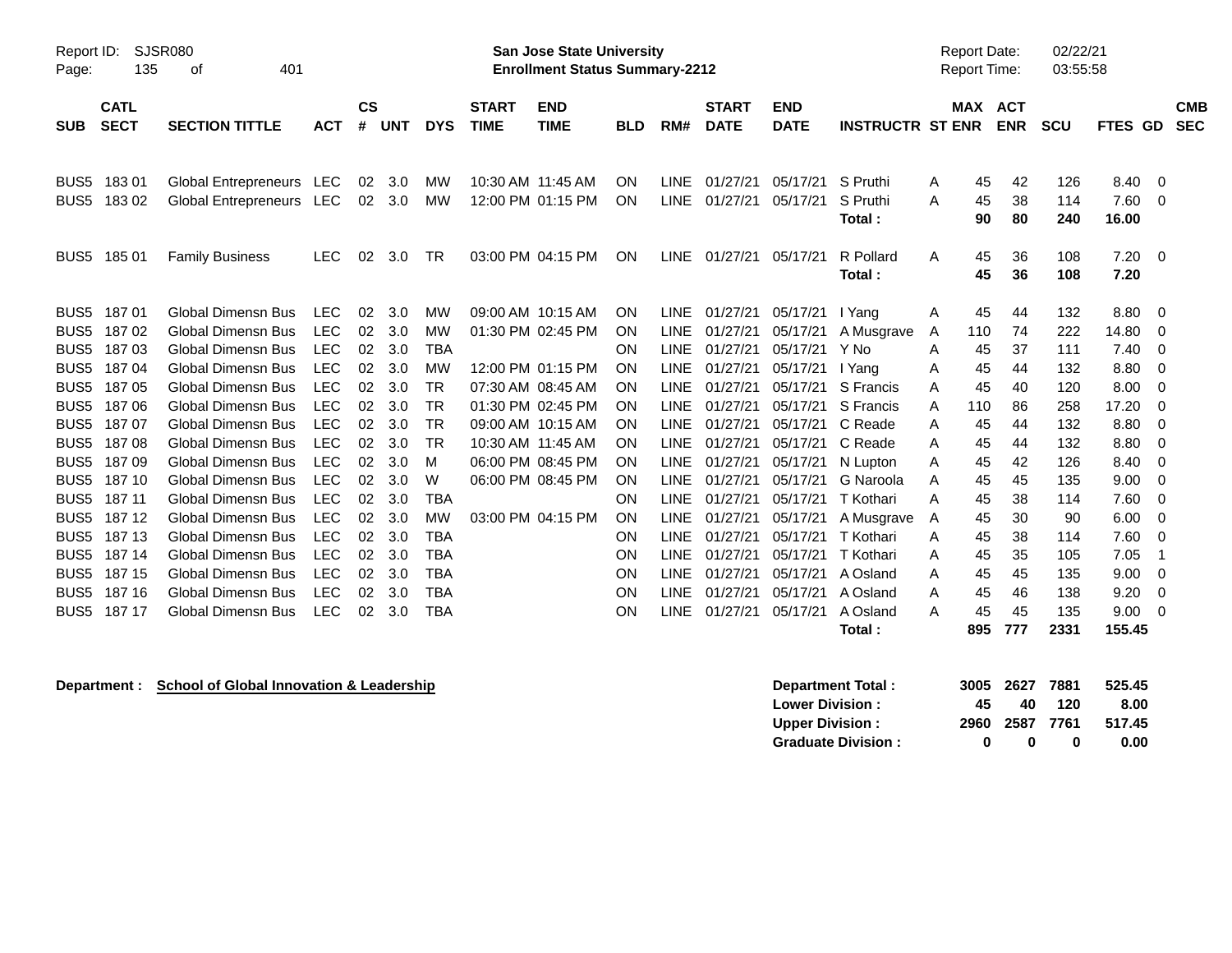| Report ID:<br>Page: | SJSR080<br>136             |                                                            |              |                    |            |              | San Jose State University<br><b>Enrollment Status Summary-2212</b> |                                                       |            |             |                             |                           |                                      |   | Report Date:<br><b>Report Time:</b> | 02/22/21<br>03:55:58  |            |                |                         |                          |
|---------------------|----------------------------|------------------------------------------------------------|--------------|--------------------|------------|--------------|--------------------------------------------------------------------|-------------------------------------------------------|------------|-------------|-----------------------------|---------------------------|--------------------------------------|---|-------------------------------------|-----------------------|------------|----------------|-------------------------|--------------------------|
| <b>SUB</b>          | <b>CATL</b><br><b>SECT</b> | <b>SECTION TITTLE</b>                                      | <b>ACT</b>   | $\mathsf{cs}$<br># | <b>UNT</b> | <b>DYS</b>   | <b>START</b><br><b>TIME</b>                                        | <b>END</b><br><b>TIME</b>                             | <b>BLD</b> | RM#         | <b>START</b><br><b>DATE</b> | <b>END</b><br><b>DATE</b> | <b>INSTRUCTR ST ENR</b>              |   |                                     | MAX ACT<br><b>ENR</b> | <b>SCU</b> | <b>FTES GD</b> |                         | <b>CMB</b><br><b>SEC</b> |
| College             | Department :               | <b>Business, College of</b><br><b>School of Management</b> |              |                    |            |              |                                                                    |                                                       |            |             |                             |                           |                                      |   |                                     |                       |            |                |                         |                          |
| BUS3                | 1261                       | Managing My Life                                           | <b>LEC</b>   | 01                 | 3.0        | MW           |                                                                    | 10:30 AM 11:45 AM                                     | <b>ON</b>  | <b>LINE</b> | 01/27/21                    | 05/17/21                  | W Easter                             | A | 45                                  | 40                    | 120        | 8.00           | $\overline{0}$          |                          |
| BUS3                | 12 62                      | Managing My Life                                           | <b>LEC</b>   | 01                 | 3.0        | $\top$       |                                                                    | 03:00 PM 05:45 PM                                     | <b>ON</b>  | <b>LINE</b> | 01/27/21                    | 05/17/21                  | A Rao                                | A | 45                                  | 39                    | 117        | 7.80           | 0                       |                          |
| BUS3                | 1263                       | Managing My Life                                           | <b>LEC</b>   | 01                 | 3.0        | $\top$       |                                                                    | 03:00 PM 05:45 PM                                     | <b>ON</b>  | <b>LINE</b> | 01/27/21                    | 05/17/21                  | M Schwartz                           | A | 45                                  | 33                    | 99         | 6.60           | 0                       |                          |
| BUS3                | 12 64                      | Managing My Life                                           | <b>LEC</b>   | 01                 | 3.0        | $\mathsf{T}$ |                                                                    | 06:00 PM 08:45 PM                                     | <b>ON</b>  |             | LINE 01/27/21               | 05/17/21                  | M Schwartz                           | A | 45                                  | 27                    | 81         | 5.40           | 0                       |                          |
|                     |                            |                                                            |              |                    |            |              |                                                                    |                                                       |            |             |                             |                           | Total:                               |   | 180                                 | 139                   | 417        | 27.80          |                         |                          |
| BUS3                | 80 01                      | Legal Environment of LEC                                   |              | 03                 | 3.0        | TR           |                                                                    | 10:30 AM 11:45 AM                                     | <b>ON</b>  | LINE        | 01/27/21                    | 05/17/21                  | J Dworak                             | A | 45                                  | 47                    | 141        | 9.40           | 0                       |                          |
| BUS3                | 80 02                      | Legal Environment of LEC                                   |              | 03                 | 3.0        | <b>TR</b>    |                                                                    | 12:00 PM 01:15 PM                                     | <b>ON</b>  | <b>LINE</b> | 01/27/21                    | 05/17/21                  | J Dworak                             | Α | 45                                  | 46                    | 138        | 9.20           | 0                       |                          |
| BUS3                | 80 03                      | Legal Environment of LEC                                   |              | 03                 | 3.0        | Τ            |                                                                    | 06:00 PM 08:45 PM                                     | <b>ON</b>  | <b>LINE</b> | 01/27/21                    | 05/17/21                  | A Casey                              | Α | 45                                  | 45                    | 135        | 9.00           | 0                       |                          |
| BUS3                | 80 04                      | Legal Environment of LEC                                   |              | 03                 | 3.0        | M            |                                                                    | 06:00 PM 08:45 PM                                     | <b>ON</b>  | <b>LINE</b> | 01/27/21                    | 05/17/21                  | A Padwal                             | A | 45                                  | 43                    | 129        | 8.60           | 0                       |                          |
| BUS3                | 80 05                      | Legal Environment of LEC                                   |              | 03                 | 3.0        | <b>MW</b>    |                                                                    | 10:30 AM 11:45 AM                                     | <b>ON</b>  | <b>LINE</b> | 01/27/21                    | 05/17/21                  | I Yang                               | A | 119                                 | 119                   | 357        | 23.80          | 0                       |                          |
| BUS3                | 80 06                      | Legal Environment of LEC                                   |              | 03                 | 3.0        | <b>MW</b>    |                                                                    | 12:00 PM 01:15 PM                                     | <b>ON</b>  | <b>LINE</b> | 01/27/21                    | 05/17/21                  | T Shewey                             | A | 45                                  | 47                    | 141        | 9.40           | 0                       |                          |
| BUS3                | 80 07                      | Legal Environment of LEC                                   |              | 03                 | 3.0        | <b>MW</b>    |                                                                    | 01:30 PM 02:45 PM                                     | ON         |             | LINE 01/27/21               | 05/17/21                  | P Singh, Jr                          | A | 45                                  | 45                    | 135        | 9.00           | $\overline{0}$          |                          |
|                     |                            |                                                            |              |                    |            |              |                                                                    |                                                       |            |             |                             |                           | Total:                               |   | 389                                 | 392                   | 1176       | 78.40          |                         |                          |
| BUS3                | 149 01                     | Negotn & Cnflct Reso LEC 02 3.0                            |              |                    |            | TR           |                                                                    | 12:00 PM 01:15 PM                                     | ON         |             | LINE 01/27/21               | 05/17/21                  | Y No                                 | A | 45                                  | 44                    | 132        | 8.80           | $\overline{\mathbf{0}}$ |                          |
|                     |                            |                                                            |              |                    |            |              |                                                                    |                                                       |            |             |                             |                           | Total:                               |   | 45                                  | 44                    | 132        | 8.80           |                         |                          |
| BUS3                | 150 01                     | Fund of HR Mgmt                                            | <b>LEC</b>   | 02                 | 3.0        | W            |                                                                    | 06:00 PM 08:45 PM                                     | <b>ON</b>  | LINE        | 01/27/21                    | 05/17/21                  | E Garcia                             | A | 45                                  | 43                    | 129        | 8.60           | $\overline{0}$          |                          |
|                     | BUS3 150 02                | Fund of HR Mgmt                                            | <b>LEC</b>   | 02                 | 3.0        | $\mathsf T$  |                                                                    | 06:00 PM 08:45 PM                                     | <b>ON</b>  | <b>LINE</b> | 01/27/21                    | 05/17/21                  | E Garcia                             | A | 45                                  | 44                    | 132        | 8.80           | 0                       |                          |
|                     | BUS3 150 03                | Fund of HR Mgmt                                            | <b>LEC</b>   | 02                 | 3.0        | R            |                                                                    | 06:00 PM 08:45 PM                                     | <b>ON</b>  | <b>LINE</b> | 01/27/21                    | 05/17/21                  | S Moore                              | A | 45                                  | 44                    | 132        | 8.80           | 0                       |                          |
| BUS3                | 150 04                     | Fund of HR Mgmt                                            | <b>LEC</b>   | 02                 | 3.0        | W            |                                                                    | 04:30 PM 05:45 PM                                     | <b>ON</b>  | <b>LINE</b> | 01/27/21                    | 05/17/21                  | M Norell                             | A | 45                                  | 49                    | 147        | 9.80           | 0                       |                          |
|                     | BUS3 150 05                | Fund of HR Mgmt                                            | <b>LEC</b>   | 02                 | 3.0        | M            |                                                                    | 06:00 PM 08:45 PM                                     | <b>ON</b>  |             | LINE 01/27/21               | 05/17/21                  | D Fairchild                          | A | 45                                  | 43                    | 129        | 8.60           | $\overline{0}$          |                          |
|                     |                            |                                                            |              |                    |            |              |                                                                    |                                                       |            |             |                             |                           | Total:                               |   | 225                                 | 223                   | 669        | 44.60          |                         |                          |
|                     | BUS3 152 01                | <b>HR Analytics</b>                                        | SEM          | 05                 | 3.0        | TR           |                                                                    | 04:30 PM 05:45 PM                                     | ON         |             | LINE 01/27/21               | 05/17/21                  | M Norell                             | A | 45                                  | 53                    | 159        | 10.60          | $\overline{\mathbf{0}}$ |                          |
|                     |                            |                                                            |              |                    |            |              |                                                                    |                                                       |            |             |                             |                           | Total:                               |   | 45                                  | 53                    | 159        | 10.60          |                         |                          |
|                     | BUS3 154 01                | Wkfrce Plan Staff &                                        | <b>LEC</b>   |                    | 3.0        |              |                                                                    |                                                       |            |             |                             |                           |                                      | Χ | 0                                   | 0                     | 0          | 0.00           | $\overline{0}$          |                          |
|                     | BUS3 154 02                | Wkfrce Plan Staff &                                        | LEC 02 3.0   |                    |            |              |                                                                    | TR 12:00 PM 01:15 PM ON LINE 01/27/21 05/17/21 N Long |            |             |                             |                           |                                      | А | 45                                  | 53                    | 159        | $10.60$ 0      |                         |                          |
|                     | BUS3 154 03                | Wkfrce Plan Staff &                                        | LEC 02 3.0 W |                    |            |              |                                                                    | 06:00 PM 08:45 PM                                     | ON         |             | LINE 01/27/21 05/17/21      |                           | N Jackson                            | A | 45                                  | 46                    | 138        | $9.20 \t 0$    |                         |                          |
|                     |                            |                                                            |              |                    |            |              |                                                                    |                                                       |            |             |                             |                           | Total:                               |   | 90                                  | 99                    | 297        | 19.80          |                         |                          |
|                     | BUS3 157 01                | Legal Issues in Hrm LEC 02 3.0 M                           |              |                    |            |              |                                                                    | 06:00 PM 08:45 PM ON                                  |            |             | LINE 01/27/21 05/17/21      |                           | A Casey                              | A | 45                                  | 49                    | 147        | 9.80 0         |                         |                          |
|                     |                            |                                                            |              |                    |            |              |                                                                    |                                                       |            |             |                             |                           | Total:                               |   | 45                                  | 49                    | 147        | 9.80           |                         |                          |
|                     | BUS3 158 01                | Compensatn & Rewd St EC 02 3.0 W                           |              |                    |            |              |                                                                    | 03:00 PM 05:45 PM                                     | ON         |             |                             |                           | LINE 01/27/21 05/17/21 J Cleveland A |   | 45                                  | 46                    | 138        | $9.25$ 1       |                         |                          |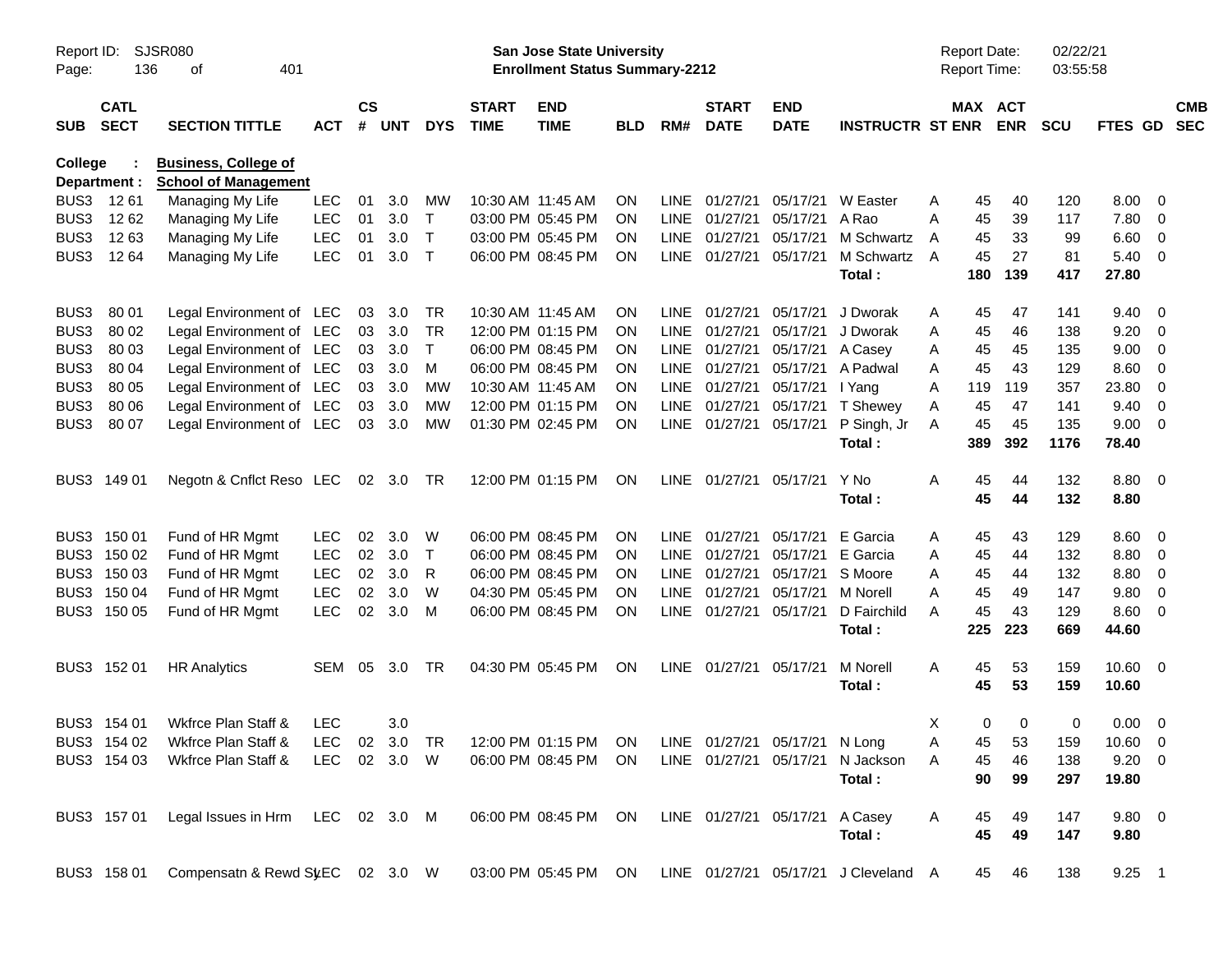| Report ID:<br>Page: | SJSR080<br>137                            |                                                                               |                                  |                                          |                            |                              | <b>San Jose State University</b><br><b>Enrollment Status Summary-2212</b> |                                                                                                                      |                                     |                                    |                                                                            |                                  | Report Date:<br><b>Report Time:</b>    |                        |                       | 02/22/21<br>03:55:58     |                          |                                                     |                                         |            |
|---------------------|-------------------------------------------|-------------------------------------------------------------------------------|----------------------------------|------------------------------------------|----------------------------|------------------------------|---------------------------------------------------------------------------|----------------------------------------------------------------------------------------------------------------------|-------------------------------------|------------------------------------|----------------------------------------------------------------------------|----------------------------------|----------------------------------------|------------------------|-----------------------|--------------------------|--------------------------|-----------------------------------------------------|-----------------------------------------|------------|
| <b>SUB</b>          | <b>CATL</b><br><b>SECT</b>                | <b>SECTION TITTLE</b>                                                         | <b>ACT</b>                       | $\mathsf{cs}$<br>#                       | <b>UNT</b>                 | <b>DYS</b>                   | <b>START</b><br><b>TIME</b>                                               | <b>END</b><br><b>TIME</b>                                                                                            | <b>BLD</b>                          | RM#                                | <b>START</b><br><b>DATE</b>                                                | <b>END</b><br><b>DATE</b>        | <b>INSTRUCTR ST ENR</b>                |                        |                       | MAX ACT<br><b>ENR</b>    | <b>SCU</b>               | FTES GD SEC                                         |                                         | <b>CMB</b> |
|                     | BUS3 158 02                               | Compensatn & Rewd St/EC                                                       |                                  |                                          | 02 3.0                     | TR                           |                                                                           | 12:00 PM 01:15 PM                                                                                                    | ON                                  |                                    | LINE 01/27/21                                                              | 05/17/21                         | S Moore<br>Total:                      | Α                      | 45<br>90              | 47<br>93                 | 141<br>279               | $9.40 \quad 0$<br>18.65                             |                                         |            |
| BUS3                | 159 01<br>BUS3 159 02                     | Senior Sem in HRM<br>Senior Sem in HRM                                        | <b>SEM</b><br><b>SEM</b>         | 05<br>05                                 | 3.0<br>3.0                 | MW<br>MW                     |                                                                           | 09:00 AM 10:15 AM<br>10:30 AM 11:45 AM                                                                               | <b>ON</b><br><b>ON</b>              |                                    | LINE 01/27/21<br>LINE 01/27/21                                             | 05/17/21<br>05/17/21             | S Raghuram A<br>S Raghuram A<br>Total: |                        | 45<br>45<br>90        | 39<br>24<br>63           | 117<br>72<br>189         | 7.80<br>4.80 0<br>12.60                             | $\overline{0}$                          |            |
| BUS3                | 160 01<br>BUS3 160 02<br>BUS3 160 03      | Fund Mgmt & Org Beh LEC<br>Fund Mgmt & Org Beh LEC<br>Fund Mgmt & Org Beh LEC |                                  | 02 <sub>o</sub><br>02 <sub>o</sub>       | 3.0<br>3.0<br>3.0          | F<br>TR                      |                                                                           | 09:00 AM 11:45 AM<br>09:00 AM 10:15 AM                                                                               | ON<br><b>ON</b>                     |                                    | LINE 01/27/21<br>LINE 01/27/21                                             | 05/17/21<br>05/17/21             | A Rao<br>S Francis                     | A<br>Х<br>A            | 119<br>0<br>45        | 117<br>$\mathbf 0$<br>46 | 351<br>0<br>138          | 23.40<br>0.00<br>9.20                               | - 0<br>$\overline{0}$<br>$\overline{0}$ |            |
| BUS3                | BUS3 160 04<br>160 05                     | Fund Mgmt & Org Beh LEC<br>Fund Mgmt & Org Beh LEC                            |                                  | 02 <sub>o</sub>                          | 3.0<br>02 3.0              | <b>TR</b><br><b>TR</b>       |                                                                           | 12:00 PM 01:15 PM<br>10:30 AM 11:45 AM                                                                               | <b>ON</b><br><b>ON</b>              | <b>LINE</b>                        | LINE 01/27/21<br>01/27/21                                                  | 05/17/21<br>05/17/21             | S Francis<br>E Mattarelli              | A<br>Α                 | 45<br>45              | 45<br>48                 | 135<br>144               | 9.00<br>9.60                                        | 0<br>0                                  |            |
| BUS3                | 160 06<br>BUS3 160 07<br>BUS3 160 08      | Fund Mgmt & Org Beh LEC<br>Fund Mgmt & Org Beh LEC<br>Fund Mgmt & Org Beh LEC |                                  |                                          | 02 3.0<br>02 3.0<br>02 3.0 | <b>TR</b><br><b>TR</b><br>TR |                                                                           | 09:00 AM 10:15 AM<br>01:30 PM 02:45 PM<br>03:00 PM 04:15 PM                                                          | <b>ON</b><br><b>ON</b><br><b>ON</b> | <b>LINE</b><br>LINE<br><b>LINE</b> | 01/27/21<br>01/27/21<br>01/27/21                                           | 05/17/21<br>05/17/21<br>05/17/21 | E Mattarelli<br>E Mullen<br>E Mullen   | Α<br>Α<br>Α            | 45<br>45<br>45        | 46<br>47<br>42           | 138<br>141<br>126        | 9.20<br>9.40<br>8.40                                | 0<br>0<br>0                             |            |
| BUS3                | 160 09<br>BUS3 160 10<br>BUS3 160 11      | Fund Mgmt & Org Beh LEC<br>Fund Mgmt & Org Beh LEC<br>Fund Mgmt & Org Beh LEC |                                  | 02 <sub>o</sub>                          | 3.0<br>02 3.0<br>02 3.0    | MW<br>MW<br>MW               |                                                                           | 07:30 AM 08:45 AM<br>09:00 AM 10:15 AM<br>10:30 AM 11:45 AM                                                          | <b>ON</b><br><b>ON</b><br><b>ON</b> | <b>LINE</b><br>LINE<br>LINE        | 01/27/21<br>01/27/21<br>01/27/21                                           | 05/17/21<br>05/17/21<br>05/17/21 | R Pollard<br>R Pollard<br>R Pollard    | Α<br>Α<br>Α            | 45<br>45<br>45        | 42<br>44<br>42           | 126<br>132<br>126        | 8.40<br>8.80<br>8.40                                | $\overline{0}$<br>0<br>0                |            |
| BUS3<br>BUS3        | 160 12<br>160 13                          | Fund Mgmt & Org Beh LEC<br>Fund Mgmt & Org Beh LEC                            |                                  | 02 <sub>o</sub><br>02 <sub>o</sub>       | 3.0<br>3.0                 | Т<br>TR                      |                                                                           | 06:00 PM 08:45 PM<br>09:00 AM 10:15 AM                                                                               | <b>ON</b><br><b>ON</b>              | <b>LINE</b>                        | 01/27/21<br>LINE 01/27/21                                                  | 05/17/21<br>05/17/21             | E Vyas<br>A Musgrave                   | Α<br>A                 | 45<br>45              | 44<br>45                 | 132<br>135               | 8.80<br>9.00                                        | 0<br>0                                  |            |
| BUS3                | BUS3 160 14<br>160 15<br>BUS3 160 16      | Fund Mgmt & Org Beh LEC<br>Fund Mgmt & Org Beh LEC<br>Fund Mgmt & Org Beh LEC |                                  | 02 <sub>o</sub><br>02 <sub>o</sub><br>02 | 3.0<br>3.0<br>3.0          | W<br>W<br>$\mathsf{T}$       |                                                                           | 06:00 PM 08:45 PM<br>03:00 PM 05:45 PM<br>03:00 PM 05:45 PM                                                          | <b>ON</b><br><b>ON</b><br><b>ON</b> |                                    | LINE 01/27/21<br>LINE 01/27/21<br>LINE 01/27/21                            | 05/17/21<br>05/17/21<br>05/17/21 | C Van<br>P Wells<br>P Wells            | Α<br>Α<br>Α            | 45<br>45<br>45        | 44<br>47<br>45           | 132<br>141<br>135        | 8.80<br>9.40<br>9.00                                | 0<br>0<br>0                             |            |
| BUS3                | 160 17<br>BUS3 160 18                     | Fund Mgmt & Org Beh LEC<br>Fund Mgmt & Org Beh LEC                            |                                  | 02                                       | 3.0<br>02 3.0              | $\mathsf{T}$<br>M            |                                                                           | 06:00 PM 08:45 PM<br>06:00 PM 08:45 PM                                                                               | <b>ON</b><br>ON                     |                                    | LINE 01/27/21<br>LINE 01/27/21                                             | 05/17/21<br>05/17/21             | P Wells<br>M Hill<br>Total:            | A<br>A                 | 45<br>119<br>913      | 42<br>123<br>909         | 126<br>369<br>2727       | 8.40<br>24.65<br>181.85                             | 0<br>$\overline{1}$                     |            |
| BUS3                |                                           | 161A 01 Applied Org Behavr<br>BUS3 161A 02 Applied Org Behavr                 | SEM<br>SEM                       | 05                                       | 3.0<br>05 3.0              | TR<br><b>TR</b>              |                                                                           | 12:00 PM 01:15 PM<br>03:00 PM 04:15 PM                                                                               | ON<br>ON                            |                                    | LINE 01/27/21<br>LINE 01/27/21                                             | 05/17/21<br>05/17/21             | T Shirley<br>T Shirley<br>Total:       | A<br>Α                 | 45<br>45<br>90        | 47<br>49<br>96           | 141<br>147<br>288        | $9.40 \quad 0$<br>$9.80\ 0$<br>19.20                |                                         |            |
|                     |                                           | BUS3 161B 01 Org Theory<br>BUS3 161B 02 Org Theory<br>BUS3 161B 03 Org Theory | <b>LEC</b><br><b>LEC</b>         |                                          | 02 3.0<br>02 3.0           | TR<br>TR                     |                                                                           | LEC 02 3.0 TR  10:30 AM  11:45 AM  ON  LINE  01/27/21  05/17/21  T  Altura<br>12:00 PM 01:15 PM<br>01:30 PM 02:45 PM | <b>ON</b><br>ON                     |                                    | LINE 01/27/21 05/17/21<br>LINE 01/27/21 05/17/21                           |                                  | T Altura<br>T Altura<br>Total:         | $\mathsf{A}$<br>Α<br>Α | 45<br>45<br>45<br>135 | 47<br>46<br>45<br>138    | 141<br>138<br>135<br>414 | $9.40\quad 0$<br>$9.20 \ 0$<br>$9.00 \t 0$<br>27.60 |                                         |            |
|                     | BUS3 166 01<br>BUS3 166 02<br>BUS3 166 03 | Bus, Govt, Society<br>Bus, Govt, Society<br>Bus, Govt, Society                | LEC.<br><b>LEC</b><br><b>LEC</b> |                                          | 02 3.0<br>02 3.0<br>02 3.0 | TR<br>TR<br>TR               |                                                                           | 03:00 PM 04:15 PM<br>04:30 PM 05:45 PM<br>10:30 AM 11:45 AM                                                          | ON<br><b>ON</b><br>ON               |                                    | LINE 01/27/21 05/17/21<br>LINE 01/27/21 05/17/21<br>LINE 01/27/21 05/17/21 |                                  | M Maguire<br>M Maguire<br>R Roman      | A<br>Α<br>Α            | 45<br>45<br>45        | 47<br>47<br>46           | 141<br>141<br>138        | $9.40 \quad 0$<br>$9.40 \quad 0$<br>$9.20 \t 0$     |                                         |            |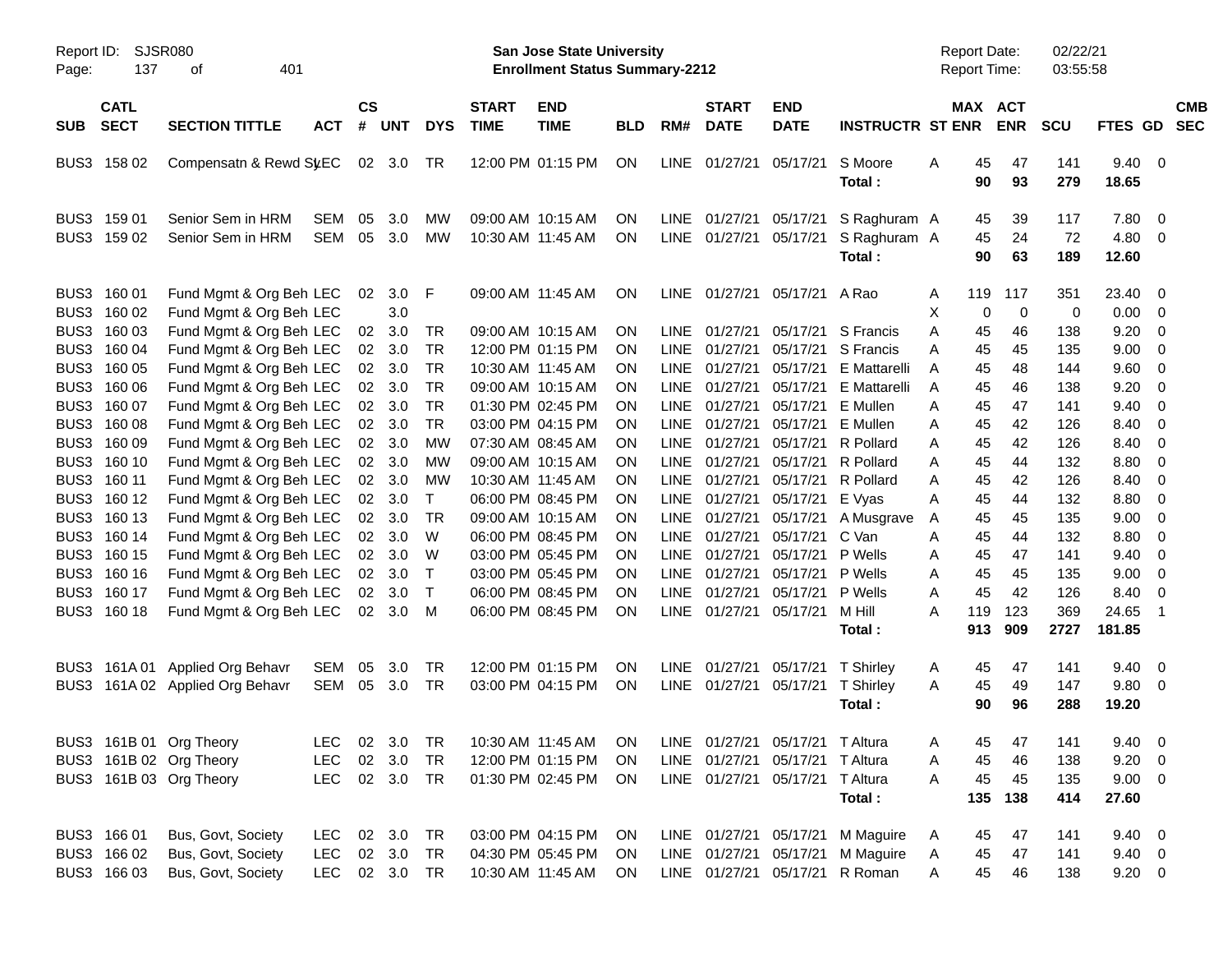| Report ID:<br>Page: | 138                        | SJSR080<br>401<br>οf      |            |                    |            |              |                             | <b>San Jose State University</b><br><b>Enrollment Status Summary-2212</b> |            |             |                             |                           |                         |   | <b>Report Date:</b><br>Report Time: |                          | 02/22/21<br>03:55:58 |         |                          |
|---------------------|----------------------------|---------------------------|------------|--------------------|------------|--------------|-----------------------------|---------------------------------------------------------------------------|------------|-------------|-----------------------------|---------------------------|-------------------------|---|-------------------------------------|--------------------------|----------------------|---------|--------------------------|
| <b>SUB</b>          | <b>CATL</b><br><b>SECT</b> | <b>SECTION TITTLE</b>     | <b>ACT</b> | $\mathsf{cs}$<br># | <b>UNT</b> | <b>DYS</b>   | <b>START</b><br><b>TIME</b> | <b>END</b><br><b>TIME</b>                                                 | <b>BLD</b> | RM#         | <b>START</b><br><b>DATE</b> | <b>END</b><br><b>DATE</b> | <b>INSTRUCTR ST ENR</b> |   | MAX                                 | <b>ACT</b><br><b>ENR</b> | SCU                  | FTES GD | <b>CMB</b><br><b>SEC</b> |
|                     |                            |                           |            |                    |            |              |                             |                                                                           |            |             |                             |                           | Total:                  |   | 135                                 | 140                      | 420                  | 28.00   |                          |
| BUS3                |                            | 180D 02 Indiv St Org Mgmt | <b>SUP</b> | 36                 | 1.0        | <b>TBA</b>   |                             |                                                                           | ON         | LINE        | 01/27/21                    | 05/17/21                  | N Da Silva              | A | 10                                  | $\overline{c}$           | $\overline{c}$       | 0.13    | 0                        |
| BUS3                |                            | 180D 04 Indiv St Org Mgmt | <b>SUP</b> | 36                 | 3.0        | <b>TBA</b>   |                             |                                                                           | ON         | <b>LINE</b> | 01/27/21                    | 05/17/21                  | S Rodan                 | A | 10                                  | 18                       | 54                   | 3.70    | 2                        |
|                     |                            |                           |            |                    |            |              |                             |                                                                           |            |             |                             |                           | Total :                 |   | 20                                  | 20                       | 56                   | 3.83    |                          |
| BUS3                | 18901                      | <b>Strategic Mgmt</b>     | <b>SEM</b> | 05                 | 3.0        | W            |                             | 06:00 PM 08:45 PM                                                         | ON         | LINE.       | 01/27/21                    | 05/17/21                  | S Chou                  | A | 30                                  | 35                       | 105                  | 7.00    | $\mathbf 0$              |
| BUS <sub>3</sub>    | 18902                      | <b>Strategic Mgmt</b>     | <b>SEM</b> | 05                 | 3.0        | $\mathsf{T}$ |                             | 06:00 PM 08:45 PM                                                         | ON         | <b>LINE</b> | 01/27/21                    | 05/17/21                  | S Chou                  | Α | 30                                  | 34                       | 102                  | 6.80    | $\mathbf 0$              |
| BUS3                | 18903                      | <b>Strategic Mgmt</b>     | <b>SEM</b> | 05                 | 3.0        | R            |                             | 06:00 PM 08:45 PM                                                         | <b>ON</b>  | LINE        | 01/27/21                    | 05/17/21                  | L Gee                   | A | 30                                  | 36                       | 108                  | 7.20    | $\mathbf 0$              |
| BUS3                | 18904                      | <b>Strategic Mgmt</b>     | <b>SEM</b> | 05                 | 3.0        | F            |                             | 10:00 AM 12:45 PM                                                         | ON         | <b>LINE</b> | 01/27/21                    | 05/17/21                  | L Gee                   | A | 30                                  | 35                       | 105                  | 7.00    | 0                        |
| BUS3                | 18905                      | <b>Strategic Mgmt</b>     | <b>SEM</b> | 05                 | 3.0        | MW           |                             | 07:30 AM 08:45 AM                                                         | ON         | LINE.       | 01/27/21                    | 05/17/21                  | S Khavul                | A | 30                                  | 36                       | 108                  | 7.20    | 0                        |
| BUS3                | 18906                      | <b>Strategic Mgmt</b>     | <b>SEM</b> | 05                 | 3.0        | MW           |                             | 09:00 AM 10:15 AM                                                         | ΟN         | LINE.       | 01/27/21                    | 05/17/21                  | S Khavul                | Α | 30                                  | 35                       | 105                  | 7.00    | $\mathbf 0$              |
| BUS3                | 18907                      | <b>Strategic Mgmt</b>     | <b>SEM</b> | 05                 | 3.0        | $\mathsf{T}$ |                             | 03:00 PM 05:45 PM                                                         | ΟN         | LINE.       | 01/27/21                    | 05/17/21                  | <b>G</b> Lester         | A | 30                                  | 35                       | 105                  | 7.00    | 0                        |
| BUS3                | 18908                      | <b>Strategic Mgmt</b>     | <b>SEM</b> | 05                 | 3.0        | F            |                             | 09:00 AM 11:45 AM                                                         | ON         | <b>LINE</b> | 01/27/21                    | 05/17/21                  | <b>G</b> Lester         | Α | 30                                  | 32                       | 96                   | 6.40    | $\mathbf 0$              |
| BUS3                | 18909                      | <b>Strategic Mgmt</b>     | <b>SEM</b> | 05                 | 3.0        | <b>TR</b>    |                             | 09:00 AM 10:15 AM                                                         | ΟN         | <b>LINE</b> | 01/27/21                    | 05/17/21                  | Y No                    | Α | 30                                  | 35                       | 105                  | 7.00    | $\mathbf 0$              |
| BUS3                | 189 10                     | <b>Strategic Mgmt</b>     | <b>SEM</b> | 05                 | 3.0        | <b>TR</b>    |                             | 10:30 AM 11:45 AM                                                         | ON         | <b>LINE</b> | 01/27/21                    | 05/17/21                  | Y No                    | A | 30                                  | 34                       | 102                  | 6.80    | 0                        |
| BUS3                | 189 11                     | <b>Strategic Mgmt</b>     | <b>SEM</b> | 05                 | 3.0        | <b>TR</b>    |                             | 03:00 PM 04:15 PM                                                         | ON         | <b>LINE</b> | 01/27/21                    | 05/17/21                  | G Radine                | Α | 30                                  | 40                       | 120                  | 8.00    | 0                        |
| BUS3                | 189 12                     | <b>Strategic Mgmt</b>     | <b>SEM</b> | 05                 | 3.0        | MW           |                             | 09:00 AM 10:15 AM                                                         | ΟN         | LINE.       | 01/27/21                    | 05/17/21                  | C Wang                  | A | 30                                  | 35                       | 105                  | 7.00    | 0                        |
| BUS3                | 189 13                     | <b>Strategic Mgmt</b>     | <b>SEM</b> | 05                 | 3.0        | <b>MW</b>    |                             | 10:30 AM 11:45 AM                                                         | ON         | LINE.       | 01/27/21                    | 05/17/21                  | C Wang                  | A | 30                                  | 36                       | 108                  | 7.20    | $\mathbf 0$              |
| BUS3                | 189 14                     | <b>Strategic Mgmt</b>     | <b>SEM</b> | 05                 | 3.0        | <b>MW</b>    |                             | 01:30 PM 02:45 PM                                                         | ON         | <b>LINE</b> | 01/27/21                    | 05/17/21                  | C Wang                  | A | 30                                  | 35                       | 105                  | 7.00    | $\mathbf 0$              |
| BUS3                | 189 15                     | <b>Strategic Mgmt</b>     | <b>SEM</b> | 05                 | 3.0        | <b>MW</b>    |                             | 03:00 PM 04:15 PM                                                         | ON         | <b>LINE</b> | 01/27/21                    | 05/17/21                  | C Wang                  | A | 30                                  | 35                       | 105                  | 7.00    | $\mathbf 0$              |
| BUS <sub>3</sub>    | 189 16                     | <b>Strategic Mgmt</b>     | <b>SEM</b> | 05                 | 3.0        | м            |                             | 06:00 PM 08:45 PM                                                         | ON         | <b>LINE</b> | 01/27/21                    | 05/17/21                  | S Rodan                 | A | 30                                  | 32                       | 96                   | 6.40    | 0                        |
| BUS3                | 189 17                     | <b>Strategic Mgmt</b>     | <b>SEM</b> | 05                 | 3.0        | <b>TR</b>    |                             | 12:00 PM 01:15 PM                                                         | ON         | <b>LINE</b> | 01/27/21                    | 05/17/21                  | R Roman                 | A | 30                                  | 38                       | 114                  | 7.60    | 0                        |
| BUS3                | 189 18                     | <b>Strategic Mgmt</b>     | <b>SEM</b> | 05                 | 3.0        | <b>TR</b>    |                             | 01:30 PM 02:45 PM                                                         | ON         | LINE        | 01/27/21                    | 05/17/21                  | R Roman                 | Α | 30                                  | 37                       | 111                  | 7.40    | 0                        |
| BUS3                | 189 19                     | <b>Strategic Mgmt</b>     | <b>SEM</b> | 05                 | 3.0        | <b>TR</b>    |                             | 07:30 AM 08:45 AM                                                         | ΟN         | LINE.       | 01/27/21                    | 05/17/21                  | <b>G</b> Mathur         | A | 28                                  | 33                       | 99                   | 6.60    | 0                        |
| BUS3                | 189 20                     | <b>Strategic Mgmt</b>     | <b>SEM</b> | 05                 | 3.0        | <b>TR</b>    |                             | 09:00 AM 10:15 AM                                                         | ΟN         | <b>LINE</b> | 01/27/21                    | 05/17/21                  | <b>G</b> Mathur         | A | 28                                  | 36                       | 108                  | 7.20    | $\mathbf 0$              |
| BUS <sub>3</sub>    | 189 21                     | <b>Strategic Mgmt</b>     | <b>SEM</b> | 05                 | 3.0        | TR           |                             | 10:30 AM 11:45 AM                                                         | ΟN         | <b>LINE</b> | 01/27/21                    | 05/17/21                  | <b>G</b> Mathur         | A | 28                                  | 34                       | 102                  | 6.80    | $\mathbf 0$              |
| BUS <sub>3</sub>    | 189 22                     | <b>Strategic Mgmt</b>     | <b>SEM</b> | 05                 | 3.0        | R            |                             | 06:00 PM 08:45 PM                                                         | ΟN         | <b>LINE</b> | 01/27/21                    | 05/17/21                  | S Chou                  | Α | 30                                  | 34                       | 102                  | 6.80    | $\mathbf 0$              |
| BUS3                | 189 23                     | <b>Strategic Mgmt</b>     | <b>SEM</b> | 05                 | 3.0        | <b>TR</b>    |                             | 12:00 PM 01:15 PM                                                         | ON         | <b>LINE</b> | 01/27/21                    | 05/17/21                  | J Tan                   | Α | 30                                  | 38                       | 114                  | 7.60    | 0                        |
| BUS3                | 189 24                     | <b>Strategic Mgmt</b>     | SEM        | 05                 | 3.0        | <b>TR</b>    |                             | 01:30 PM 02:45 PM                                                         | ΟN         | LINE.       | 01/27/21                    | 05/17/21                  | J Tan                   | A | 30                                  | 36                       | 108                  | 7.20    | 0                        |
| BUS3                | 189 25                     | <b>Strategic Mgmt</b>     | <b>SEM</b> | 05                 | 3.0        | <b>TR</b>    |                             | 11:00 AM 12:15 PM                                                         | ΟN         | LINE.       | 01/27/21                    | 05/17/21                  | W Yuan                  | A | 30                                  | 33                       | 99                   | 6.60    | $\mathbf 0$              |
| BUS3                | 189 26                     | <b>Strategic Mgmt</b>     | <b>SEM</b> | 05                 | 3.0        | MW           |                             | 10:00 AM 11:15 AM                                                         | ΟN         | <b>LINE</b> | 01/27/21                    | 05/17/21                  | J Tan                   | A | 30                                  | 36                       | 108                  | 7.20    | 0                        |
| BUS3                | 189 27                     | <b>Strategic Mgmt</b>     | <b>SEM</b> | 05                 | 3.0        | $\mathsf{T}$ |                             | 06:00 PM 08:45 PM                                                         | <b>ON</b>  | LINE.       | 01/27/21                    | 05/17/21                  | Y No                    | A | 35                                  | 28                       | 84                   | 5.60    | $\mathbf 0$              |
|                     |                            |                           |            |                    |            |              |                             |                                                                           |            |             |                             |                           | Total :                 |   | 809                                 | 943                      | 2829                 | 188.60  |                          |

**Department : School of Management <b>3401 3401 581 681 681 681 681 681 681 681 681 681 681 681 681 681 681 681 681 681 681 681 681 681 681 681 681 681 691 691 691** 

| <b>Department Total:</b> |  | 3301 3401 10199 | 680.13 |
|--------------------------|--|-----------------|--------|
| <b>Lower Division :</b>  |  | 569 531 1593    | 106.20 |
| <b>Upper Division:</b>   |  | 2732 2870 8606  | 573.93 |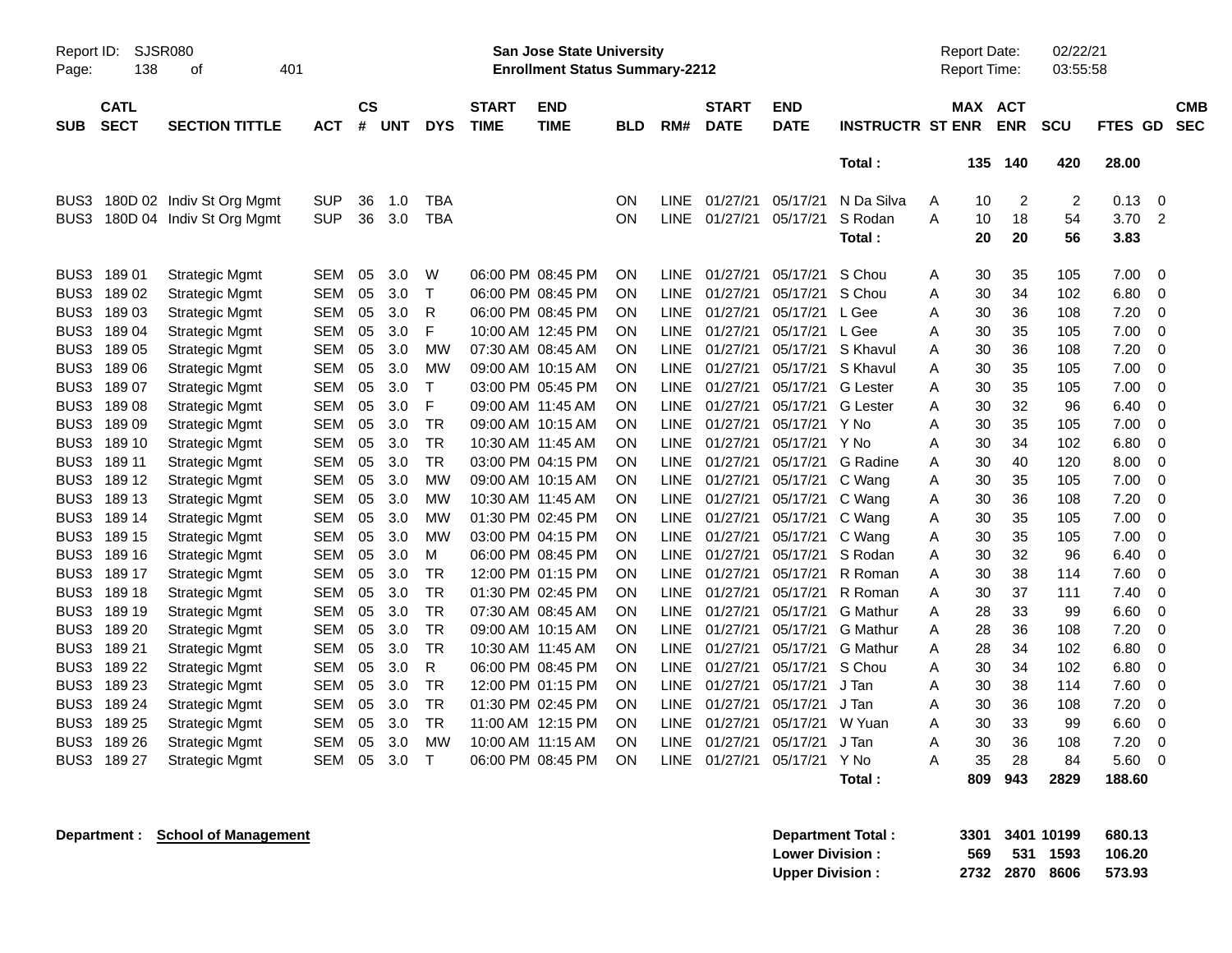| Page:      | Report ID: SJSR080<br>139 | of.                   | 401 |                        |            |                             | <b>San Jose State University</b><br><b>Enrollment Status Summary-2212</b> |            |     |                             |                           |                             | Report Date:<br>Report Time: | 02/22/21<br>03:55:58 |             |            |
|------------|---------------------------|-----------------------|-----|------------------------|------------|-----------------------------|---------------------------------------------------------------------------|------------|-----|-----------------------------|---------------------------|-----------------------------|------------------------------|----------------------|-------------|------------|
| <b>SUB</b> | CATL<br>SECT              | <b>SECTION TITTLE</b> |     | <b>CS</b><br>ACT # UNT | <b>DYS</b> | <b>START</b><br><b>TIME</b> | <b>END</b><br>TIME                                                        | <b>BLD</b> | RM# | <b>START</b><br><b>DATE</b> | <b>END</b><br><b>DATE</b> | <b>INSTRUCTR ST ENR ENR</b> | MAX ACT                      | scu                  | FTES GD SEC | <b>CMB</b> |

**Graduate Division : 0 0 0 0.00**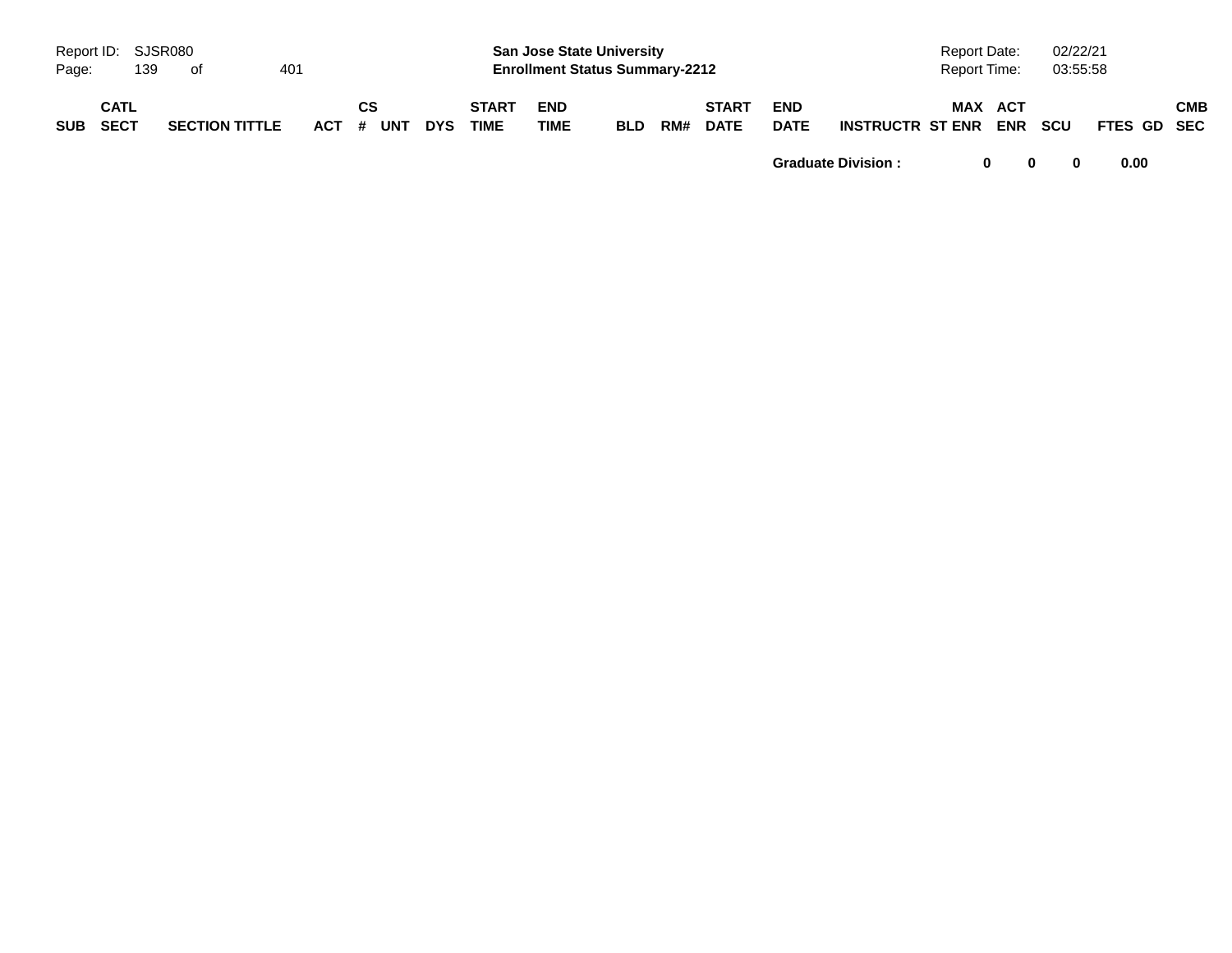| Report ID:<br>Page: | 140                        | <b>SJSR080</b><br>401<br>of                           |               |                |            |              |                             | San Jose State University<br><b>Enrollment Status Summary-2212</b> |            |      |                             |                                 |                         | <b>Report Date:</b> | <b>Report Time:</b>   | 02/22/21<br>03:55:58 |                |     |                          |
|---------------------|----------------------------|-------------------------------------------------------|---------------|----------------|------------|--------------|-----------------------------|--------------------------------------------------------------------|------------|------|-----------------------------|---------------------------------|-------------------------|---------------------|-----------------------|----------------------|----------------|-----|--------------------------|
| <b>SUB</b>          | <b>CATL</b><br><b>SECT</b> | <b>SECTION TITTLE</b>                                 | <b>ACT</b>    | <b>CS</b><br># | <b>UNT</b> | <b>DYS</b>   | <b>START</b><br><b>TIME</b> | <b>END</b><br><b>TIME</b>                                          | <b>BLD</b> | RM#  | <b>START</b><br><b>DATE</b> | <b>END</b><br><b>DATE</b>       | <b>INSTRUCTR ST ENR</b> |                     | MAX ACT<br><b>ENR</b> | <b>SCU</b>           | <b>FTES GD</b> |     | <b>CMB</b><br><b>SEC</b> |
| <b>College</b>      |                            | <b>Business, College of</b>                           |               |                |            |              |                             |                                                                    |            |      |                             |                                 |                         |                     |                       |                      |                |     |                          |
|                     | Department :               | <b>School of Information Systems &amp; Technology</b> |               |                |            |              |                             |                                                                    |            |      |                             |                                 |                         |                     |                       |                      |                |     |                          |
| BUS4                | 91L01                      | Comp Tools for Bus                                    | <b>LEC</b>    |                | 01 1.0     | W            | 07:30 PM 08:45 PM           |                                                                    | 0N         | LINE | 01/27/21                    | 04/07/21                        | P Kwan                  | A                   | 42<br>45              | 42                   | 2.80           | - 0 |                          |
| BUS4                | 91L02                      | Comp Tools for Bus                                    | LEC           | 01             | 1.0        | $\mathsf{T}$ | 07:30 PM 08:45 PM           |                                                                    | ON.        |      | LINE 02/02/21               | 04/13/21                        | P Kwan                  | Α                   | 45<br>42              | 42                   | 2.80           | 0   |                          |
| BUS4                | 91L03                      | Comp Tools for Bus                                    | LEC           | 01             | 1.0        | M            | 06:00 PM 07:15 PM           |                                                                    | <b>ON</b>  | LINE | 02/01/21                    | 04/12/21                        | U Andra                 | Α                   | 44<br>45              | 44                   | 2.93           | 0   |                          |
| BUS4                | 91L04                      | Comp Tools for Bus                                    | LEC           | 01             | 1.0        | м            | 07:30 PM 08:45 PM           |                                                                    | <b>ON</b>  | LINE | 02/01/21                    | 04/12/21                        | U Andra                 | Α                   | 45<br>44              | 44                   | 2.93           | 0   |                          |
| BUS4                | 91L05                      | Comp Tools for Bus                                    | LEC           | 01             | 1.0        | <b>TBA</b>   |                             |                                                                    | ΟN         | LINE | 01/27/21                    | 04/07/21                        | M Splane                | Α                   | 45<br>45              | 45                   | 3.00           | 0   |                          |
| BUS4                | 91L06                      | Comp Tools for Bus                                    | LEC           | 01             | 1.0        | <b>TBA</b>   |                             |                                                                    | ΟN         | LINE | 01/27/21                    | 04/07/21                        | M Splane                | A                   | 43<br>45              | 43                   | 2.87           | 0   |                          |
| BUS4                | 91L07                      | Comp Tools for Bus                                    | LEC           | 01             | 1.0        | <b>TBA</b>   |                             |                                                                    | ON         | LINE | 01/27/21                    | 04/07/21                        | M Splane                | Α                   | 43<br>45              | 43                   | 2.87           | 0   |                          |
| BUS4                | 91L08                      | Comp Tools for Bus                                    | LEC           | 01             | 1.0        | <b>TBA</b>   |                             |                                                                    | ON         | LINE | 01/27/21                    | 04/07/21                        | M Splane                | Α                   | 43<br>45              | 43                   | 2.87           | 0   |                          |
| BUS4                | 91L09                      | Comp Tools for Bus                                    | LEC           | 01             | 1.0        | <b>TBA</b>   |                             |                                                                    | ON         | LINE | 01/27/21                    | 04/07/21                        | M Splane                | Α                   | 43<br>45              | 43                   | 2.87           | 0   |                          |
| BUS4                | 91L 10                     | Comp Tools for Bus                                    | LEC           | 01             | 1.0        | <b>TBA</b>   |                             |                                                                    | ON         | LINE | 01/27/21                    | 04/07/21                        | M Splane                | Α                   | 45<br>42              | 42                   | 2.80           | 0   |                          |
| BUS4                | 91L 11                     | Comp Tools for Bus                                    | LEC           | 01             | 1.0        | <b>TBA</b>   |                             |                                                                    | ON         | LINE | 01/27/21                    | 04/07/21                        | M Splane                | Α                   | 45<br>44              | 44                   | 2.93           | 0   |                          |
| BUS4                | 91L 12                     | Comp Tools for Bus                                    | <b>LEC</b>    | 01             | 1.0        | <b>TBA</b>   |                             |                                                                    | ON         |      | LINE 01/27/21               | 04/07/21                        | M Splane                | A                   | 45<br>44              | 44                   | 2.93           | 0   |                          |
|                     |                            |                                                       |               |                |            |              |                             |                                                                    |            |      |                             |                                 | Total:                  | 540                 | 519                   | 519                  | 34.60          |     |                          |
| BUS4                | 92 01                      | Intro Bus Prog                                        | SEM           | 04             | 3.0        | TBA          |                             |                                                                    | ON.        | LINE | 01/27/21                    | 05/17/21                        | M Roldan                | Α<br>119            | 118                   | 354                  | 23.60          | - 0 |                          |
| BUS4                | 92 02                      | Intro Bus Prog                                        | SEM           | 04             | 3.0        | MW           |                             | 12:00 PM 01:15 PM                                                  | ON         |      | LINE 01/27/21               | 05/17/21                        | Y Ceran                 | A                   | 47<br>45              | 141                  | 9.40           | - 0 |                          |
|                     |                            |                                                       |               |                |            |              |                             |                                                                    |            |      |                             |                                 | Total:                  | 164                 | 165                   | 495                  | 33.00          |     |                          |
| BUS4                | 110A 01                    | Fund Mgmt Info Sys                                    | SEM           | 04             | 3.0        | TR           | 09:00 AM 10:15 AM           |                                                                    | <b>ON</b>  |      | LINE 01/27/21               | 05/17/21                        | L Albert                | A                   | 40<br>45              | 120                  | 8.00           | - 0 |                          |
| BUS4                |                            | 110A 02 Fund Mgmt Info Sys                            | <b>SEM</b>    | 04             | 3.0        | TR           | 10:30 AM 11:45 AM           |                                                                    | ON.        | LINE | 01/27/21                    | 05/17/21                        | L Albert                | Α                   | 45<br>43              | 129                  | 8.60           | - 0 |                          |
|                     |                            | BUS4 110A 03 Fund Mgmt Info Sys                       | SEM           |                | 04 3.0     | TR           |                             | 12:00 PM 01:15 PM                                                  | <b>ON</b>  |      | LINE 01/27/21               | 05/17/21                        | L Albert                | A                   | 45<br>46              | 138                  | 9.20           | - 0 |                          |
|                     |                            |                                                       |               |                |            |              |                             |                                                                    |            |      |                             |                                 | Total:                  | 135                 | 129                   | 387                  | 25.80          |     |                          |
| BUS4                |                            | 110B 01 Sys Analysis & Desig                          | SEM           |                | 04 3.0     | <b>MW</b>    | 07:30 AM 08:45 AM           |                                                                    | 0N         |      | LINE 01/27/21               | 05/17/21                        | Y Ceran                 | Α                   | 45<br>37              | 111                  | 7.40           | - 0 |                          |
|                     |                            | BUS4 110B 02 Sys Analysis & Desig                     | SEM 04 3.0    |                |            | MW           |                             | 09:00 AM 10:15 AM                                                  | ON         |      | LINE 01/27/21               | 05/17/21                        | Y Ceran                 | A<br>119            | 106                   | 318                  | 21.20          | - 0 |                          |
|                     |                            |                                                       |               |                |            |              |                             |                                                                    |            |      |                             |                                 | Total:                  | 164                 | 143                   | 429                  | 28.60          |     |                          |
|                     | BUS4 111 01                | Networking & Data Co SEM                              |               |                | 04 3.0     | <b>MW</b>    | 10:30 AM 11:45 AM           |                                                                    | ON.        |      | LINE 01/27/21               | 05/17/21                        | R Sridar                | Α                   | 45<br>45              | 135                  | 9.00           | - 0 |                          |
|                     | BUS4 111 02                | Networking & Data Co SEM 04 3.0                       |               |                |            | MW           | 03:00 PM 04:15 PM           |                                                                    | <b>ON</b>  |      | LINE 01/27/21               | 05/17/21                        | N Aggarwal              | A                   | 119 115               | 345                  | 23.00          | - 0 |                          |
|                     |                            |                                                       |               |                |            |              |                             |                                                                    |            |      |                             |                                 | Total:                  |                     | 164 160               | 480                  | 32.00          |     |                          |
|                     | BUS4 112 01                | Database Mgmt Syst LEC 02 3.0                         |               |                |            | TR           |                             | 03:00 PM 04:15 PM ON                                               |            |      |                             | LINE 01/27/21 05/17/21          | A Shirani               | A                   | 49<br>45              | 147                  | $9.80\ 0$      |     |                          |
|                     | BUS4 112 02                | Database Mgmt Syst LEC 02 3.0                         |               |                |            | $\top$       |                             | 06:00 PM 08:45 PM                                                  | ON.        |      | LINE 01/27/21               | 05/17/21                        | A Shirani               | A                   | 45<br>48              | 144                  | $9.60$ 0       |     |                          |
|                     | BUS4 112 03                | Database Mgmt Syst LEC 02 3.0 TBA                     |               |                |            |              |                             |                                                                    | ON         |      |                             | LINE 01/27/21 05/17/21          | S Dhar                  | A                   | 45<br>43              | 129                  | 8.60 0         |     |                          |
|                     |                            |                                                       |               |                |            |              |                             |                                                                    |            |      |                             |                                 | Total:                  |                     | 135<br>140            | 420                  | 28.00          |     |                          |
|                     |                            | BUS4 118D 01 Big Data                                 | LEC 02 3.0 TR |                |            |              |                             | 12:00 PM 01:15 PM ON                                               |            |      |                             | LINE 01/27/21 05/17/21 S Jensen |                         | A                   | 45<br>41              | 123                  | 8.20 0         |     |                          |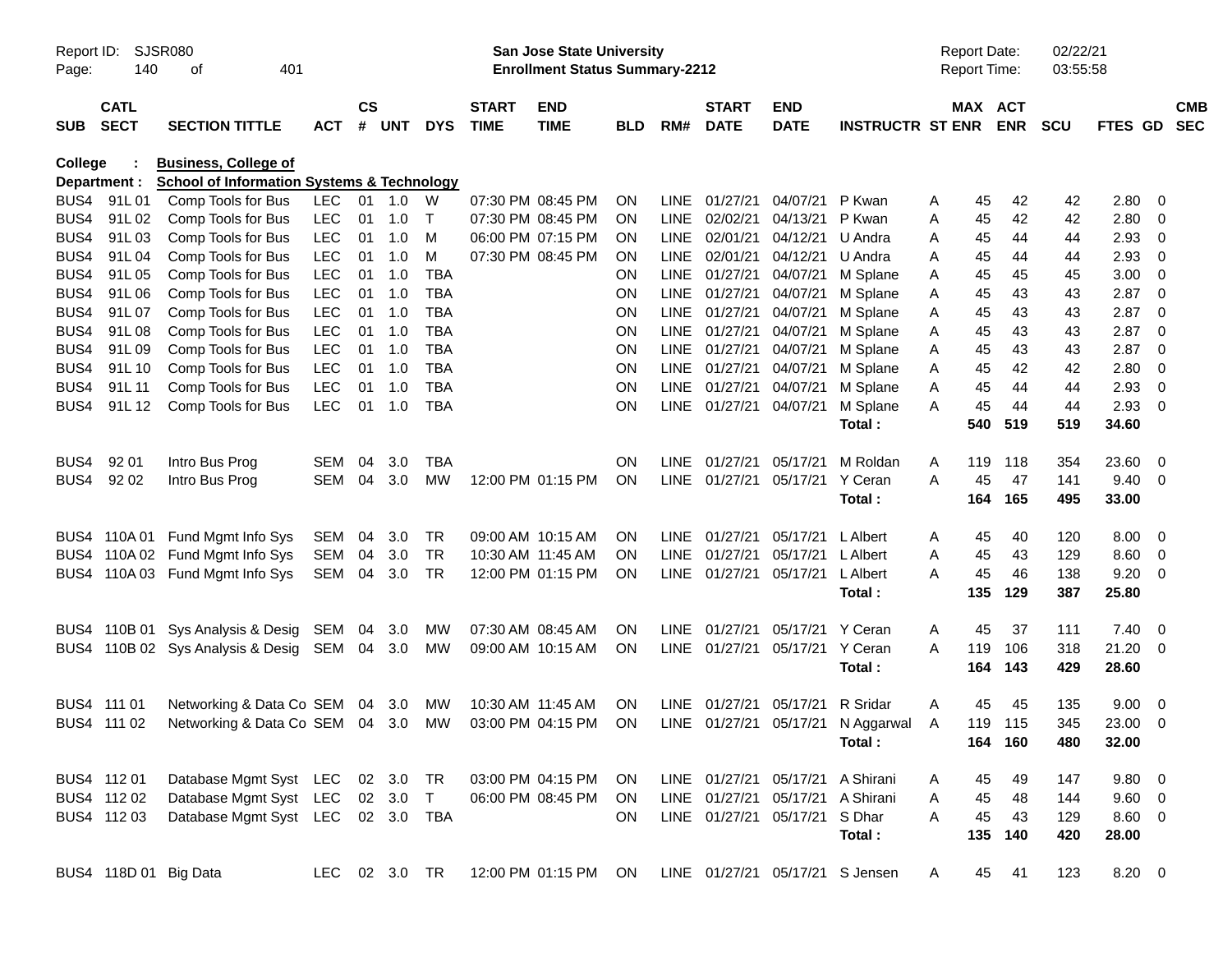| Report ID:<br>Page: | SJSR080<br>141                                           | 401<br>οf                                                                                                |                                                      |                    |                          |                                        |                             | San Jose State University<br><b>Enrollment Status Summary-2212</b>               |                              |                                    |                                  |                                                                                           |                                                          | <b>Report Date:</b><br><b>Report Time:</b> |                        | 02/22/21<br>03:55:58     |                                                       |                          |                          |
|---------------------|----------------------------------------------------------|----------------------------------------------------------------------------------------------------------|------------------------------------------------------|--------------------|--------------------------|----------------------------------------|-----------------------------|----------------------------------------------------------------------------------|------------------------------|------------------------------------|----------------------------------|-------------------------------------------------------------------------------------------|----------------------------------------------------------|--------------------------------------------|------------------------|--------------------------|-------------------------------------------------------|--------------------------|--------------------------|
| <b>SUB</b>          | <b>CATL</b><br><b>SECT</b>                               | <b>SECTION TITTLE</b>                                                                                    | <b>ACT</b>                                           | $\mathsf{cs}$<br># | <b>UNT</b>               | <b>DYS</b>                             | <b>START</b><br><b>TIME</b> | <b>END</b><br><b>TIME</b>                                                        | <b>BLD</b>                   | RM#                                | <b>START</b><br><b>DATE</b>      | <b>END</b><br><b>DATE</b>                                                                 | <b>INSTRUCTR ST ENR</b>                                  | MAX ACT                                    | <b>ENR</b>             | <b>SCU</b>               | FTES GD                                               |                          | <b>CMB</b><br><b>SEC</b> |
|                     | BUS4 118D 02 Big Data                                    |                                                                                                          | <b>LEC</b>                                           | 02                 | 3.0                      | TR                                     |                             | 01:30 PM 02:45 PM                                                                | ON                           | LINE                               | 01/27/21                         | 05/17/21                                                                                  | S Jensen<br>Total:                                       | 45<br>Α<br>90                              | 38<br>79               | 114<br>237               | $7.60 \t 0$<br>15.80                                  |                          |                          |
|                     |                                                          | BUS4 118S 01 Special Topics MIS<br>BUS4 118S 02 Special Topics MIS<br>BUS4 118S 03 Special Topics MIS    | <b>SEM</b><br><b>SEM</b><br>SEM                      | 02<br>02<br>02     | 3.0<br>3.0<br>3.0        | TR<br>R<br>MW                          |                             | 10:30 AM 11:45 AM<br>06:00 PM 08:45 PM<br>10:30 AM 11:45 AM                      | ΟN<br><b>ON</b><br><b>ON</b> | LINE<br>LINE<br>LINE               | 01/27/21<br>01/27/21<br>01/27/21 | 05/17/21<br>05/17/21<br>05/17/21                                                          | Y Chen<br>A Shirani<br>Y Ceran<br>Total:                 | A<br>45<br>45<br>A<br>45<br>A<br>135       | 45<br>22<br>38<br>105  | 135<br>66<br>114<br>315  | $9.00 \quad 0$<br>4.40<br>$7.60 \t 0$<br>21.00        | $\overline{\phantom{0}}$ |                          |
|                     |                                                          | BUS4 118W 01 Web Based Computing SEM<br>BUS4 118W 02 Web Based Computing SEM                             |                                                      | 04                 | 3.0<br>04 3.0            | TBA<br>TBA                             |                             |                                                                                  | <b>ON</b><br><b>ON</b>       | <b>LINE</b><br>LINE                | 01/27/21<br>01/27/21             | 05/17/21<br>05/17/21                                                                      | S Dhar<br>S Dhar<br>Total:                               | A<br>45<br>45<br>A<br>90                   | 43<br>32<br>75         | 129<br>96<br>225         | $8.60 \quad 0$<br>$6.40 \quad 0$<br>15.00             |                          |                          |
|                     | BUS4 119A01<br>BUS4 119A02<br>BUS4 119A03                | <b>MIS Practicum</b><br><b>MIS Practicum</b><br><b>MIS Practicum</b>                                     | LEC.<br><b>LEC</b><br><b>LEC</b>                     | 02<br>02<br>02     | 3.0<br>3.0<br>3.0        | MW<br><b>TR</b><br>$\top$              |                             | 01:30 PM 02:45 PM<br>12:00 PM 01:15 PM<br>06:00 PM 08:45 PM                      | ΟN<br><b>ON</b><br><b>ON</b> | <b>LINE</b><br><b>LINE</b><br>LINE | 01/27/21<br>01/27/21<br>01/27/21 | 05/17/21<br>05/17/21<br>05/17/21                                                          | R Sridar<br>R Sridar<br>L Gee<br>Total:                  | 45<br>A<br>45<br>A<br>45<br>А<br>135       | 45<br>45<br>35<br>125  | 135<br>135<br>105<br>375 | $9.00 \quad 0$<br>9.00<br>$7.00 \t 0$<br>25.00        | $\overline{\phantom{0}}$ |                          |
|                     | BUS4 119B 01                                             | <b>Bus Strat Info Sys</b><br>BUS4 119B 02 Bus Strat Info Sys<br>BUS4 119B 03 Bus Strat Info Sys          | LEC.<br><b>LEC</b><br><b>LEC</b>                     | 02<br>02<br>02     | 3.0<br>3.0<br>3.0        | TR<br>TR<br>W                          |                             | 10:30 AM 11:45 AM<br>01:30 PM 02:45 PM<br>03:00 PM 05:45 PM                      | ΟN<br><b>ON</b><br><b>ON</b> | <b>LINE</b><br><b>LINE</b><br>LINE | 01/27/21<br>01/27/21<br>01/27/21 | 05/17/21<br>05/17/21<br>05/17/21                                                          | R Sessions<br>R Sessions<br>R Sessions<br>Total:         | A<br>45<br>45<br>A<br>A<br>45<br>135       | 48<br>50<br>47<br>145  | 144<br>150<br>141<br>435 | $9.60 \quad 0$<br>10.00<br>$9.40 \quad 0$<br>29.00    | $\overline{\phantom{0}}$ |                          |
|                     |                                                          | BUS4 119H 01 Honors Prac in MIS I                                                                        | SEM 05 3.0                                           |                    |                          | M                                      |                             | 06:00 PM 08:45 PM                                                                | <b>ON</b>                    | LINE                               | 01/27/21 05/17/21                |                                                                                           | A Polmanteer A<br>Total:                                 | 20<br>20                                   | 14<br>14               | 42<br>42                 | $2.80 \t 0$<br>2.80                                   |                          |                          |
| BUS4<br>BUS4        | 180I01<br>180I 02<br>BUS4 180103                         | Ind Studies MIS<br>Ind Studies MIS<br>Ind Studies MIS                                                    | <b>SUP</b><br><b>SUP</b><br><b>SUP</b>               | 36<br>36<br>36     | 1.0<br>2.0<br>3.0        | <b>TBA</b><br><b>TBA</b><br><b>TBA</b> |                             |                                                                                  | <b>ON</b><br>ON<br><b>ON</b> | <b>LINE</b><br><b>LINE</b><br>LINE | 01/27/21<br>01/27/21<br>01/27/21 | 05/17/21<br>05/17/21<br>05/17/21                                                          | <b>T</b> Hill<br>T Hill<br>T Hill<br>Total:              | A<br>10<br>10<br>A<br>Α<br>10<br>30        | 1<br>0<br>0<br>1       | 1<br>0<br>0<br>1         | $0.07 \quad 0$<br>0.00<br>$0.00 \t 0$<br>0.07         | $\overline{\mathbf{0}}$  |                          |
|                     | BUS4 188 01<br>BUS4 188 02<br>BUS4 188 03<br>BUS4 188 04 | <b>Business Systems</b><br><b>Business Systems</b><br><b>Business Systems</b><br><b>Business Systems</b> | <b>LEC</b><br><b>LEC</b><br><b>LEC</b>               | 02<br>02           | 02 3.0<br>3.0<br>3.0     | МW<br>LEC 02 3.0 MW<br>M<br>M          |                             | 12:00 PM 01:15 PM<br>01:30 PM 02:45 PM<br>03:00 PM 05:45 PM<br>03:00 PM 05:45 PM | ON<br>ON<br>0N<br><b>ON</b>  | LINE<br>LINE                       | 01/27/21                         | 05/17/21<br>LINE 01/27/21 05/17/21 R Sha<br>01/27/21 05/17/21                             | R Sridar<br>LINE 01/27/21 05/17/21 N Aggarwal<br>S Wilde | 45<br>Α<br>45<br>A<br>Α<br>45<br>45<br>Α   | 44<br>- 44<br>43<br>43 | 132<br>132<br>129<br>129 | 8.80 0<br>8.80 0<br>8.60 0<br>8.60 0                  |                          |                          |
|                     | BUS4 188 05<br>BUS4 188 06<br>BUS4 188 07<br>BUS4 188 08 | <b>Business Systems</b><br><b>Business Systems</b><br><b>Business Systems</b><br><b>Business Systems</b> | <b>LEC</b><br><b>LEC</b><br><b>LEC</b><br><b>LEC</b> | 02<br>02<br>02     | 3.0<br>3.0<br>3.0<br>3.0 | M<br>M<br>TR                           |                             | 06:00 PM 08:45 PM<br>06:00 PM 08:45 PM<br>01:30 PM 02:45 PM                      | <b>ON</b><br>ON<br>ON        |                                    |                                  | LINE 01/27/21 05/17/21<br>LINE 01/27/21 05/17/21 S Wilde<br>LINE 01/27/21 05/17/21 Y Chen | L Gee                                                    | 45<br>Α<br>45<br>Α<br>Χ<br>0<br>45<br>Α    | 32<br>37<br>0<br>44    | 96<br>111<br>0<br>132    | $6.40 \quad 0$<br>$7.40 \ 0$<br>$0.00 \t 0$<br>8.80 0 |                          |                          |
|                     | BUS4 188 09                                              | <b>Business Systems</b>                                                                                  | <b>LEC</b>                                           |                    | 02 3.0 T                 |                                        |                             | 03:00 PM 05:45 PM                                                                | ON                           |                                    |                                  |                                                                                           | LINE 01/27/21 05/17/21 R Sessions                        | 45<br>Α                                    | 24                     | 72                       | 4.80 0                                                |                          |                          |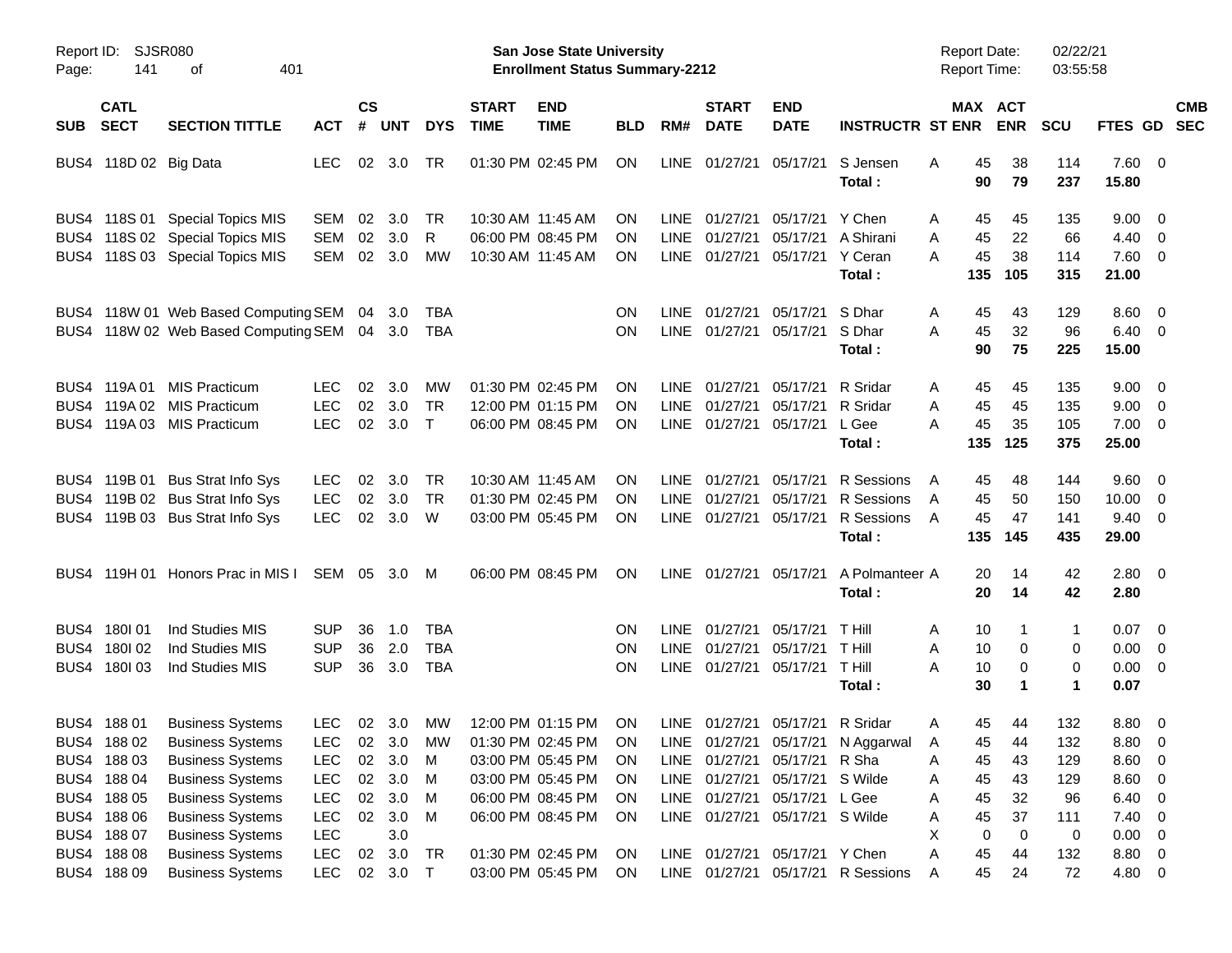| Report ID:<br>Page: | 142                        | SJSR080<br>οf           | 401 |            |         |            |            |                             | <b>San Jose State University</b><br><b>Enrollment Status Summary-2212</b> |            |       |                             |                           |                         |              | <b>Report Date:</b><br><b>Report Time:</b> |                          | 02/22/21<br>03:55:58 |                |                   |
|---------------------|----------------------------|-------------------------|-----|------------|---------|------------|------------|-----------------------------|---------------------------------------------------------------------------|------------|-------|-----------------------------|---------------------------|-------------------------|--------------|--------------------------------------------|--------------------------|----------------------|----------------|-------------------|
| <b>SUB</b>          | <b>CATL</b><br><b>SECT</b> | <b>SECTION TITTLE</b>   |     | <b>ACT</b> | CS<br># | <b>UNT</b> | <b>DYS</b> | <b>START</b><br><b>TIME</b> | <b>END</b><br>TIME                                                        | <b>BLD</b> | RM#   | <b>START</b><br><b>DATE</b> | <b>END</b><br><b>DATE</b> | <b>INSTRUCTR ST ENR</b> |              | <b>MAX</b>                                 | <b>ACT</b><br><b>ENR</b> | scu                  | <b>FTES GD</b> | <b>CMB</b><br>SEC |
| BUS4                | 188 10                     | <b>Business Systems</b> |     | LEC.       | 02      | 3.0        |            |                             | 06:00 PM 08:45 PM                                                         | <b>ON</b>  | LINE  | 01/27/21                    | 05/17/21                  | H Nguyen                | A            | 119                                        | 104                      | 312                  | 20.80          | $\overline{0}$    |
| BUS4                | 188 11                     | <b>Business Systems</b> |     | LEC.       | 02      | 3.0        |            |                             | 06:00 PM 08:45 PM                                                         | ON         | LINE  | 01/27/21                    | 05/17/21                  | R Thadani               | A            | 45                                         | 24                       | 72                   | 4.80           | $\overline{0}$    |
| BUS4                | 188 12                     | <b>Business Systems</b> |     | LEC.       | 02      | 3.0        | <b>TR</b>  |                             | 10:30 AM 11:45 AM                                                         | <b>ON</b>  | LINE- | 01/27/21                    | 05/17/21                  | R Sridar                | $\mathsf{A}$ | 45                                         | 40                       | 120                  | 8.00           | $\overline{0}$    |
| BUS4                | 188 13                     | <b>Business Systems</b> |     | LEC.       | 02      | 3.0        | W          |                             | 06:00 PM 08:45 PM                                                         | ON         | LINE  | 01/27/21                    | 05/17/21                  | L Gee                   | A            | 45                                         | 28                       | 84                   | 5.60           | $\overline{0}$    |
| BUS4                | 188 14                     | <b>Business Systems</b> |     | LEC-       | 02      | 3.0        | W          |                             | 06:00 PM 08:45 PM                                                         | ON         |       | LINE 01/27/21               | 05/17/21                  | H Nguyen                | A            | 45                                         | 44                       | 132                  | 8.80           | $\overline{0}$    |
| BUS4                | 188 15                     | <b>Business Systems</b> |     | LEC.       | 02      | 3.0        | -R         |                             | 03:00 PM 05:45 PM                                                         | <b>ON</b>  | LINE  | 01/27/21                    | 05/17/21                  | G Webb                  | A            | 45                                         | 44                       | 132                  | 8.80           | - 0               |
| BUS4                | 188 16                     | <b>Business Systems</b> |     | LEC.       | 02      | 3.0        | R.         |                             | 06:00 PM 08:45 PM                                                         | ON         | LINE  | 01/27/21                    | 05/17/21                  | K Soohoo                | A            | 45                                         | 45                       | 135                  | 9.00           | $\overline{0}$    |
| BUS4                | 188 17                     | <b>Business Systems</b> |     | LEC.       | 02      | 3.0        | W          |                             | 03:00 PM 05:45 PM                                                         | <b>ON</b>  | LINE  | 01/27/21                    | 05/17/21                  | S Jensen                | A            | 45                                         | 28                       | 84                   | 5.60           | $\overline{0}$    |
| BUS4                | 188 18                     | <b>Business Systems</b> |     | LEC.       | 02      | 3.0        | TR         |                             | 12:00 PM 01:15 PM                                                         | <b>ON</b>  | LINE- | 01/27/21                    | 05/17/21                  | R Sessions              | A            | 45                                         | 35                       | 105                  | 7.00           | $\overline{0}$    |
|                     |                            |                         |     |            |         |            |            |                             |                                                                           |            |       |                             |                           | Total:                  |              | 839                                        | 703                      | 2109                 | 140.60         |                   |

## **Department : School of Information Systems & Technology**

| Department Total:         |     | 2776 2503 6469 |          | 431.27 |
|---------------------------|-----|----------------|----------|--------|
| <b>Lower Division:</b>    | 704 |                | 684 1014 | 67.60  |
| <b>Upper Division:</b>    |     | 2072 1819 5455 |          | 363.67 |
| <b>Graduate Division:</b> | n   | $\mathbf{u}$   | o        | 0.00   |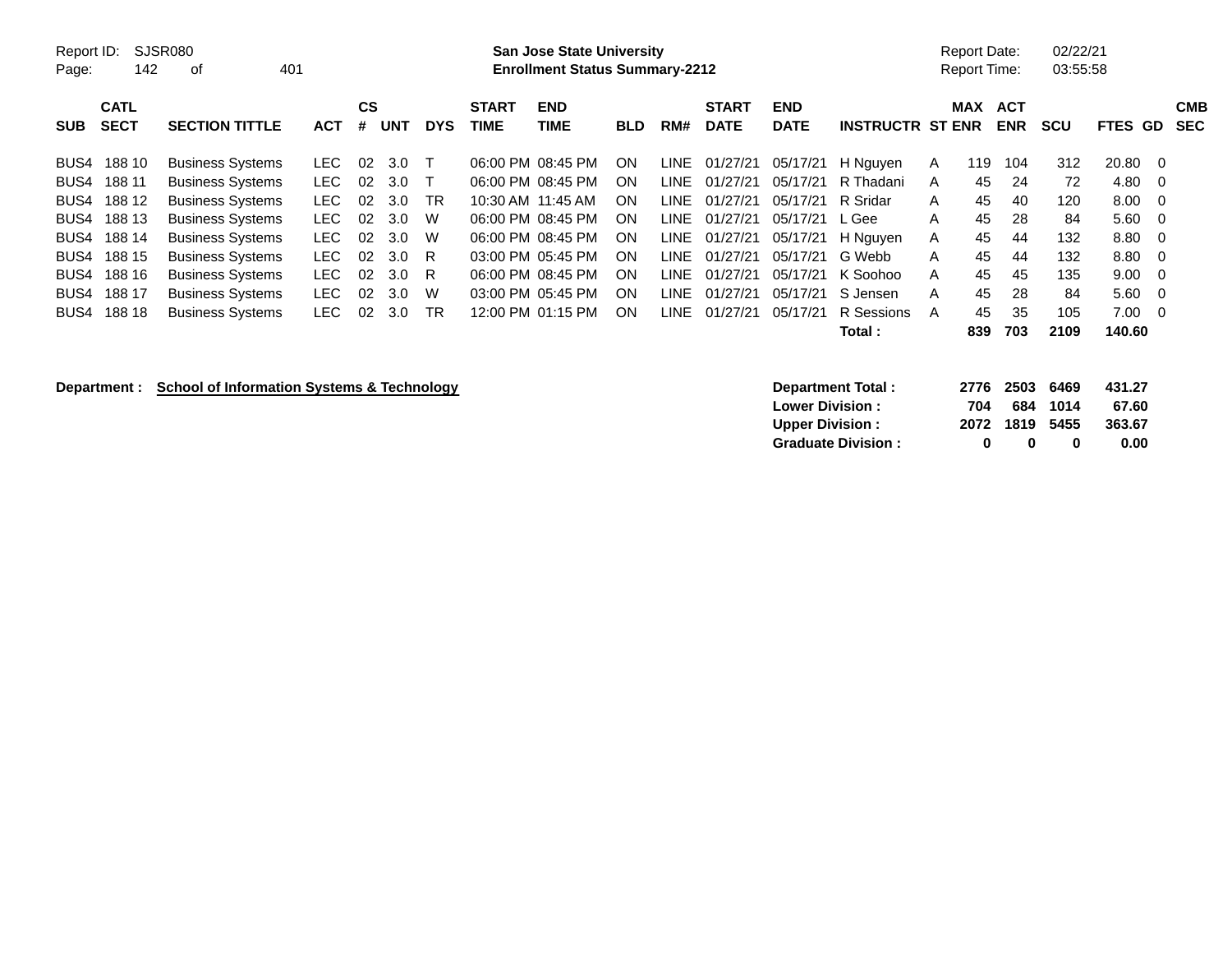| Report ID:<br>Page: | 143                        | <b>SJSR080</b><br>401<br>οf                                                                |               |               |        |              |                             | <b>San Jose State University</b><br><b>Enrollment Status Summary-2212</b> |            |             |                             |                           |                         |   | <b>Report Date:</b><br>Report Time: |            | 02/22/21<br>03:55:58 |                |                |                          |
|---------------------|----------------------------|--------------------------------------------------------------------------------------------|---------------|---------------|--------|--------------|-----------------------------|---------------------------------------------------------------------------|------------|-------------|-----------------------------|---------------------------|-------------------------|---|-------------------------------------|------------|----------------------|----------------|----------------|--------------------------|
| <b>SUB</b>          | <b>CATL</b><br><b>SECT</b> | <b>SECTION TITTLE</b>                                                                      | <b>ACT</b>    | $\mathsf{cs}$ | # UNT  | <b>DYS</b>   | <b>START</b><br><b>TIME</b> | <b>END</b><br><b>TIME</b>                                                 | <b>BLD</b> | RM#         | <b>START</b><br><b>DATE</b> | <b>END</b><br><b>DATE</b> | <b>INSTRUCTR ST ENR</b> |   | MAX ACT                             | <b>ENR</b> | <b>SCU</b>           | FTES GD        |                | <b>CMB</b><br><b>SEC</b> |
| College             | Department :               | <b>Business, College of</b><br><b>Marketing &amp; Business Analytics</b>                   |               |               |        |              |                             |                                                                           |            |             |                             |                           |                         |   |                                     |            |                      |                |                |                          |
| BUS <sub>2</sub>    | 90 01                      | <b>Bus Statistics</b>                                                                      | SEM           | 04            | 3.0    | МW           |                             | 12:00 PM 01:15 PM                                                         | ON         | <b>LINE</b> | 01/27/21                    | 05/17/21                  | H Eisips                | A | 45                                  | 45         | 135                  | 9.00           | 0              |                          |
| BUS <sub>2</sub>    | 90 02                      | <b>Bus Statistics</b>                                                                      | SEM           | 04            | 3.0    | <b>MW</b>    |                             | 03:00 PM 04:15 PM                                                         | <b>ON</b>  | <b>LINE</b> | 01/27/21                    | 05/17/21                  | A Kalinowski A          |   | 45                                  | 47         | 141                  | 9.40           | 0              |                          |
| BUS <sub>2</sub>    | 90 03                      | <b>Bus Statistics</b>                                                                      | <b>SEM</b>    | 04            | 3.0    | T            |                             | 01:30 PM 02:45 PM                                                         | <b>ON</b>  | <b>LINE</b> | 01/27/21                    | 05/17/21                  | S Tian                  | A | 119                                 | 115        | 345                  | 23.00          | 0              |                          |
| BUS <sub>2</sub>    | 90 04                      | <b>Bus Statistics</b>                                                                      | <b>SEM</b>    | 04            | 3.0    | W            |                             | 06:00 PM 08:45 PM                                                         | <b>ON</b>  | <b>LINE</b> | 01/27/21                    | 05/17/21                  | J Johnson               | A | 119                                 | 119        | 357                  | 23.80          | 0              |                          |
| BUS <sub>2</sub>    | 90 80                      | <b>Bus Statistics</b>                                                                      | <b>SEM</b>    | 04            | 3.0    | <b>TBA</b>   |                             |                                                                           | ON         | <b>LINE</b> | 01/27/21                    | 05/17/21                  | S Silver                | A | 45                                  | 41         | 123                  | 8.20           | 0              |                          |
| BUS <sub>2</sub>    | 90 81                      | <b>Bus Statistics</b>                                                                      | <b>SEM</b>    | 04            | 3.0    | <b>TBA</b>   |                             |                                                                           | ON         |             | LINE 01/27/21               | 05/17/21                  | S Silver                | A | 45                                  | 39         | 117                  | 7.80           | 0              |                          |
|                     |                            |                                                                                            |               |               |        |              |                             |                                                                           |            |             |                             |                           | Total:                  |   | 418                                 | 406        | 1218                 | 81.20          |                |                          |
|                     | BUS2 130 01                | Intro to Marketing                                                                         | <b>LEC</b>    | 02            | 3.0    | MW           |                             | 09:00 AM 10:15 AM                                                         | ON         | LINE        | 01/27/21                    | 05/17/21                  | S Lilienthal            | A | 45                                  | 48         | 144                  | 9.60           | - 0            |                          |
|                     | BUS2 130 02                | Intro to Marketing                                                                         | <b>LEC</b>    | 02            | 3.0    | <b>MW</b>    |                             | 01:30 PM 02:45 PM                                                         | ΟN         | <b>LINE</b> | 01/27/21                    | 05/17/21                  | W Easter                | Α | 45                                  | 43         | 129                  | 8.60           | 0              |                          |
|                     | BUS2 130 03                | Intro to Marketing                                                                         | <b>LEC</b>    | 02            | 3.0    | <b>MW</b>    |                             | 03:00 PM 04:15 PM                                                         | <b>ON</b>  | <b>LINE</b> | 01/27/21                    | 05/17/21                  | W Easter                | Α | 45                                  | 43         | 129                  | 8.65           | $\overline{1}$ |                          |
|                     | BUS2 130 04                | Intro to Marketing                                                                         | <b>LEC</b>    | 02            | 3.0    | <b>MW</b>    |                             | 04:30 PM 05:45 PM                                                         | 0N         | <b>LINE</b> | 01/27/21                    | 05/17/21                  | S Cash                  | A | 45                                  | 45         | 135                  | 9.00           | 0              |                          |
|                     | BUS2 130 05                | Intro to Marketing                                                                         | <b>LEC</b>    | 02            | 3.0    | <b>TR</b>    | 09:00 AM 10:15 AM           |                                                                           | 0N         | <b>LINE</b> | 01/27/21                    | 05/17/21                  | T Louie                 | A | 45                                  | 45         | 135                  | 9.00           | 0              |                          |
|                     | BUS2 130 06                | Intro to Marketing                                                                         | <b>LEC</b>    | 02            | 3.0    | <b>TR</b>    |                             | 10:30 AM 11:45 AM                                                         | 0N         | <b>LINE</b> | 01/27/21                    | 05/17/21                  | T Louie                 | A | 45                                  | 45         | 135                  | 9.00           | 0              |                          |
|                     | BUS2 130 07                | Intro to Marketing                                                                         | <b>LEC</b>    | 02            | 3.0    | <b>TR</b>    |                             | 12:00 PM 01:15 PM                                                         | ON         | <b>LINE</b> | 01/27/21                    | 05/17/21                  | T Louie                 | A | 45                                  | 45         | 135                  | 9.00           | 0              |                          |
|                     | BUS2 130 08                | Intro to Marketing                                                                         | <b>LEC</b>    | 02            | 3.0    | $\mathsf{T}$ |                             | 06:00 PM 08:45 PM                                                         | ON         | <b>LINE</b> | 01/27/21                    | 05/17/21                  | R Reed                  | A | 45                                  | 52         | 156                  | 10.40          | 0              |                          |
|                     | BUS2 130 09                | Intro to Marketing                                                                         | <b>LEC</b>    | 02            | 3.0    | W            |                             | 06:00 PM 08:45 PM                                                         | 0N         | <b>LINE</b> | 01/27/21                    | 05/17/21                  | <b>B</b> Boveda         | A | 119                                 | 118        | 354                  | 23.60          | 0              |                          |
|                     | BUS2 130 10                | Intro to Marketing                                                                         | <b>LEC</b>    | 02            | 3.0    | R            |                             | 06:00 PM 08:45 PM                                                         | ON         | <b>LINE</b> | 01/27/21                    | 05/17/21                  | G Castro                | A | 119                                 | 117        | 351                  | 23.40          | 0              |                          |
|                     | BUS2 130 80                | Intro to Marketing                                                                         | <b>LEC</b>    | 02            | 3.0    | <b>TBA</b>   |                             |                                                                           | ΟN         | <b>LINE</b> | 01/27/21                    | 05/17/21                  | M Easter                | A | 45                                  | 44         | 132                  | 8.80           | 0              |                          |
|                     | BUS2 130 81                | Intro to Marketing                                                                         | <b>LEC</b>    | 02            | 3.0    | <b>TBA</b>   |                             |                                                                           | ON         | <b>LINE</b> | 01/27/21                    | 05/17/21                  | M Easter                | Α | 45                                  | 43         | 129                  | 8.60           | 0              |                          |
|                     | BUS2 130 82                | Intro to Marketing                                                                         | <b>LEC</b>    | 02            | 3.0    | <b>TBA</b>   |                             |                                                                           | ON         | <b>LINE</b> | 01/27/21                    | 05/17/21                  | M Easter                | A | 45                                  | 41         | 123                  | 8.20           | 0              |                          |
|                     | BUS2 130 83                | Intro to Marketing                                                                         | <b>LEC</b>    | 02            | 3.0    | <b>TBA</b>   |                             |                                                                           | ON         | <b>LINE</b> | 01/27/21                    | 05/17/21                  | M Merz                  | A | 45                                  | 45         | 135                  | 9.00           | 0              |                          |
|                     | BUS2 130 84                | Intro to Marketing                                                                         | <b>LEC</b>    | 02            | 3.0    | <b>TBA</b>   |                             |                                                                           | ON         |             | LINE 01/27/21               | 05/17/21                  | M Rajan                 | A | 45                                  | 46         | 138                  | 9.20           | $\Omega$       |                          |
|                     |                            |                                                                                            |               |               |        |              |                             |                                                                           |            |             |                             |                           | Total:                  |   | 823                                 | 820        | 2460                 | 164.05         |                |                          |
|                     |                            | BUS2 131A 01 Bus-to-Bus Mktg                                                               | <b>LEC</b>    | 02            | 3.0    | M            |                             | 06:00 PM 08:45 PM                                                         | ON         |             | LINE 01/27/21               | 05/17/21                  | <b>B</b> Boveda         | Α | 45                                  | 50         | 150                  | 10.00          | - 0            |                          |
|                     |                            |                                                                                            |               |               |        |              |                             |                                                                           |            |             |                             |                           | Total:                  |   | 45                                  | 50         | 150                  | 10.00          |                |                          |
|                     |                            | BUS2 131D 01 Mkt in New Ventures                                                           | LEC.          |               | 01 3.0 | TR           |                             | 01:30 PM 02:45 PM                                                         | ON         |             | LINE 01/27/21               | 05/17/21                  | D McFeely               | A | 45                                  | 43         | 129                  | 8.60           | - 0            |                          |
|                     |                            | BUS2 131D 02 Mkt in New Ventures LEC 01 3.0 TR 03:00 PM 04:15 PM ON LINE 01/27/21 05/17/21 |               |               |        |              |                             |                                                                           |            |             |                             |                           | D McFeely A             |   | 45                                  | 35         | 105                  | $7.00 \t 0$    |                |                          |
|                     |                            |                                                                                            |               |               |        |              |                             |                                                                           |            |             |                             |                           | Total:                  |   | 90                                  | 78         | 234                  | 15.60          |                |                          |
|                     |                            | BUS2 133A 01 Interntl Marketing                                                            | SEM 04 3.0    |               |        | MW           |                             | 09:00 AM 10:15 AM                                                         | ON O       |             | LINE 01/27/21 05/17/21      |                           | P Munaganti A           |   | 45                                  | 47         | 141                  | $9.40 \quad 0$ |                |                          |
|                     |                            | BUS2 133A 02 Interntl Marketing                                                            | SEM 04 3.0    |               |        | MW           |                             | 10:30 AM 11:45 AM                                                         | ON.        |             |                             | LINE 01/27/21 05/17/21    | P Munaganti A           |   | 45                                  | 47         | 141                  | $9.40 \quad 0$ |                |                          |
|                     |                            | BUS2 133A 03 Interntl Marketing                                                            | SEM 04 3.0 TR |               |        |              |                             | 01:30 PM 02:45 PM                                                         | ON.        |             | LINE 01/27/21 05/17/21      |                           | J Fadiman A             |   | 45                                  | 45         | 135                  | 9.00 0         |                |                          |
|                     |                            |                                                                                            |               |               |        |              |                             |                                                                           |            |             |                             |                           | Total:                  |   |                                     | 135 139    | 417                  | 27.80          |                |                          |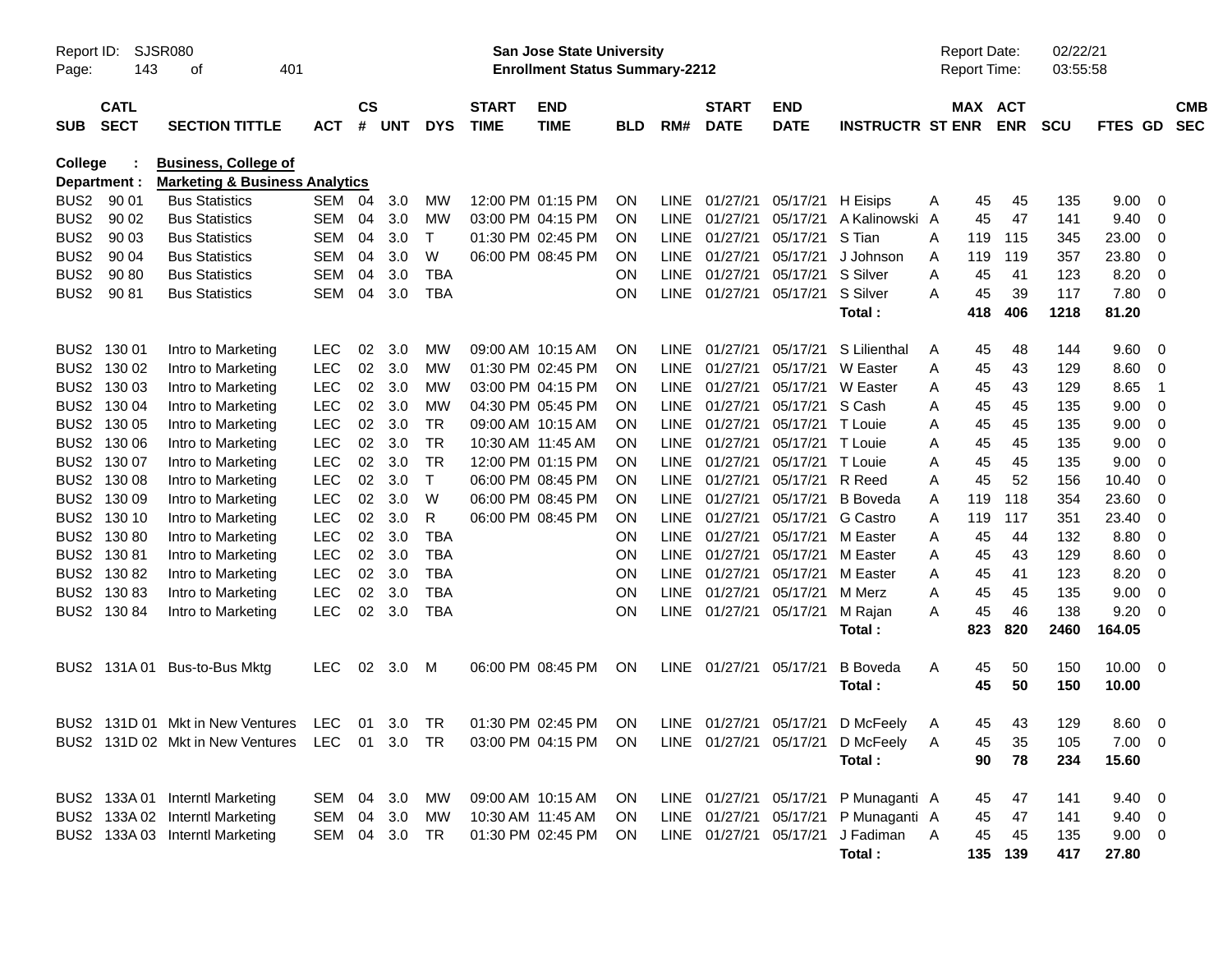| Report ID:<br>Page: | 144                        | SJSR080<br>401<br>οf                  |                |                    |                  |            |                             | <b>San Jose State University</b><br><b>Enrollment Status Summary-2212</b> |            |             |                             |                                 |                                     | <b>Report Date:</b><br><b>Report Time:</b> |                       | 02/22/21<br>03:55:58 |                |                          |                          |
|---------------------|----------------------------|---------------------------------------|----------------|--------------------|------------------|------------|-----------------------------|---------------------------------------------------------------------------|------------|-------------|-----------------------------|---------------------------------|-------------------------------------|--------------------------------------------|-----------------------|----------------------|----------------|--------------------------|--------------------------|
| <b>SUB</b>          | <b>CATL</b><br><b>SECT</b> | <b>SECTION TITTLE</b>                 | <b>ACT</b>     | $\mathsf{cs}$<br># | <b>UNT</b>       | <b>DYS</b> | <b>START</b><br><b>TIME</b> | <b>END</b><br><b>TIME</b>                                                 | <b>BLD</b> | RM#         | <b>START</b><br><b>DATE</b> | <b>END</b><br><b>DATE</b>       | <b>INSTRUCTR ST ENR</b>             |                                            | MAX ACT<br><b>ENR</b> | <b>SCU</b>           | <b>FTES GD</b> |                          | <b>CMB</b><br><b>SEC</b> |
| BUS2                |                            | 133B 01 Mktg: Pac Rim                 | <b>LEC</b>     | 02                 | 3.0              | W          |                             | 06:00 PM 08:45 PM                                                         | ΟN         | LINE        | 01/27/21                    | 05/17/21                        | J Fadiman                           | A<br>45                                    | 33                    | 99                   | 6.60           | $0\,$ C                  |                          |
| ASIA                |                            | 133B 01 Mktg: Pac Rim                 | <b>LEC</b>     | 02                 | 3.0              | W          |                             | 06:00 PM 08:45 PM                                                         | ON         |             | LINE 01/27/21               | 05/17/21                        | J Fadiman                           | A                                          | 11<br>0               | 33                   | 2.20           |                          | $0\,$ C                  |
|                     |                            |                                       |                |                    |                  |            |                             |                                                                           |            |             |                             |                                 | Total:                              | 45                                         | 44                    | 132                  | 8.80           |                          |                          |
|                     |                            | BUS2 134A 01 Consumer Behavior        | SEM            | 04                 | 3.0              | МW         |                             | 03:00 PM 04:15 PM                                                         | ON         | LINE        | 01/27/21                    | 05/17/21                        | H Lee                               | A<br>45                                    | 48                    | 144                  | 9.60           | $\overline{\mathbf{0}}$  |                          |
|                     |                            | BUS2 134A 02 Consumer Behavior        | <b>SEM</b>     | 04                 | 3.0              | МW         |                             | 04:30 PM 05:45 PM                                                         | ON         | <b>LINE</b> | 01/27/21                    | 05/17/21                        | H Lee                               | 45<br>Α                                    | 45                    | 135                  | 9.00           | $\overline{\phantom{0}}$ |                          |
|                     |                            | BUS2 134A 80 Consumer Behavior        | SEM            | 04                 | 3.0              | <b>TBA</b> |                             |                                                                           | ON         | <b>LINE</b> | 01/27/21                    | 05/17/21                        | J Bechkoff                          | 45<br>A                                    | 45                    | 135                  | 9.00           | $\overline{\mathbf{0}}$  |                          |
|                     |                            | BUS2 134A 81 Consumer Behavior        | SEM            | 04                 | 3.0              | <b>TBA</b> |                             |                                                                           | <b>ON</b>  | <b>LINE</b> | 01/27/21                    | 05/17/21                        | J Bechkoff                          | 45<br>A                                    | 43                    | 129                  | 8.60           | $\overline{\mathbf{0}}$  |                          |
|                     |                            |                                       |                |                    |                  |            |                             |                                                                           |            |             |                             |                                 | Total:                              | 180                                        | 181                   | 543                  | 36.20          |                          |                          |
|                     |                            | BUS2 134B 01 Marketing Com            | SEM            | 04                 | 3.0 <sub>2</sub> | M          |                             | 06:00 PM 08:45 PM                                                         | ΟN         | LINE        | 01/27/21                    | 05/17/21                        | G Castro                            | 45<br>Α                                    | 48                    | 144                  | 9.60           | $\overline{\mathbf{0}}$  |                          |
|                     |                            | BUS2 134B 02 Marketing Com            | SEM            | 04                 | 3.0 <sub>2</sub> | W          |                             | 06:00 PM 08:45 PM                                                         | ON         | <b>LINE</b> | 01/27/21                    | 05/17/21                        | G Castro                            | 45<br>A                                    | 48                    | 144                  | 9.60           | $\overline{\phantom{0}}$ |                          |
|                     |                            | BUS2 134B 03 Marketing Com            | SEM            | 04                 | 3.0              | $\top$     |                             | 03:00 PM 05:45 PM                                                         | ON         |             | LINE 01/27/21               | 05/17/21                        | H Lee                               | 45<br>А                                    | 47                    | 141                  | 9.40           | $\overline{\mathbf{0}}$  |                          |
|                     |                            |                                       |                |                    |                  |            |                             |                                                                           |            |             |                             |                                 | Total:                              | 135                                        | 143                   | 429                  | 28.60          |                          |                          |
|                     | BUS2 134C 01 SMM           |                                       | <b>LEC</b>     | 02                 | 3.0              | TR         |                             | 01:30 PM 02:45 PM                                                         | ON         | LINE        | 01/27/21                    | 05/17/21                        | <b>G</b> Vinuales                   | A<br>45                                    | 44                    | 132                  | 8.80           | $\overline{\mathbf{0}}$  |                          |
|                     | BUS2 134C 02 SMM           |                                       | <b>LEC</b>     |                    | 02 3.0           | <b>TR</b>  |                             | 03:00 PM 04:15 PM                                                         | <b>ON</b>  |             | LINE 01/27/21 05/17/21      |                                 | <b>G</b> Vinuales                   | 45<br>A                                    | 43                    | 129                  | $8.60 \quad 0$ |                          |                          |
|                     |                            |                                       |                |                    |                  |            |                             |                                                                           |            |             |                             |                                 | Total:                              | 90                                         | 87                    | 261                  | 17.40          |                          |                          |
|                     | BUS2 135 01                | Sales Management                      | SEM 04 3.0 T   |                    |                  |            |                             | 06:00 PM 08:45 PM                                                         | ON         |             | LINE 01/27/21 05/17/21      |                                 | <b>B</b> Boveda                     | A<br>45                                    | 46                    | 138                  | 9.20           | $\overline{\mathbf{0}}$  |                          |
|                     |                            |                                       |                |                    |                  |            |                             |                                                                           |            |             |                             |                                 | Total:                              | 45                                         | 46                    | 138                  | 9.20           |                          |                          |
|                     | BUS2 136 01                | Product Development SEM 04 3.0 T      |                |                    |                  |            |                             | 06:00 PM 08:45 PM                                                         | <b>ON</b>  |             |                             |                                 | LINE 01/27/21 05/17/21 V Agarwal    | 45<br>A                                    | 56                    | 168                  | 11.20          | $\overline{\phantom{0}}$ |                          |
|                     |                            |                                       |                |                    |                  |            |                             |                                                                           |            |             |                             |                                 | Total:                              | 45                                         | 56                    | 168                  | 11.20          |                          |                          |
|                     |                            | BUS2 137A 80 Soft Skills              | <b>LEC</b>     |                    | 02 3.0           | TBA        |                             |                                                                           | <b>ON</b>  |             | LINE 01/27/21 05/17/21      |                                 | J Bechkoff                          | 45<br>A                                    | 45                    | 135                  | $9.00 \quad 0$ |                          |                          |
|                     |                            |                                       |                |                    |                  |            |                             |                                                                           |            |             |                             |                                 | Total:                              | 45                                         | 45                    | 135                  | 9.00           |                          |                          |
|                     |                            | BUS2 137H 01 Mkt Honors Practicum LEC |                |                    | 02 3.0 M         |            |                             | 06:00 PM 08:45 PM                                                         | <b>ON</b>  |             | LINE 01/27/21 05/17/21      |                                 | H Eisips                            | 30<br>A                                    | 42                    | 126                  | 8.40 0         |                          |                          |
|                     |                            |                                       |                |                    |                  |            |                             |                                                                           |            |             |                             |                                 | Total:                              |                                            | 42<br>30              | 126                  | 8.40           |                          |                          |
|                     |                            | BUS2 137S 01 Mkt Special Topics       | LEC 02 3.0 M   |                    |                  |            |                             | 06:00 PM 08:45 PM ON                                                      |            |             |                             |                                 | LINE 01/27/21 05/17/21 A Pagonas A  |                                            | 45<br>42              | 126                  | 8.40 0         |                          |                          |
|                     |                            | BUS2 137S 02 Mkt Special Topics       | LEC.           |                    | 02 3.0           | MW         |                             | 12:00 PM 01:15 PM ON                                                      |            |             |                             |                                 | LINE 01/27/21 05/17/21 S Lilienthal | 45<br>A                                    | 43                    | 129                  | $8.60 \quad 0$ |                          |                          |
|                     |                            | BUS2 137S 80 Mkt Special Topics       | <b>LEC</b>     |                    | 02 3.0 TBA       |            |                             |                                                                           | ON         |             |                             | LINE 01/27/21 05/17/21          | M Merz                              | 45<br>Α                                    | 46                    | 138                  | $9.20 \ 0$     |                          |                          |
|                     |                            |                                       |                |                    |                  |            |                             |                                                                           |            |             |                             |                                 | Total:                              | 135                                        | 131                   | 393                  | 26.20          |                          |                          |
|                     | BUS2 138 01                | <b>Mktg Research</b>                  | SEM 04 3.0 T   |                    |                  |            |                             | 03:00 PM 05:45 PM                                                         | ON.        |             |                             | LINE 01/27/21 05/17/21 R Sibley |                                     | 45<br>A                                    | 45                    | 135                  | $9.00 \quad 0$ |                          |                          |
|                     | BUS2 138 02                | <b>Mktg Research</b>                  | SEM 04 3.0 T   |                    |                  |            |                             | 06:00 PM 08:45 PM                                                         | ON         |             |                             | LINE 01/27/21 05/17/21 R Sibley |                                     | 45<br>A                                    | 45                    | 135                  | $9.00 \t 0$    |                          |                          |
|                     | BUS2 138 80                | <b>Mktg Research</b>                  | SEM 04 3.0 TBA |                    |                  |            |                             |                                                                           | ON.        |             |                             | LINE 01/27/21 05/17/21 J Zhang  |                                     | A                                          | 45<br>51              | 153                  | $10.20 \t 0$   |                          |                          |
|                     |                            |                                       |                |                    |                  |            |                             |                                                                           |            |             |                             |                                 |                                     |                                            |                       |                      |                |                          |                          |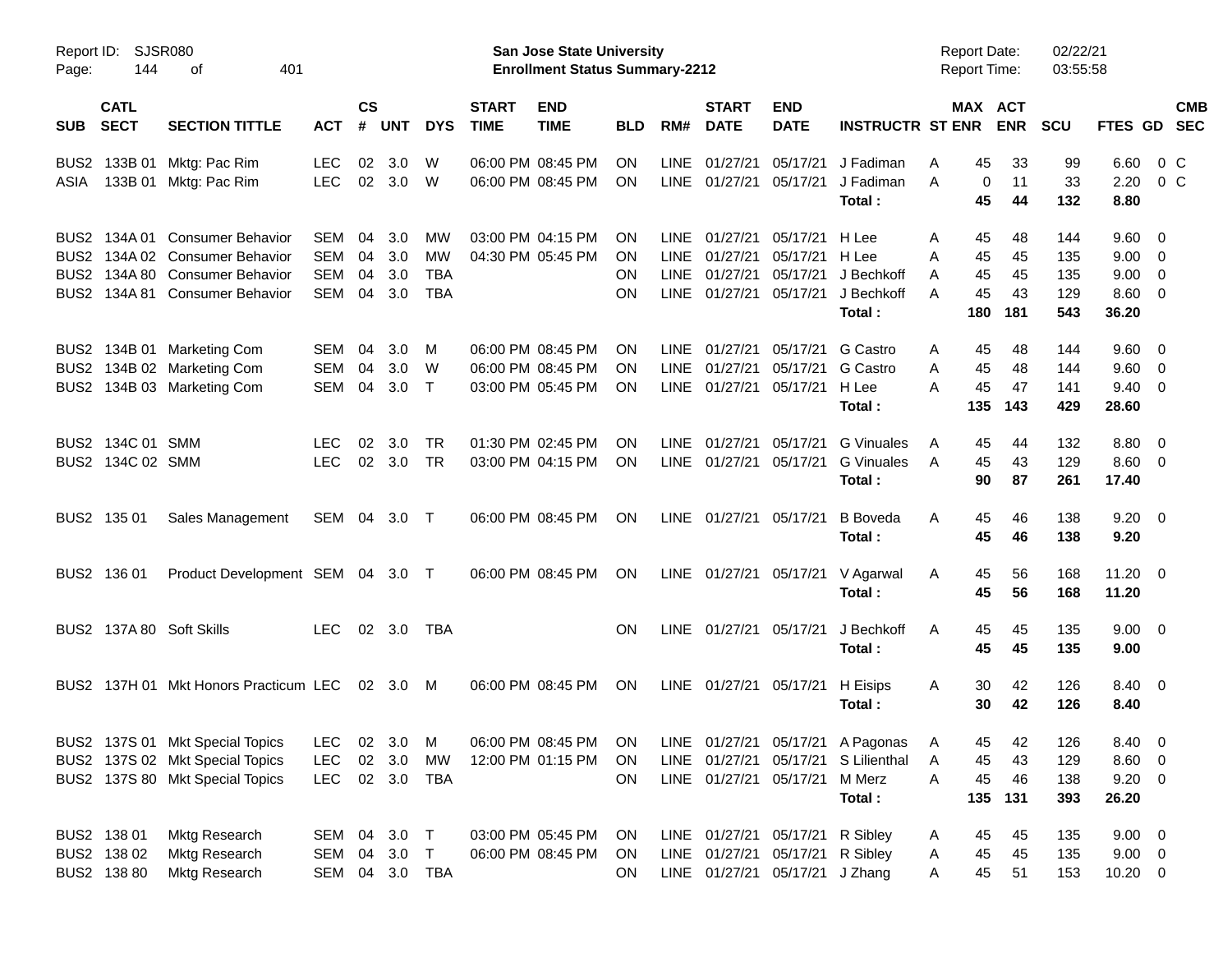| Report ID:<br>Page: | <b>SJSR080</b><br>145      | 401<br>оf                         |            |                    |            |            |                             | San Jose State University<br><b>Enrollment Status Summary-2212</b> |            |             |                             |                                 |                         | <b>Report Date:</b><br>Report Time: |           |                          | 02/22/21<br>03:55:58 |                |                         |                          |
|---------------------|----------------------------|-----------------------------------|------------|--------------------|------------|------------|-----------------------------|--------------------------------------------------------------------|------------|-------------|-----------------------------|---------------------------------|-------------------------|-------------------------------------|-----------|--------------------------|----------------------|----------------|-------------------------|--------------------------|
| <b>SUB</b>          | <b>CATL</b><br><b>SECT</b> | <b>SECTION TITTLE</b>             | <b>ACT</b> | $\mathsf{cs}$<br># | <b>UNT</b> | <b>DYS</b> | <b>START</b><br><b>TIME</b> | <b>END</b><br><b>TIME</b>                                          | <b>BLD</b> | RM#         | <b>START</b><br><b>DATE</b> | <b>END</b><br><b>DATE</b>       | <b>INSTRUCTR ST ENR</b> | MAX                                 |           | <b>ACT</b><br><b>ENR</b> | <b>SCU</b>           | <b>FTES GD</b> |                         | <b>CMB</b><br><b>SEC</b> |
| BUS2                | 138 81                     | Mktg Research                     | <b>SEM</b> | 04                 | 3.0        | <b>TBA</b> |                             |                                                                    | ON         | <b>LINE</b> | 01/27/21                    | 05/17/21                        | J Zhang<br>Total:       | Α                                   | 45<br>180 | 52<br>193                | 156<br>579           | 10.40<br>38.60 | $\overline{\mathbf{0}}$ |                          |
|                     | BUS2 139 01                | <b>Marketing Manage</b>           | <b>SEM</b> | 04                 | 3.0        | МW         |                             | 09:00 AM 10:15 AM                                                  | <b>ON</b>  | LINE        | 01/27/21                    | 05/17/21                        | K Gehrt                 | A                                   | 45        | 42                       | 126                  | 8.40           | - 0                     |                          |
|                     | BUS2 139 02                | <b>Marketing Manage</b>           | <b>SEM</b> | 04                 | 3.0        | МW         |                             | 10:30 AM 11:45 AM                                                  | <b>ON</b>  | <b>LINE</b> | 01/27/21                    | 05/17/21                        | K Gehrt                 | Α                                   | 45        | 41                       | 123                  | 8.20           | - 0                     |                          |
| BUS <sub>2</sub>    | 139 03                     | <b>Marketing Manage</b>           | <b>SEM</b> | 04                 | 3.0        | W          |                             | 03:00 PM 05:45 PM                                                  | <b>ON</b>  | <b>LINE</b> | 01/27/21                    | 05/17/21                        | R Sibley                | A                                   | 45        | 45                       | 135                  | 9.00           | $\overline{0}$          |                          |
|                     | BUS2 139 04                | <b>Marketing Manage</b>           | <b>SEM</b> | 04                 | 3.0        | м          |                             | 03:00 PM 05:45 PM                                                  | <b>ON</b>  | <b>LINE</b> | 01/27/21                    | 05/17/21                        | R Sibley                | A                                   | 45        | 23                       | 69                   | 4.60           | - 0                     |                          |
|                     |                            |                                   |            |                    |            |            |                             |                                                                    |            |             |                             |                                 | Total:                  |                                     | 180       | 151                      | 453                  | 30.20          |                         |                          |
| BUS <sub>2</sub>    |                            | 180F 02 Indiv Study Mktg          | <b>SUP</b> | 36                 | 1.0        | <b>TBA</b> |                             |                                                                    | <b>ON</b>  | LINE        | 01/27/21                    | 05/17/21                        | M Merz                  | A                                   | 10        | $\mathbf 1$              | $\mathbf{1}$         | 0.07           | $\overline{\mathbf{0}}$ |                          |
|                     |                            |                                   |            |                    |            |            |                             |                                                                    |            |             |                             |                                 | Total:                  |                                     | 10        | $\mathbf{1}$             | 1                    | 0.07           |                         |                          |
| BUS2                | 190 01                     | <b>Quant Bus Analysis</b>         | <b>SEM</b> | 04                 | 3.0        | MW         |                             | 09:00 AM 10:15 AM                                                  | <b>ON</b>  | LINE        | 01/27/21                    | 05/17/21                        | M Madadi                | A                                   | 45        | 44                       | 132                  | 8.80           | - 0                     |                          |
|                     | BUS2 190 02                | <b>Quant Bus Analysis</b>         | <b>SEM</b> | 04                 | 3.0        | МW         |                             | 09:00 AM 10:15 AM                                                  | <b>ON</b>  | <b>LINE</b> | 01/27/21                    | 05/17/21                        | A Kalinowski A          |                                     | 45        | 53                       | 159                  | 10.60          | 0                       |                          |
| BUS <sub>2</sub>    | 190 03                     | <b>Quant Bus Analysis</b>         | <b>SEM</b> | 04                 | 3.0        | МW         |                             | 10:30 AM 11:45 AM                                                  | <b>ON</b>  | <b>LINE</b> | 01/27/21                    | 05/17/21                        | A Kalinowski A          |                                     | 45        | 56                       | 168                  | 11.20          | 0                       |                          |
| BUS <sub>2</sub>    | 190 04                     | <b>Quant Bus Analysis</b>         | <b>SEM</b> | 04                 | 3.0        | МW         |                             | 10:30 AM 11:45 AM                                                  | ON         | <b>LINE</b> | 01/27/21                    | 05/17/21                        | K Yagci Soka A          |                                     | 45        | 45                       | 135                  | 9.00           | 0                       |                          |
| BUS <sub>2</sub>    | 190 05                     | <b>Quant Bus Analysis</b>         | <b>SEM</b> | 04                 | 3.0        | МW         |                             | 12:00 PM 01:15 PM                                                  | ON         | <b>LINE</b> | 01/27/21                    | 05/17/21                        | M Madadi                | A                                   | 45        | 45                       | 135                  | 9.00           | 0                       |                          |
| BUS <sub>2</sub>    | 190 06                     | <b>Quant Bus Analysis</b>         | <b>SEM</b> | 04                 | 3.0        | МW         |                             | 01:30 PM 02:45 PM                                                  | ON         | <b>LINE</b> | 01/27/21                    | 05/17/21                        | A Kalinowski A          |                                     | 119       | 125                      | 375                  | 25.00          | $\overline{0}$          |                          |
| BUS <sub>2</sub>    | 190 07                     | <b>Quant Bus Analysis</b>         | <b>SEM</b> | 04                 | 3.0        | МW         |                             | 01:30 PM 02:45 PM                                                  | ON         | <b>LINE</b> | 01/27/21                    | 05/17/21                        | K Yagci Soka A          |                                     | 45        | 45                       | 135                  | 9.00           | 0                       |                          |
| BUS <sub>2</sub>    | 190 08                     | <b>Quant Bus Analysis</b>         | <b>SEM</b> | 04                 | 3.0        | МW         |                             | 03:00 PM 04:15 PM                                                  | ON         | <b>LINE</b> | 01/27/21                    | 05/17/21                        | K Yagci Soka A          |                                     | 45        | 44                       | 132                  | 8.80           | 0                       |                          |
| BUS <sub>2</sub>    | 190 10                     | <b>Quant Bus Analysis</b>         | <b>SEM</b> | 04                 | 3.0        | M          |                             | 06:00 PM 08:45 PM                                                  | ON         | <b>LINE</b> | 01/27/21                    | 05/17/21                        | N Chugh                 | A                                   | 119       | 120                      | 360                  | 24.00          | 0                       |                          |
| BUS <sub>2</sub>    | 190 11                     | <b>Quant Bus Analysis</b>         | <b>SEM</b> | 04                 | 3.0        | <b>TR</b>  |                             | 10:30 AM 11:45 AM                                                  | ON         | <b>LINE</b> | 01/27/21                    | 05/17/21                        | O Yu                    | Α                                   | 45        | 45                       | 135                  | 9.00           | 0                       |                          |
| BUS <sub>2</sub>    | 190 12                     | <b>Quant Bus Analysis</b>         | <b>SEM</b> | 04                 | 3.0        | <b>TR</b>  |                             | 12:00 PM 01:15 PM                                                  | ON         | <b>LINE</b> | 01/27/21                    | 05/17/21                        | O Yu                    | Α                                   | 45        | 49                       | 147                  | 9.80           | 0                       |                          |
| BUS <sub>2</sub>    | 190 13                     | <b>Quant Bus Analysis</b>         | <b>SEM</b> | 04                 | 3.0        | <b>TR</b>  |                             | 01:30 PM 02:45 PM                                                  | ON         | <b>LINE</b> | 01/27/21                    | 05/17/21                        | O Yu                    | А                                   | 45        | 48                       | 144                  | 9.60           | 0                       |                          |
| BUS <sub>2</sub>    | 190 14                     | <b>Quant Bus Analysis</b>         | <b>SEM</b> | 04                 | 3.0        | <b>TR</b>  |                             | 01:30 PM 02:45 PM                                                  | ON         | <b>LINE</b> | 01/27/21                    | 05/17/21                        | <b>B</b> Makani         | Α                                   | 119       | 119                      | 357                  | 23.80          | $\overline{0}$          |                          |
| BUS <sub>2</sub>    | 190 15                     | <b>Quant Bus Analysis</b>         | <b>SEM</b> | 04                 | 3.0        | T          |                             | 06:00 PM 08:45 PM                                                  | ON         | <b>LINE</b> | 01/27/21                    | 05/17/21                        | M Klein                 | А                                   | 45        | 45                       | 135                  | 9.00           | 0                       |                          |
|                     | BUS2 190 16                | <b>Quant Bus Analysis</b>         | <b>SEM</b> | 04                 | 3.0        | W          |                             | 06:00 PM 08:45 PM                                                  | <b>ON</b>  | <b>LINE</b> | 01/27/21                    | 05/17/21                        | M Klein                 | А                                   | 45        | 45                       | 135                  | 9.00           | $\overline{\mathbf{0}}$ |                          |
|                     |                            |                                   |            |                    |            |            |                             |                                                                    |            |             |                             |                                 | Total:                  |                                     | 897       | 928                      | 2784                 | 185.60         |                         |                          |
|                     | BUS2 193 01                | Data Mining                       | LEC.       | 02                 | 3.0        | TR         |                             | 10:30 AM 11:45 AM                                                  | <b>ON</b>  |             | LINE 01/27/21               | 05/17/21                        | S Tian                  | A                                   | 45        | 42                       | 126                  | 8.40           | - 0                     |                          |
|                     |                            |                                   |            |                    |            |            |                             |                                                                    |            |             |                             |                                 | Total:                  |                                     | 45        | 42                       | 126                  | 8.40           |                         |                          |
|                     |                            | BUS2 194A 01 Statistical Analysis |            |                    |            |            |                             | LEC 02 3.0 MW 09:00 AM 10:15 AM ON                                 |            |             |                             | LINE 01/27/21 05/17/21 H Eisips |                         | A                                   | 45        | 48                       | 144                  | 9.65 1         |                         |                          |
|                     |                            |                                   |            |                    |            |            |                             |                                                                    |            |             |                             |                                 | Total:                  |                                     | 45        | 48                       | 144                  | 9.65           |                         |                          |
|                     |                            | BUS2 194B 01 Business Analytics   | LEC        |                    | 02 3.0     | TR         |                             | 09:00 AM 10:15 AM ON                                               |            |             | LINE 01/27/21 05/17/21      |                                 | J Ruiz Duart A          |                                     | 45        | 41                       | 123                  | 8.20 0         |                         |                          |
|                     |                            | BUS2 194B 02 Business Analytics   | <b>LEC</b> |                    | 02 3.0     | TR         |                             | 10:30 AM 11:45 AM                                                  | ON.        |             | LINE 01/27/21 05/17/21      |                                 | J Ruiz Duart A          |                                     | 45        | 21                       | 63                   | $4.20 \ 0$     |                         |                          |
|                     |                            |                                   |            |                    |            |            |                             |                                                                    |            |             |                             |                                 | Total:                  |                                     | 90        | 62                       | 186                  | 12.40          |                         |                          |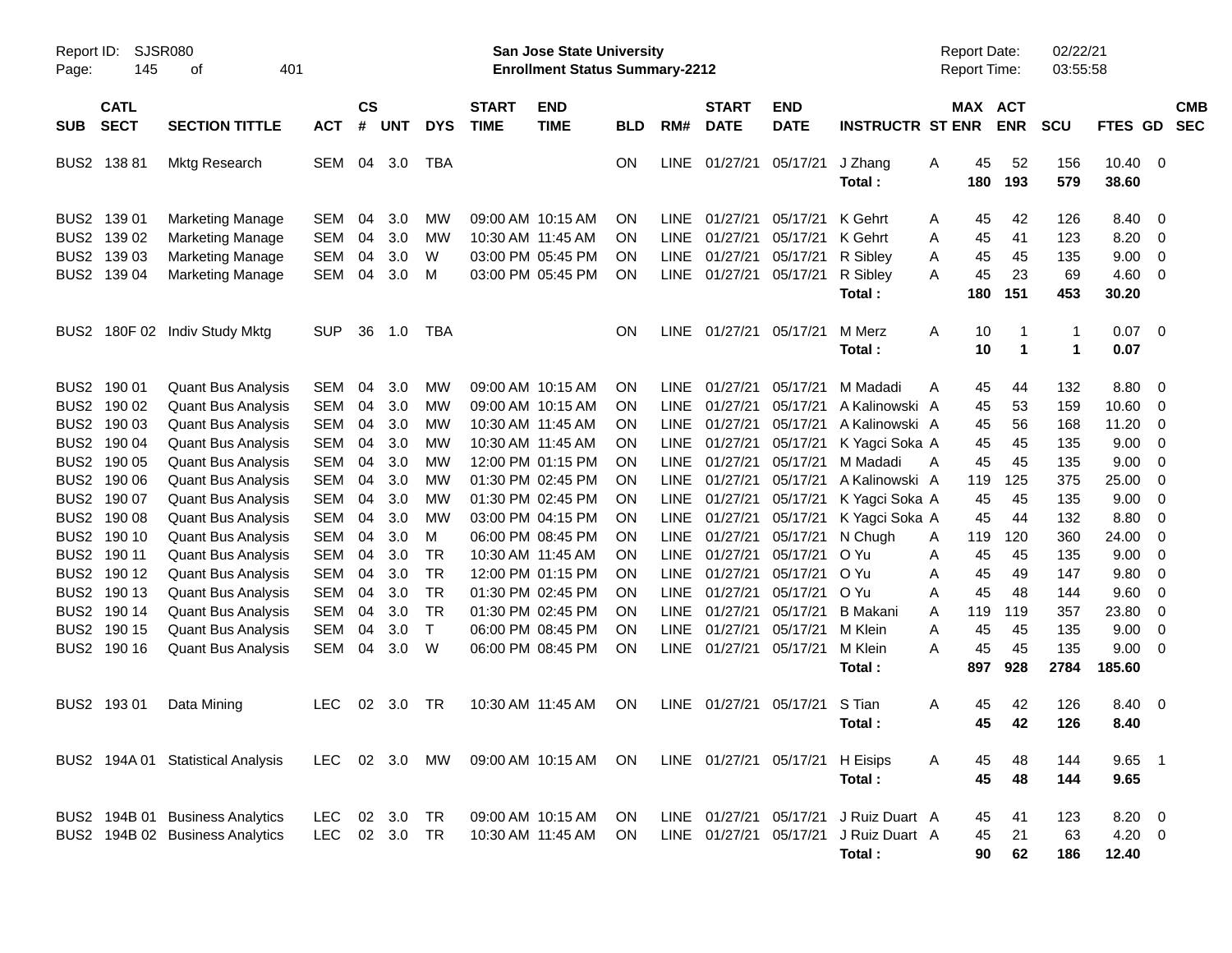| Report ID:<br>Page:                  | 146                        | <b>SJSR080</b><br>401<br>0f                           |                    |                |            |            |                             | <b>San Jose State University</b><br><b>Enrollment Status Summary-2212</b> |            |      |                             |                                                  |                                                       | <b>Report Date:</b><br><b>Report Time:</b> |                          |                          | 02/22/21<br>03:55:58                  |                                   |                                |                          |
|--------------------------------------|----------------------------|-------------------------------------------------------|--------------------|----------------|------------|------------|-----------------------------|---------------------------------------------------------------------------|------------|------|-----------------------------|--------------------------------------------------|-------------------------------------------------------|--------------------------------------------|--------------------------|--------------------------|---------------------------------------|-----------------------------------|--------------------------------|--------------------------|
| <b>SUB</b>                           | <b>CATL</b><br><b>SECT</b> | <b>SECTION TITTLE</b>                                 | <b>ACT</b>         | <b>CS</b><br># | <b>UNT</b> | <b>DYS</b> | <b>START</b><br><b>TIME</b> | <b>END</b><br><b>TIME</b>                                                 | <b>BLD</b> | RM#  | <b>START</b><br><b>DATE</b> | <b>END</b><br><b>DATE</b>                        | <b>INSTRUCTR ST ENR</b>                               |                                            | <b>MAX</b>               | <b>ACT</b><br><b>ENR</b> | <b>SCU</b>                            | FTES GD                           |                                | <b>CMB</b><br><b>SEC</b> |
| BUS <sub>2</sub>                     | 195B 01                    | Data Viz                                              | LEC.               | 02             | 3.0        | <b>TR</b>  | 07:30 AM 08:45 AM           |                                                                           | <b>ON</b>  | LINE | 01/27/21                    | 05/17/21                                         | H Patel<br>Total:                                     | $\mathsf{A}$                               | 45<br>45                 | 49<br>49                 | 147<br>147                            | 9.80<br>9.80                      | $\overline{0}$                 |                          |
| BUS <sub>2</sub><br>BUS <sub>2</sub> | 195D 01                    | <b>Analytic Strategy</b><br>195D 02 Analytic Strategy | <b>LEC</b><br>LEC. | 02             | 3.0<br>3.0 | MW         |                             | 12:00 PM 01:15 PM                                                         | <b>ON</b>  | LINE | 01/27/21                    | 05/17/21                                         | K Gehrt<br>Total:                                     | X.<br>A                                    | $\mathbf{0}$<br>45<br>45 | $\mathbf 0$<br>19<br>19  | 0<br>57<br>57                         | 0.00<br>3.80<br>3.80              | - 0<br>$\overline{\mathbf{0}}$ |                          |
|                                      | Department :               | <b>Marketing &amp; Business Analytics</b>             |                    |                |            |            |                             |                                                                           |            |      |                             | <b>Lower Division:</b><br><b>Upper Division:</b> | <b>Department Total:</b><br><b>Graduate Division:</b> |                                            | 3798<br>418<br>3380<br>0 | 406<br>0                 | 3761 11281<br>1218<br>3355 10063<br>0 | 752.17<br>81.20<br>670.97<br>0.00 |                                |                          |